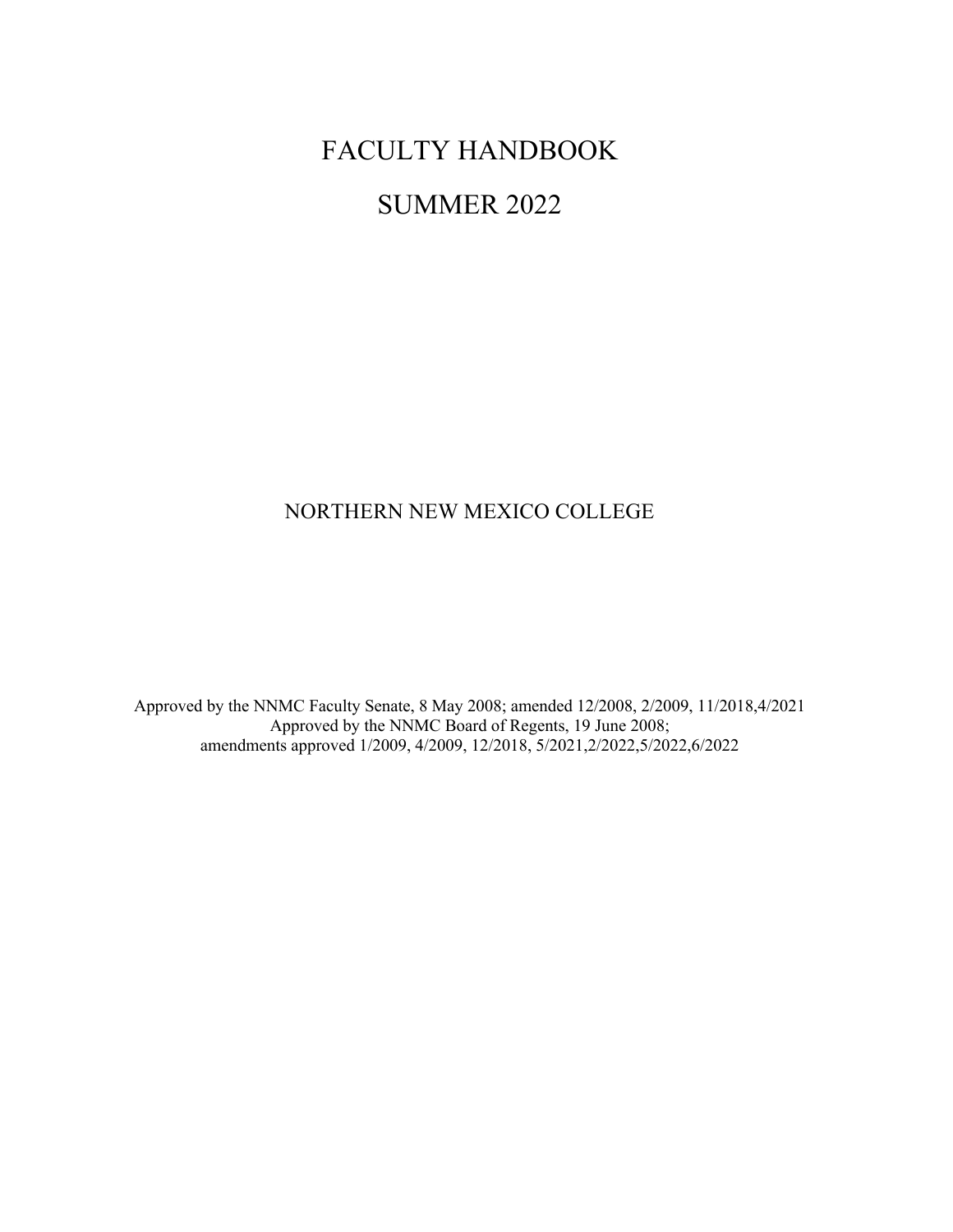| L                                                                                                    |  |
|------------------------------------------------------------------------------------------------------|--|
| L                                                                                                    |  |
| $\overline{L}$                                                                                       |  |
|                                                                                                      |  |
| H.                                                                                                   |  |
| $II$ .                                                                                               |  |
| $II$ .                                                                                               |  |
| H.                                                                                                   |  |
| II                                                                                                   |  |
| Ш.                                                                                                   |  |
| G. Academic Freedom, Intellectual Property, Faculty Member Investigations, and Progressive<br>$II$ . |  |
|                                                                                                      |  |
| П.                                                                                                   |  |
| H.                                                                                                   |  |
| H.                                                                                                   |  |
| H.                                                                                                   |  |
| Ш.                                                                                                   |  |
| II                                                                                                   |  |
|                                                                                                      |  |
| III.                                                                                                 |  |
| III.                                                                                                 |  |
| III.                                                                                                 |  |
| III                                                                                                  |  |
|                                                                                                      |  |
| IV.                                                                                                  |  |
| IV.                                                                                                  |  |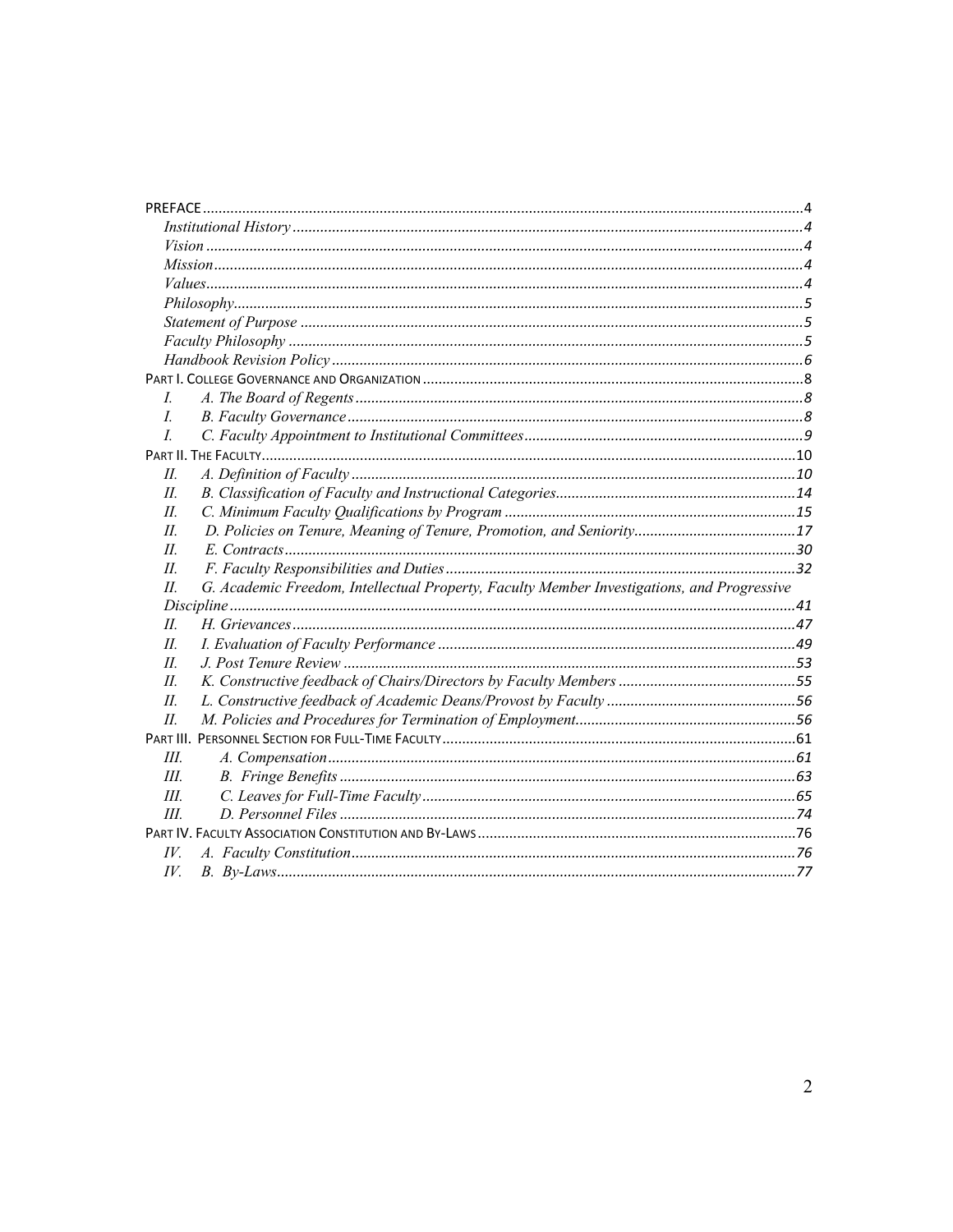FACULTY HANDBOOK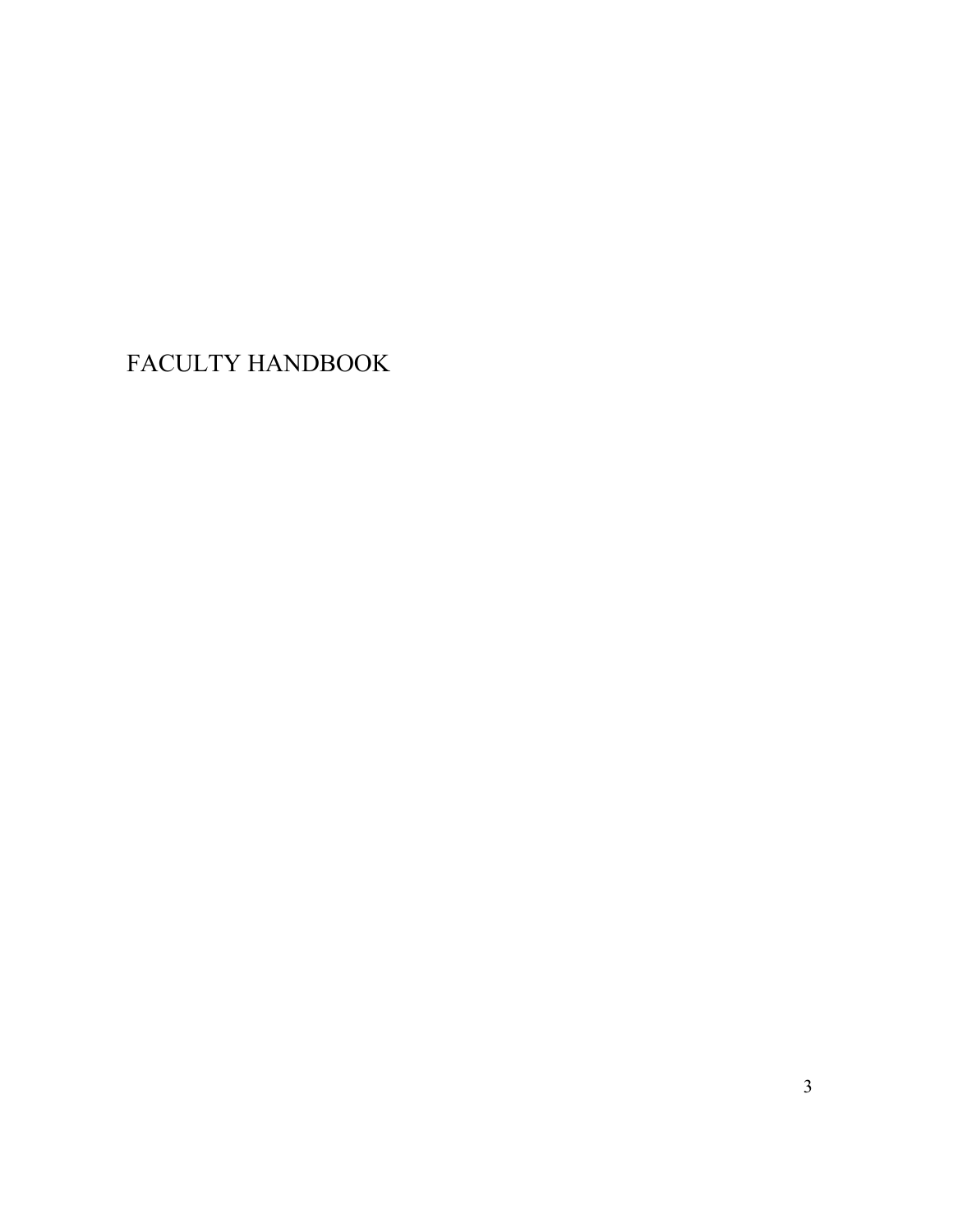*The supervision of all faculty members, the management of all schools, instructional programs, and school facilities is the responsibility and obligation of the Board of Regents and the College Administration. Management retains all rights not specifically limited by this Handbook.*

*All conditions of employment for faculty under the Faculty Bargaining Unit (Tenure, Tenure-Track, and Adjunct Faculty) are described in the Collective Bargaining Agreement (CBA) such as compensation, fringe benefits, tenure and promotion, post-tenure review, institutional committee participation, academic freedom, safety, workload, seniority, reduction in force, grievances, progressive discipline, evaluation, faculty member investigations, and leave.* 

*Conditions of employment for faculty that are not in the Faculty Bargaining Unit (Chairs, Directors, Coordinators, Visiting Faculty, Instructors, Lecturers, and Research Faculty) are described in this handbook.*

*All other college policies and procedures are found on the College Website.*

# **PREFACE Institutional History**

Northern New Mexico College was established as a constitutional entity by the New Mexico Territorial Legislature in 1909. Its original mission was training teachers for the State's Spanish speaking population. In 1977 Northern was designated a community college. In 2004, legislative approval and accreditation allowed Northern to become the first community college in the state of New Mexico to offer a four-year degree, a BA in Elementary Education. In 2005, legislation was enacted that permitted Northern to offer four-year degrees in any program deemed necessary. The name was then changed to Northern New Mexico College.

# **Vision**

Northern New Mexico College is a Hispanic- and Native American-serving comprehensive institution that will be recognized nationally for cultural sustainability, quality student learning, and developing economically strong communities among diverse populations.

# **Mission**

The mission of Northern New Mexico College is to ensure student success by providing access to affordable, community-based learning opportunities that meet the educational, cultural, and economic needs of the region.

# **Values**

• Excellence in Teaching and Learning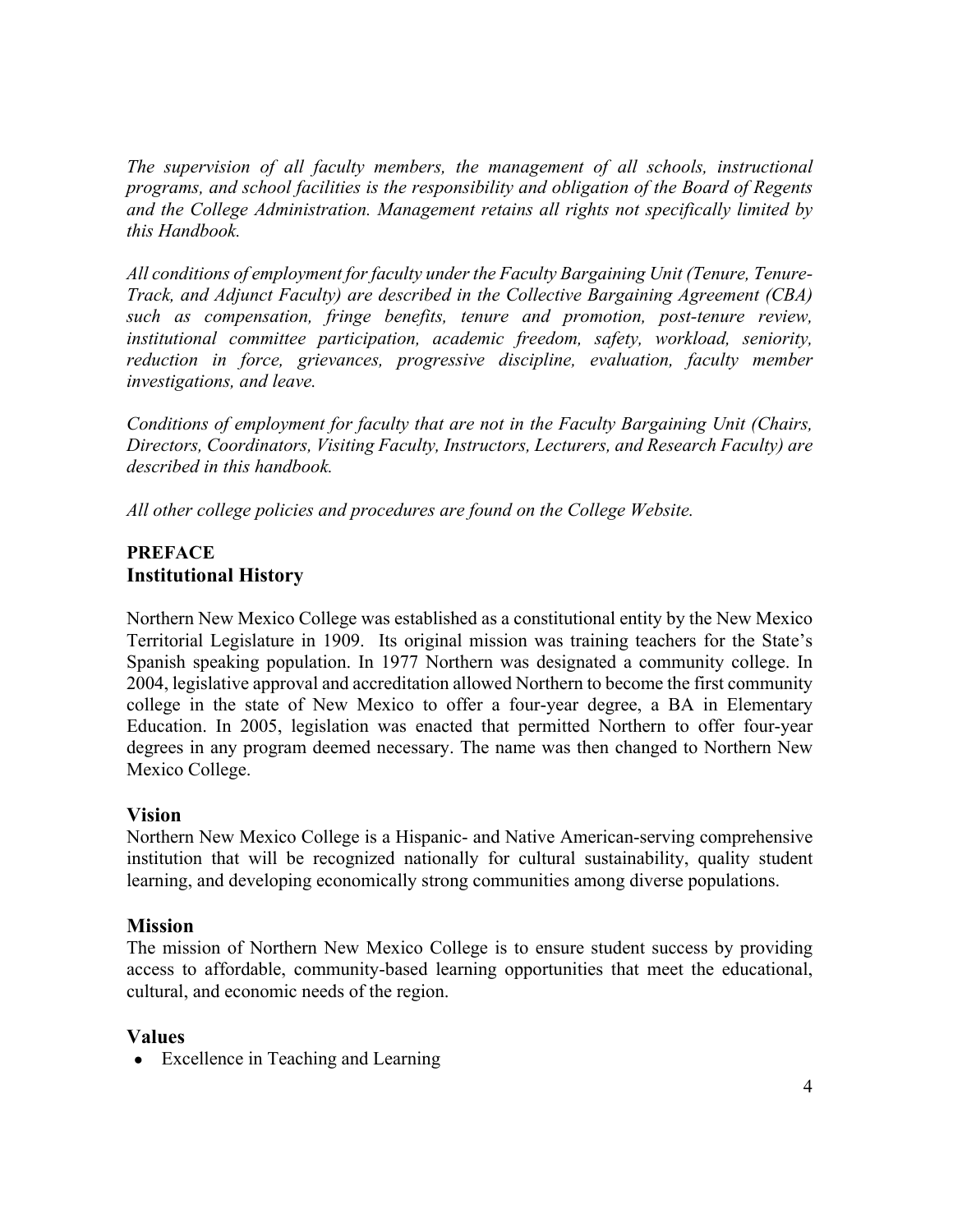- Excellence in Student Success
- Excellence in Access and Affordability
- Excellence in Diversity
- Excellence in Facilities and Resources
- Excellence in Community Building

# **Philosophy**

- Northern recognizes that students are the focus of the school and seeks to enhance their skills and self-image in order to help them set and meet realistic career and life goals.
- Northern believes that educating is holistic and that each student's needs and interests are to be complemented by the curriculum, extra-curricular activities, and administrative structure. In this way, students and staff are integrated in pursuit of education.
- Northern strives to provide a comprehensive education to all residents of its service area.
- Northern strives to provide an educational program that reflects the needs of the communities of northern New Mexico.

# **Statement of Purpose**

- To provide programs and course offerings leading to baccalaureate degrees, associate degrees and certificates, and meet the educational needs of students in northern New Mexico.
- To provide academic advisement, personal counseling referrals, placement testing, career guidance, tutorial services, and developmental studies to assist students in achieving their maximum potential.
- To provide activities and learning opportunities which meet the educational and community service needs and interests of students and the community.
- To provide opportunities for the intellectual, aesthetic, and cultural needs of students and the community by scheduling activities and services to further those needs.
- To provide adequate organizational and support services to meet student needs and to maintain integrity and quality in its educational offerings.

# **Faculty Philosophy**

The faculty performs a significant role in the governance of the College. It is the essential and continuing instrument through which the educational process occurs. Within its area of responsibility are the following functions:

- 1. Instruction and student advisement.
- 2. Consultation and advisement with the President, Provost, Deans, Chairs, and administrators via the duly constituted committees of the Faculty Senate and the committees of the institution.
- 3. Contribution of expertise and knowledge affecting issues, problems and goals of the institution.
- 4. Participation in the: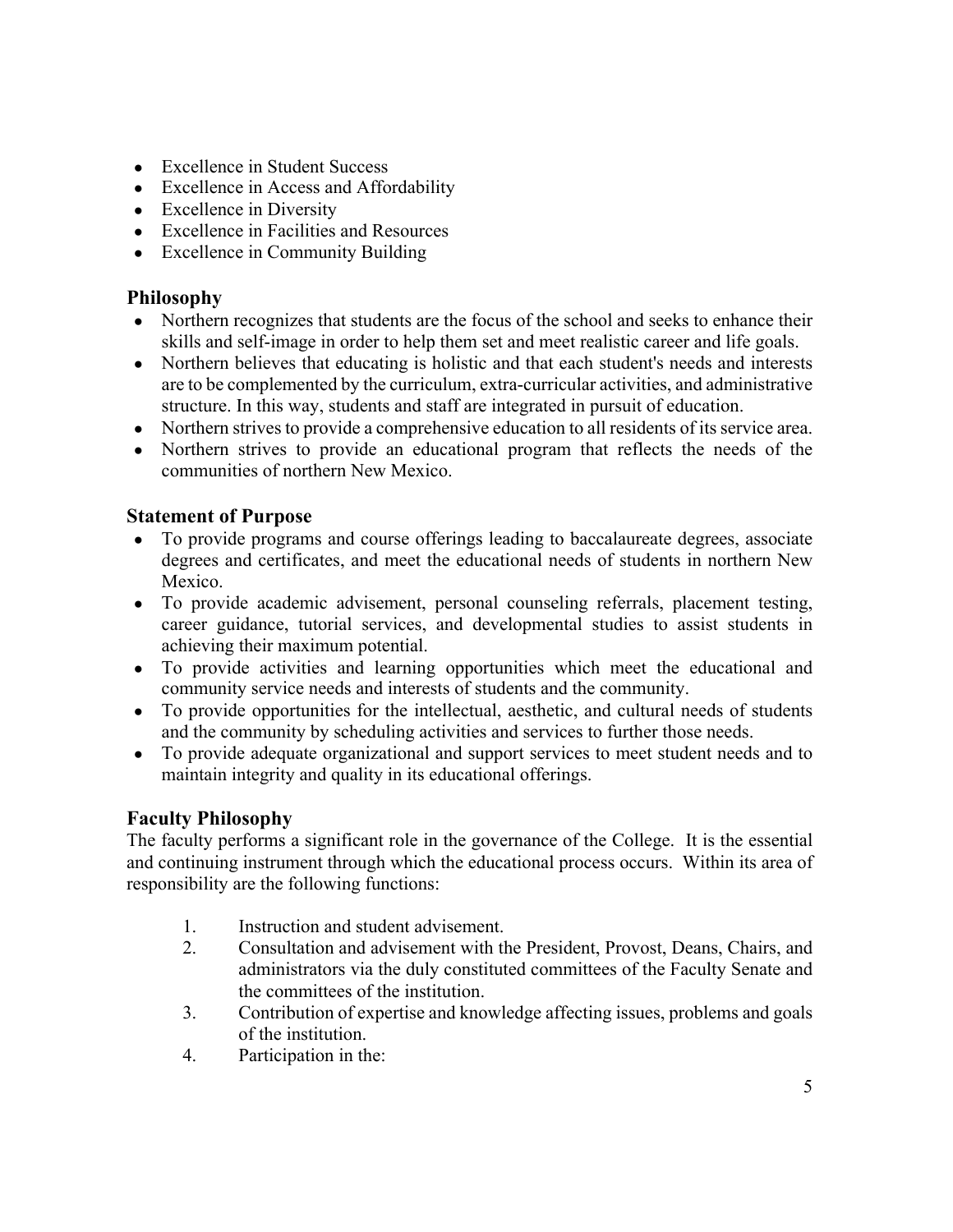- a. Selection of Faculty, President, Provost, Deans, and Key Administrators.
- b. Determination of programs of instruction and related curricula.
- c. Ongoing review of the institutional mission, philosophy and goals.
- 5. Establishment of admission standards.
- 6. Establishment of graduation requirements.

The faculty is responsible for, and committed to, the following:

- 1. Knowledge of subject matter and instructional skills.
- 2. The development and maintenance of relevant curricula, as well as methods of instruction.
- 3. Relative autonomy, independence and integrity for each individual faculty member in the performance of their instructional duties.
- 4. A high level of dedication and sense of responsibility toward faculty duties, the students, and the instructional objectives.

# **Handbook Revision Policy**

The procedure for revisions to the Faculty Handbook is as follows:

- 1. Changes may be initiated by Faculty or Administration. Conditions of employment for faculty members under the bargaining unit can only be modified after bargaining negotiations take place and the CBA is ratified by the Federation and Board of Regents.
- 2. Any proposed changes are presented to the Faculty Senate who will refer them to the Personnel Committee. The Personnel Committee will review proposed changes and will then present changes to the Faculty Senate for further discussion and approval by a majority vote.

Terms and conditions of employment for faculty not covered by the bargaining unit and/or for faculty whose roles are not covered by the bargaining unit, are not subject to the approval of the Personnel Committee and/or the Faculty Senate and shall be addressed by NNMC Administration and the Council of Chairs. Changes in terms and conditions of employment for faculty/faculty roles not covered by the bargaining unit shall be approved by the Regents and/or designee.

Terms and conditions of employment are agreed upon at the time of hire. Terms and conditions of employment include but are not limited to, compensation, qualifications for employment (including tenure), insurance, retirement, other benefits, and termination. This list is not exhaustive. NNMC Administration and the Council of Chairs reserve the right to modify this definition when necessary.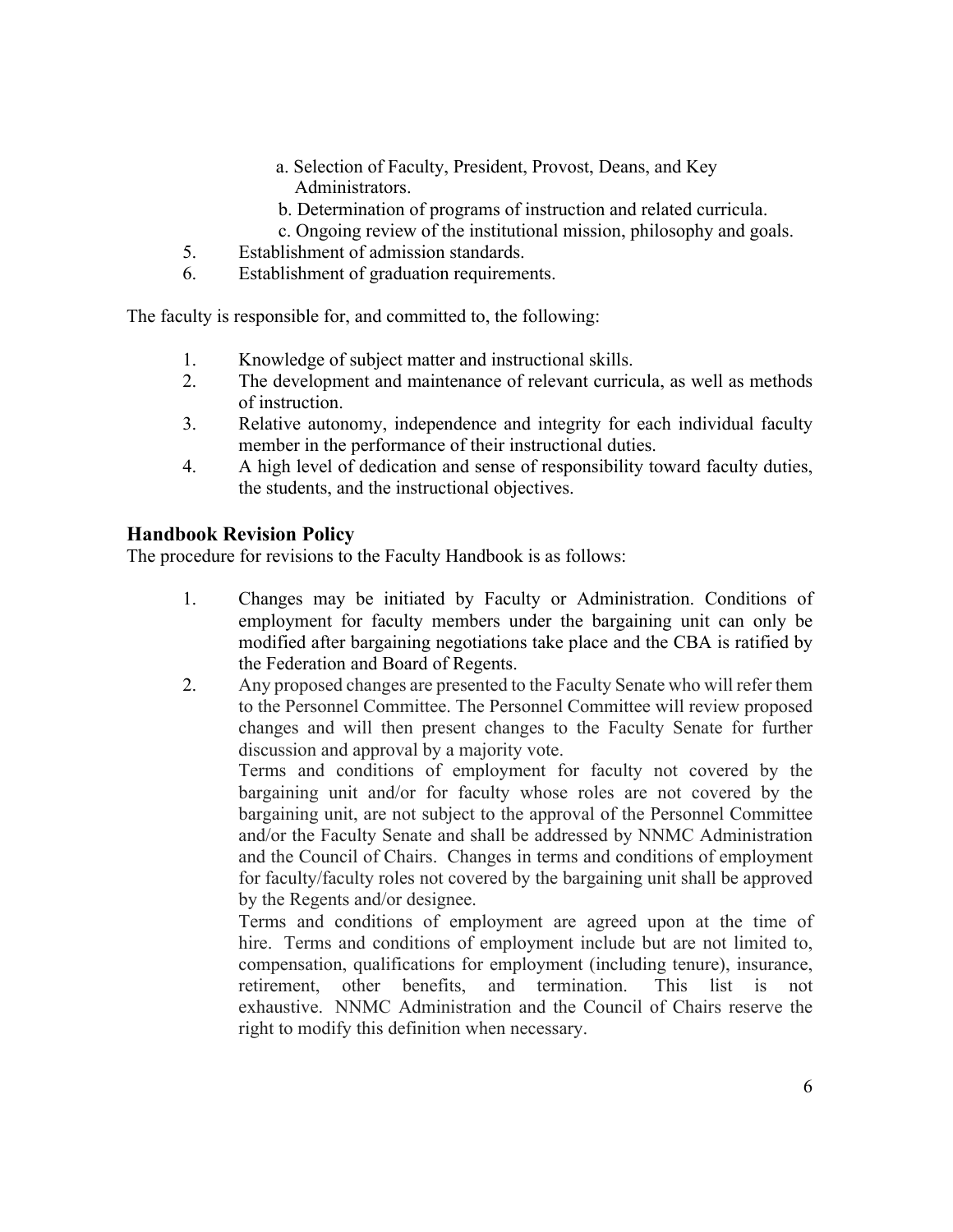- 3. The Faculty Senate President presents the Faculty Handbook revisions to the Provost. The Provost will ensure that the proposed handbook policies do not conflict with other college policies. The Provost may accept the revisions or send the proposal back to the Faculty Senate Personnel Committee with comments for modification.
- 4. The President of the College or a designee will approve the revisions in writing and present them to the Board for consideration and/or final approval after the 15 -day all-campus review and comment period established in the institutional policy 1100.
- 5. The proposed and approved changes will become effective when approved by the Board of Regents.
- 6. Once approved, the faculty handbook will be posted on the NNMC website, in the online Policy and Procedures Manual, and announced via Broadcast to the entire campus community.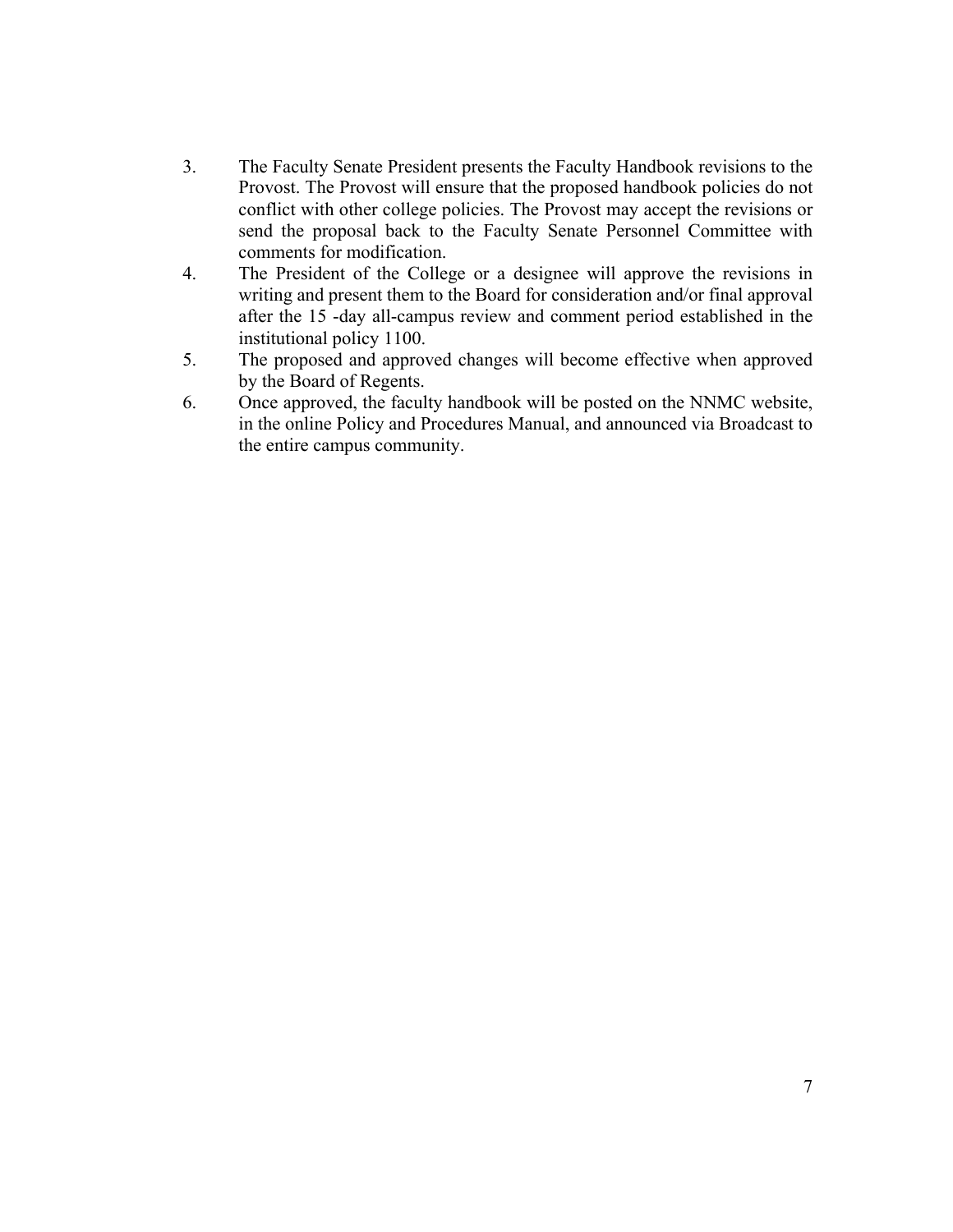#### **Part I. College Governance and Organization**

# **I. A. The Board of Regents**

The primary responsibility of governance rests with the Board of Regents. This is a Board of five persons appointed by the Governor. Its basic duties include budget approval, policy approval, selection of the President, approval of all programs including major revisions and deletions, approval of all construction, and general oversight of the total operation of the institution. The Board works through the President who is responsible for the day-to-day administrative activities, which include making recommendations to the Board and implementing its policy decisions.

#### **I. B. Faculty Governance**

The faculty shares a responsibility for the governance of the institution with the President and the administrative staff. This responsibility is defined as consultative-advisory in nature. The more the subject concerns instructional matter and/or faculty welfare, the larger the faculty role. In general, however, the Faculty shall govern itself and participate in the governance of the institution in the following manner:

- 1. The organizational structure and mechanism by which the Faculty carries out responsibilities and duties as an advisory and consultative body is contained in a document known as "The Constitution and By-Laws of The Faculty of Northern New Mexico College" (see appendix).
- 2. The "Constitution and By-Laws" creates the structure of the Faculty Senate and standing committees both of which address issues that are of significant concern to the Faculty.
- 3. Matters of concern to the Faculty, as the instrument through which the instructional process takes place, will be considered by the Faculty. Instructional matters, including but not limited to the establishment of curriculum and programs, the development of policies regarding the granting of degrees, certificates and credits, and all matters impinging upon the development and delivery of instruction shall be referred to the Faculty for study and consideration.
- 4. The "Constitution and By-Laws" spell out the authority of the Faculty, the Faculty Senate and its committees.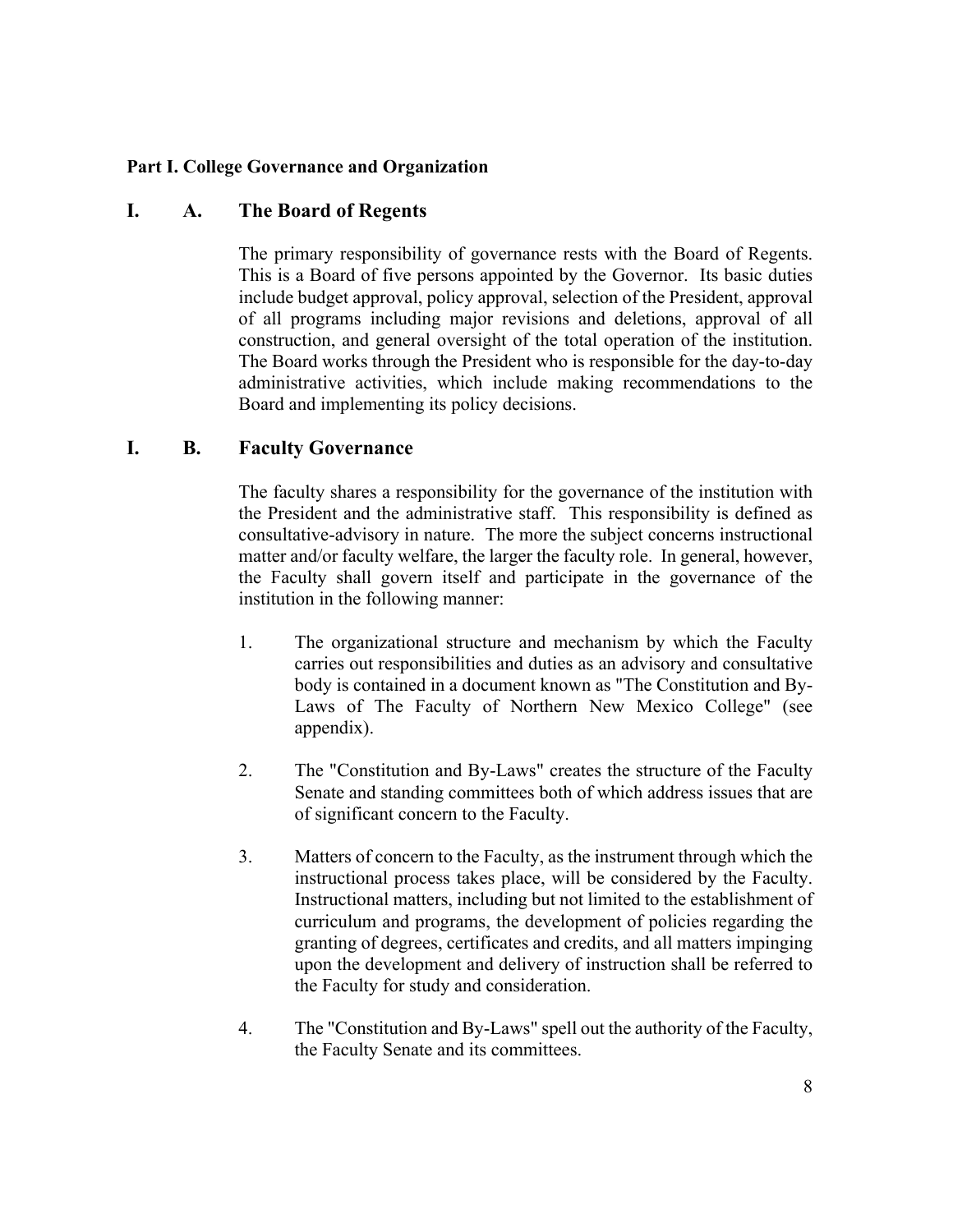# **I. C. Faculty Appointment to Institutional Committees**

The College President or designee shall determine which institutional (non-Faculty Senate) committees will be established and the responsibilities of those committees.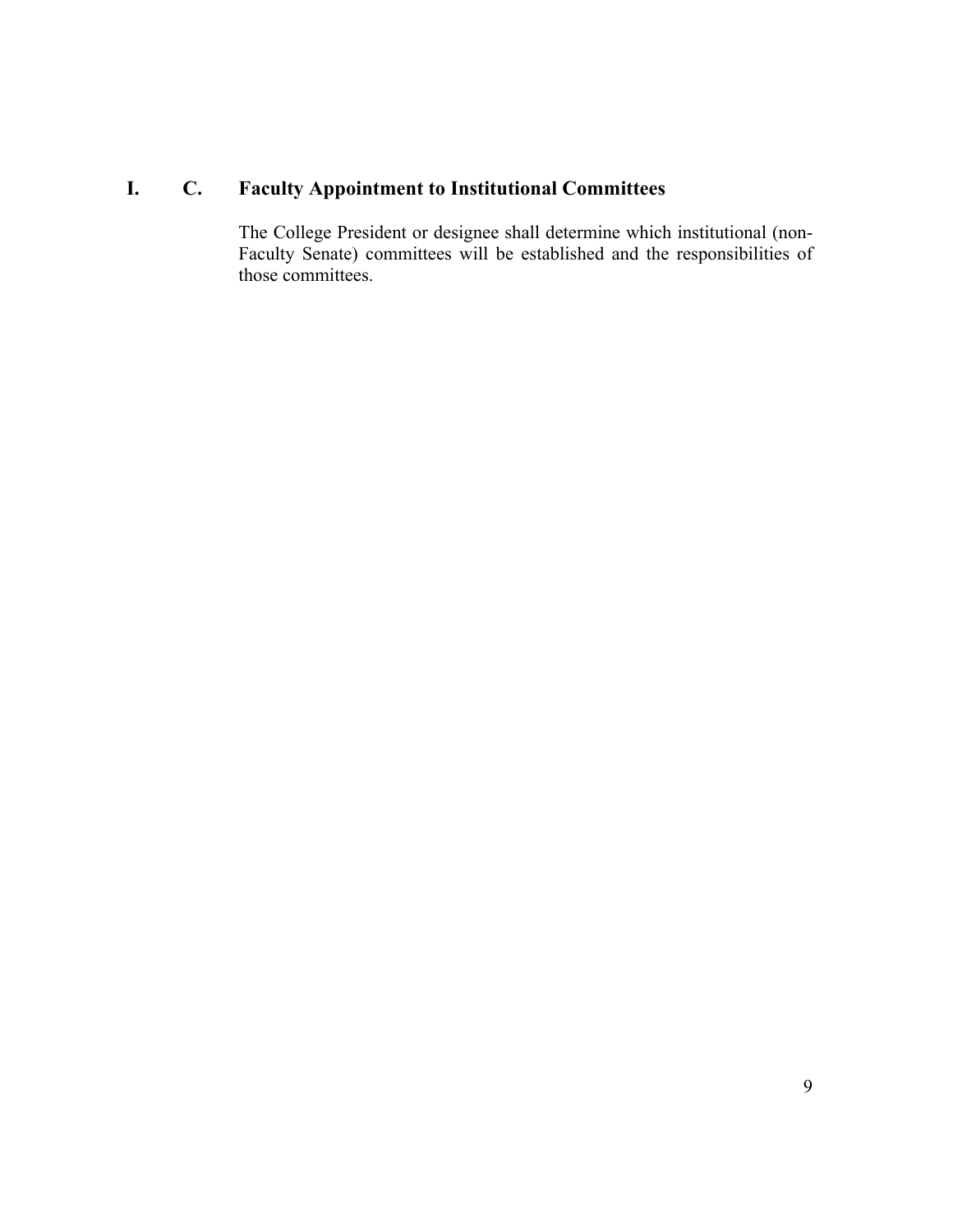#### **Part II. The Faculty**

Northern New Mexico College employs qualified and competent faculty members to accomplish the mission, vision, and goals of the institution. When determining acceptable qualifications of its faculty, the College gives primary consideration to the highest earned degree in the discipline in accordance with the guidelines listed below. The College also considers competence, effectiveness, and professional capacity, including, as appropriate, professional licensure and certifications, undergraduate and graduate degrees, related work experiences in the field, professional honors and awards, academic and/or regional community service, continuous documented excellence in teaching. Other demonstrated competencies and achievements that contribute to effective teaching, student learning outcomes, and institutional advancement are considered. In all cases, while the faculty can assist in evaluating the qualifications of faculty candidates**,** the Provost is ultimately responsible for justifying and documenting the qualifications of the College's faculty.

#### **II. A. Definition of Faculty**

Northern New Mexico College faculty shall consist of all persons who teach in the academic and career technical division of the College. Faculty appointments and privileges vary according to the nature and rights and responsibilities, term of appointment, assignments, rank, governance and administrative roles. Because of this variance, what follows is a series of definitions that clarify the meaning and application of the terms:

#### **1. Tenured Faculty**

Tenured faculty are those individuals who are full-time faculty, have been granted tenure, and are performing instructional duties. They are hired under a faculty contract and are compensated as faculty. Tenure provides continuing employment. In contrast, non-tenured faculty do not have a continuing right of employment. Faculty with tenure have the rank of Associate Professor. Tenured faculty are still subject to all requirements for satisfactory performance and faculty member discipline.

#### **2. Probationary Faculty (Tenure Track)**

Probationary faculty are those individuals who are full-time faculty, have not been granted tenure, and are performing instructional duties. They are hired under a faculty contract and are compensated as faculty. They are on tenure track and hold the rank of Assistant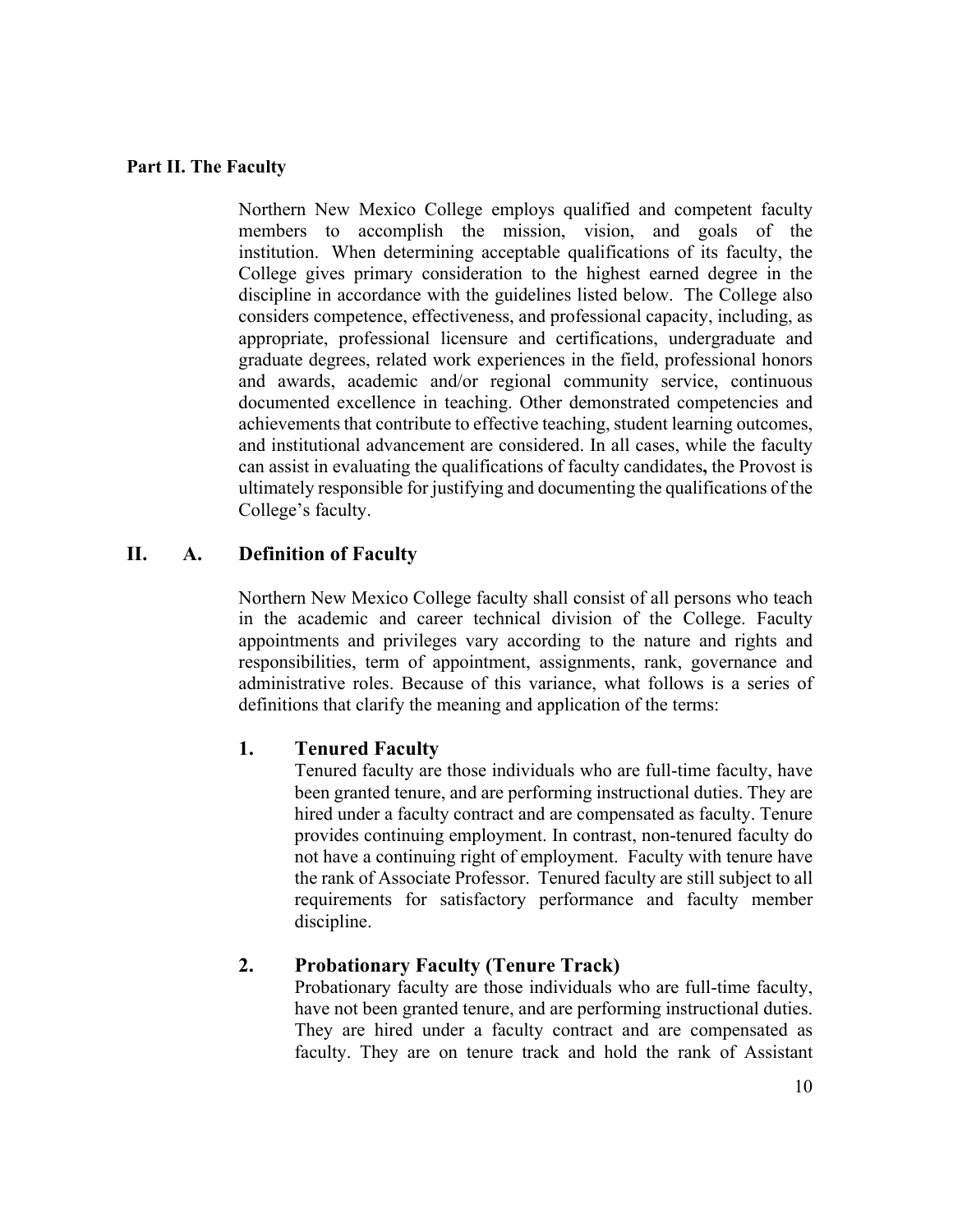Professor unless a different rank is determined by the Provost at the time of initial offer of employment. The rank determined by the Provost cannot exceed the rank held at a previous academic institution. Probationary status, by its very nature, means that the faculty member has no continuing expectation of employment.

#### **3. Part-time Faculty**

Part-time faculty are persons employed on a faculty contract with a portion (normally one-half) of the workload and are compensated on a pro-rated basis including fringe benefits. They may be tenured or non-tenured and may also hold part-time status as staff.

#### **4. Lecturers**

Lectures are faculty appointed on an annual basis and hired under a faculty contract. Appointments of lecturers follow the recommendation of the Dean and the approval of the Provost. A lecturer is not eligible for tenure**.** A lecturer holds a minimum of a master's degree and is at the beginning level in college and university teaching. Special certification or exceptional scholarly, creative and/or professional achievements may also justify appointment or promotion. Exceptions to these requirements may be made by the Provost upon presentation of evidence of a record of experience or other credentials that indicate academic degree equivalence.

# **5. Instructors**

Instructors are faculty appointed on an annual basis and hired under a faculty contract. Instructors are normally hired in Career and Technical Education Programs. Appointments of instructors follow the recommendation of the Dean and the approval of the Provost. Appropriate certification, licensure, and/or professional achievements may justify appointment.

# **6. Visiting Faculty**

Visiting faculty are faculty who have a full-time or part-time appointment. Such appointments may extend to an annual contract and may be renewed for a subsequent year with the recommendation of the Dean and the approval of the Provost. This position is not tenure eligible**.** A visiting faculty holds a minimum of a master's degree. Special certification or exceptional scholarly, creative and/or professional achievements may also justify appointment or promotion. Exceptions to these requirements may be made by the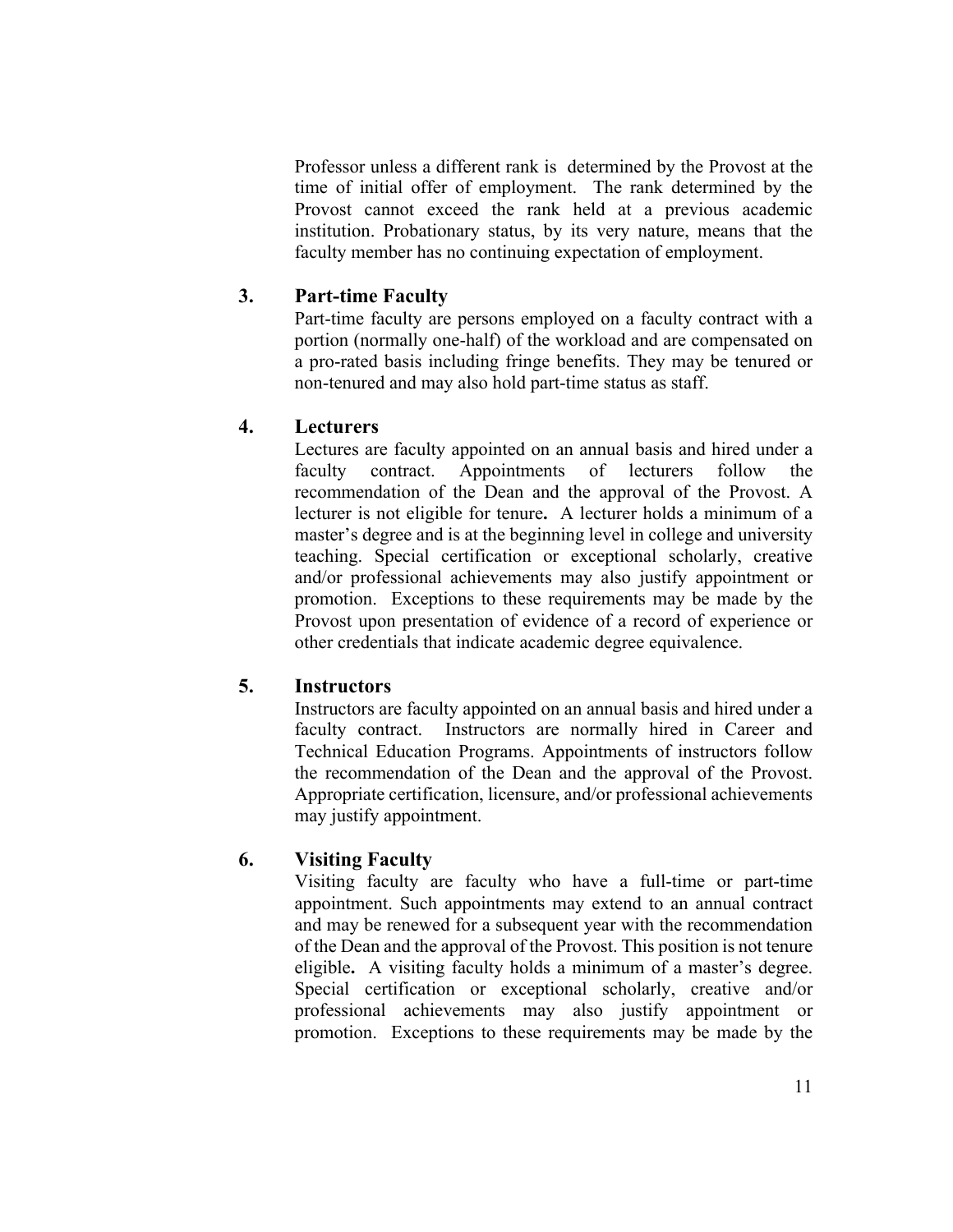Provost upon presentation of evidence of a record of experience or other credentials that indicate academic degree equivalence.

# **7. Research Faculty**

Research faculty are those individuals whose responsibilities are focused on research. These appointments are funded through internal and external sources with the majority of the support derived from research grants obtained by the faculty member. A research faculty member is not eligible for tenure. A research professor holds a terminal degree. Special certification or exceptional scholarly, creative and/or professional achievements may also justify appointment or promotion. Exceptions to these requirements may be made by the Provost upon presentation of evidence of a record of experience or other credentials that indicate academic degree equivalence.

# **8. Adjunct Faculty**

An adjunct instructor is appointed on a term contract for instructional, temporary and part-time assignments. They are not assigned to other responsibilities such as professional service or college service. They have no right to reappointment. Persons appointed at this rank will vary in minimal academic qualifications but generally shall have a relevant doctoral or equivalent terminal degree to teach at the upper division and graduate level, and a master's degree for lower division courses. All degrees shall be from accredited institutions or from internationally reputable and recognized institutions. Exceptions to these requirements may be made by the Provost upon presentation of evidence of a record of experience or other credentials that indicate academic degree equivalence. Adjunct Faculty members can only serve as Faculty Senators if they teach during the current semester or have taught within the last fiscal year.

# **9. Faculty Chairpersons**

Faculty chairpersons are faculty, probationary or permanent, who have a reduced teaching load with additional compensation. They are responsible for the management and supervision of an instructional department comprised of more than one degree or certificate program. Chairs report to their respective Deans. Probationary tenure-track faculty member who becomes a Chair, will keep tenure-track status, and will return to their faculty assignment if he/she no longer serves as a Chair. In addition, the term/s served as Chair will be counted toward tenure. The tenured faculty member who becomes a Chair, will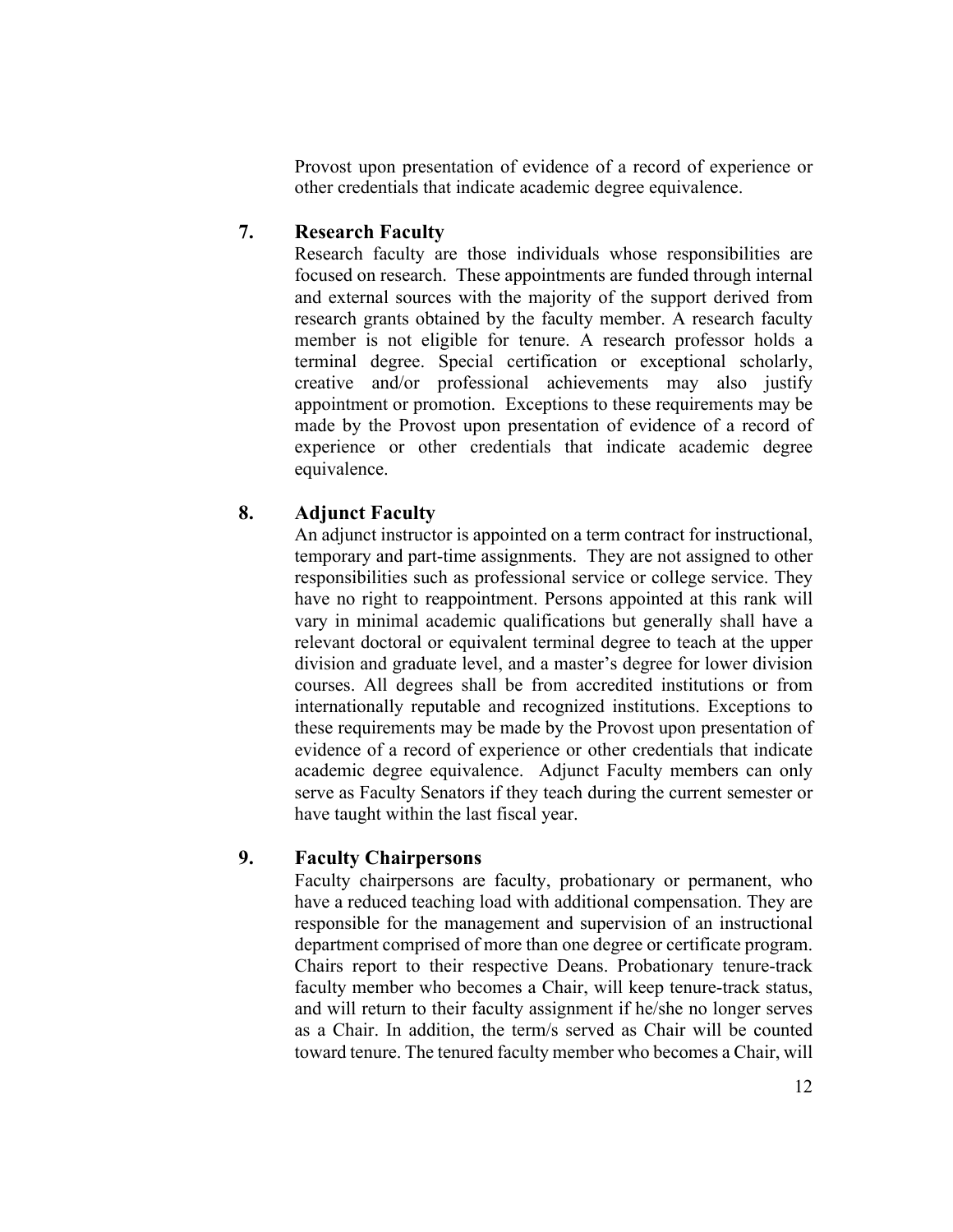keep their Tenure status and will return to their faculty assignment if he/she no longer serves as a Chair.

### **10. Faculty Directors**

Faculty directors are faculty, probationary or permanent, who have a reduced teaching load with additional compensation. They are responsible for the management and supervision of a specific instructional program(s) (degree or certificate) under the supervision of the department Chairperson or Dean. Probationary tenure-track faculty member who becomes a Director, will keep tenure-track status, and will return to their faculty assignment if he/she no longer serves as a Director. In addition, the term/s served as Director will be counted toward tenure. The tenured faculty member who becomes a Director, will keep their tenure status and will return to their faculty assignment if he/she no longer serves as a Director.

### **11. Deans**

Deans are the head of an Academic College. They are ex-officio faculty within their discipline's College. They are encouraged to participate in all meetings, including Faculty Senate committees, and deliberations of the faculty on instructional matters. Deans cannot vote at any Faculty Senate committee meetings or Faculty Senate meetings. Deans are not eligible to become Senators, Faculty Senate Officers or Faculty Senate Committee Chairs. The Tenured faculty member who becomes a Dean, will keep their Tenure status and will return to their faculty assignment if he/she no longer serves as a Dean.

# **12. The Provost**

The Provost is the chief academic officer of the College and is responsible for all education, research, and public service efforts of the College's faculty as well as the College's libraries and other academically related units of the College. The Provost is a member of the general faculty and of the faculty within their discipline's College. The Tenured faculty member who becomes a Provost, will keep their Tenure status and will return to their faculty assignment if he/she no longer serves as a Provost.

# **13. Emeritus Faculty**

Emeritus faculty is an honorary designation conferred on senior academic faculty at the time of their retirement from the College to honor extraordinary contributions to the College over the course of their careers. Tenured faculty who have retired with at least five years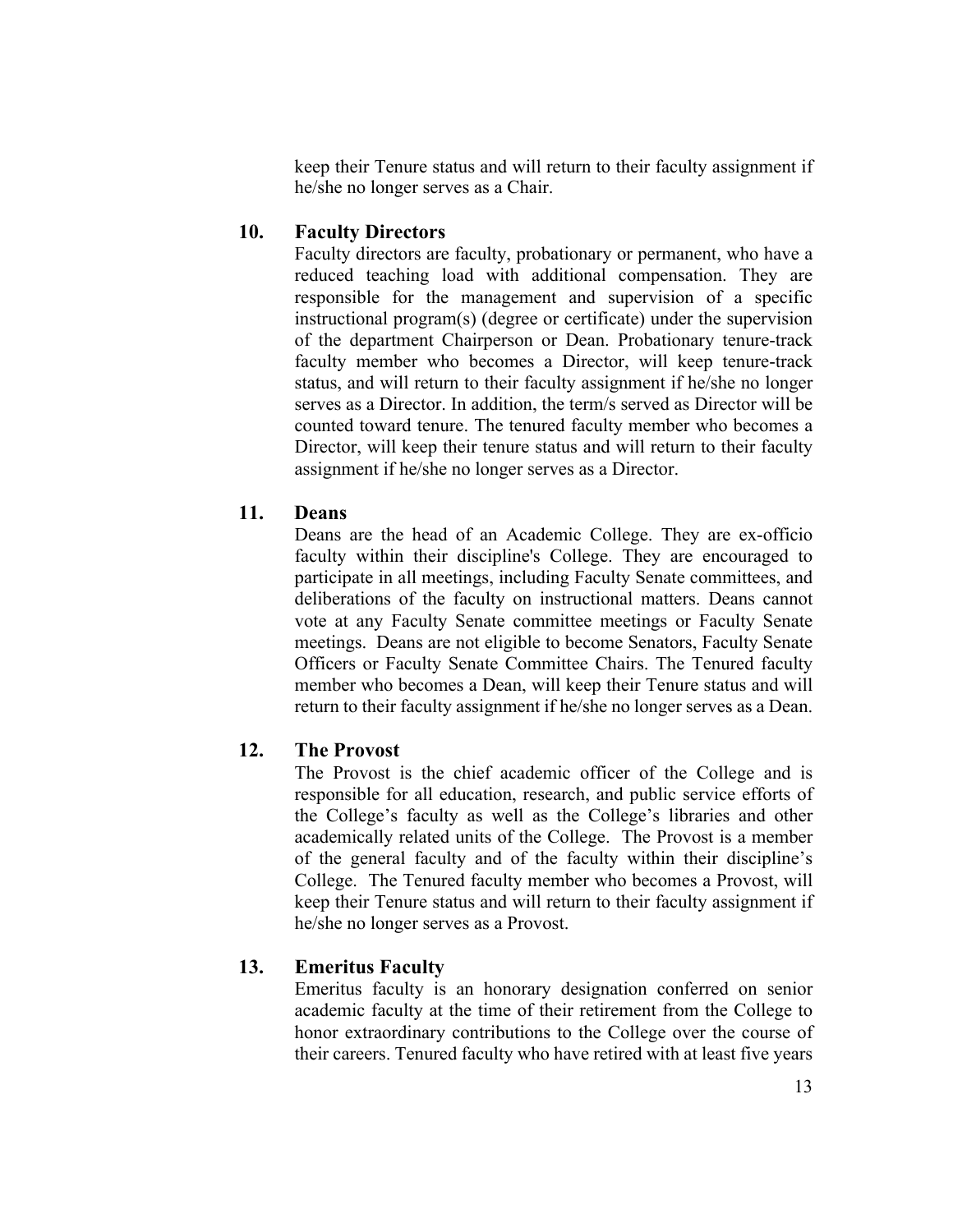of service to the College may be eligible. All nominations for emeritus status are subject to the approval of the Provost, President and the Board of Regents.

#### **II. B. Classification of Faculty and Instructional Categories**

The faculty at Northern New Mexico College has many diverse assignments in fields encompassing traditional academic units, career-technical education, and the creative arts. The College values the entire faculty and recognizes the unique contribution of each faculty member. This diversity requires different responsibilities and educational credentials depending on the faculty member's department and its mission.

The responsibilities of individual faculty members will vary and will be specified in position descriptions developed at the time of the initial appointment and revised periodically as necessary.

#### **1. Academic Division**

a. Assistant Professor

An assistant professor holding a doctoral degree, or a terminal degree in his or her teaching discipline or related discipline, or a master's degree with no less than 18 graduate credits in the teaching or related discipline, is eligible for the rank of assistant professor. Consideration for promotion shall require evidence of excellence in teaching, years of teaching experience, and a demonstrated commitment to scholarship, professional activity, and service. All degrees shall be from accredited institutions or from internationally reputable and recognized institutions. Special certification or exceptional scholarly, creative and/or professional achievements may also justify appointment or promotion. Exceptions to these requirements may be made by the Provost upon presentation of evidence of a record of experience or other credentials that indicate academic degree equivalence.

#### b. Associate Professor

An associate professor (a senior rank in the college faculty) holds an earned doctorate, a master's degree with no less than 18 graduate courses in the teaching discipline, or other appropriate terminal degree from an accredited institution, shows demonstrated teaching excellence, and has evidence of scholarly or research activity, professional activity, and service. All degrees shall be from accredited institutions or from internationally reputable recognized institutions.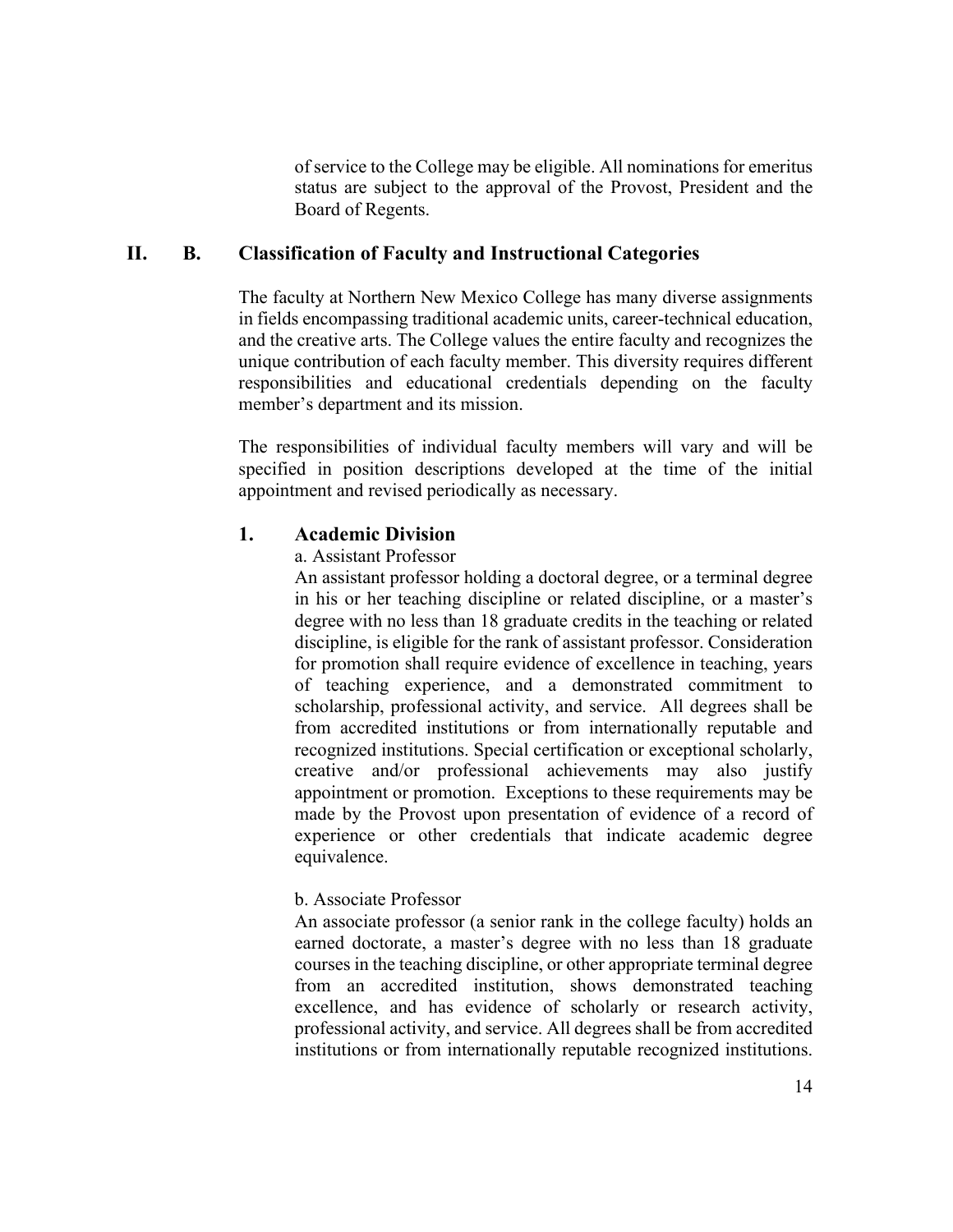Special certification or exceptional scholarly, creative and/or professional achievements may also justify appointment or promotion. Exceptions to these requirements may be made by the Provost upon presentation of evidence of a record of experience or other credentials that indicate academic degree equivalence. Promotion to the rank of Associate Professor is attained with the awarding of tenure.

# **II. C. Minimum Faculty Qualifications by Program**

To be qualified to teach in a respective field of study, the following minimum academic credentials are required:

# **1. Career Technical and Occupational Courses Not Intended for Transfer**

Certification, licensure, and/or professional achievements from a recognized institution or documentation of demonstrated competencies and experience in the teaching field, e.g., work experience in the field, licensure, industry certification, honors, and awards.

# **2. Associate of Applied Science in Trade Degree Programs**

*Either*: A minimum of a bachelor's degree from an accredited institution in the teaching field or related field,

*Or*: An associate's degree from an accredited institution in the teaching discipline or related field or documentation of demonstrated competencies and experience in the teaching field (e.g., work experience in the field, licensure, industry certification, honors and awards, or other demonstrated competencies and achievements).

# **3. Developmental Courses**

*Either*: A minimum of a master's degree from an accredited institution in the teaching field or related field.

*Or:* A bachelor's degree from an accredited institution in the teaching discipline or related field plus documentation of demonstrated competencies E.g., work experience in the field, licensure, industry certification, honors and awards.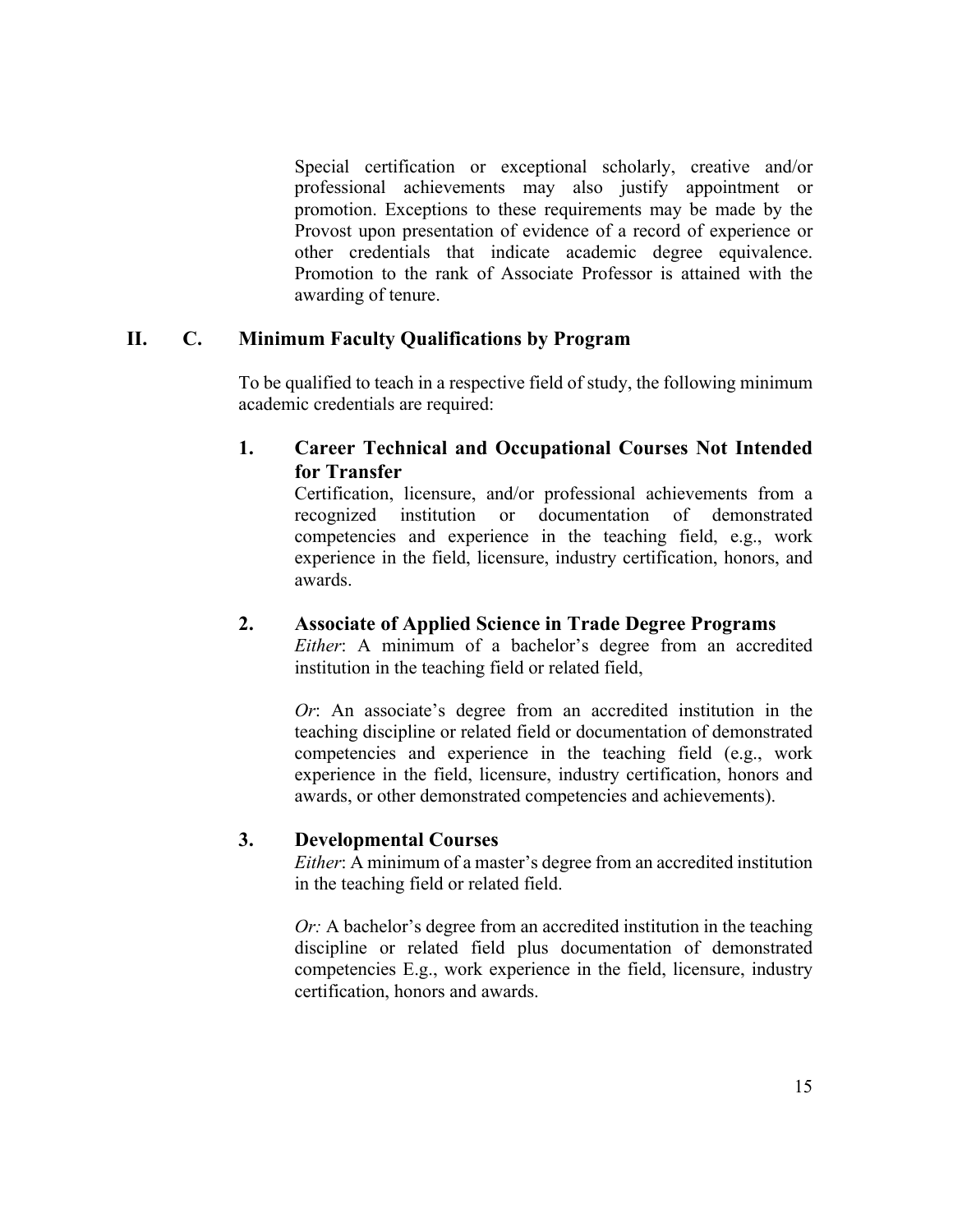**4. Associate of Applied Science/Associate of Engineering Degree Programs:**

A master's degree in the relevant discipline from an accredited institution.

- **5. Associate of Science or Associate of Arts Degree Programs** A master's degree in the relevant discipline from an accredited institution.
- **6. Upper division Courses in Baccalaureate-degree Programs** A doctorate or a master's degree from an accredited institution with a minimum of 18 graduate credit hours concentrated in relevant discipline. All faculty, tenure-track and non-tenure-track, and parttime faculty teaching upper division courses in the baccalaureate programs must meet this criterion.

#### **7. Post-baccalaureate Courses**

A doctorate or other terminal degree in the relevant discipline from an accredited institution.

#### **8. Program-specific Accreditation**

Faculty teaching in programs with specific accrediting requirements must meet the minimum criteria for faculty qualifications recommended by the accrediting agency.

### **9. Exceptions**

Qualified faculty are identified in part by credentials, but there are limitations to considering only the degrees earned. Academic disciplines, degree programs, and curricula are not static. Because of changing academic, societal and workforce needs, colleges and universities are developing interdisciplinary and other nontraditional programs that require faculty to think beyond their own disciplines and traditional academic programs to determine what students should know and to design curricula accordingly*.* In those cases, as well as in practice-oriented disciplines, including courses in the Studio Arts or in Health, Physical Education Recreation (HPER) fields, tested and significant experience in the field may be used.

The Chairs of the Department or Deans of the Colleges, with the approval of the Provost, may identify qualified faculty who do not hold the prescribed credentials but are considered experts in their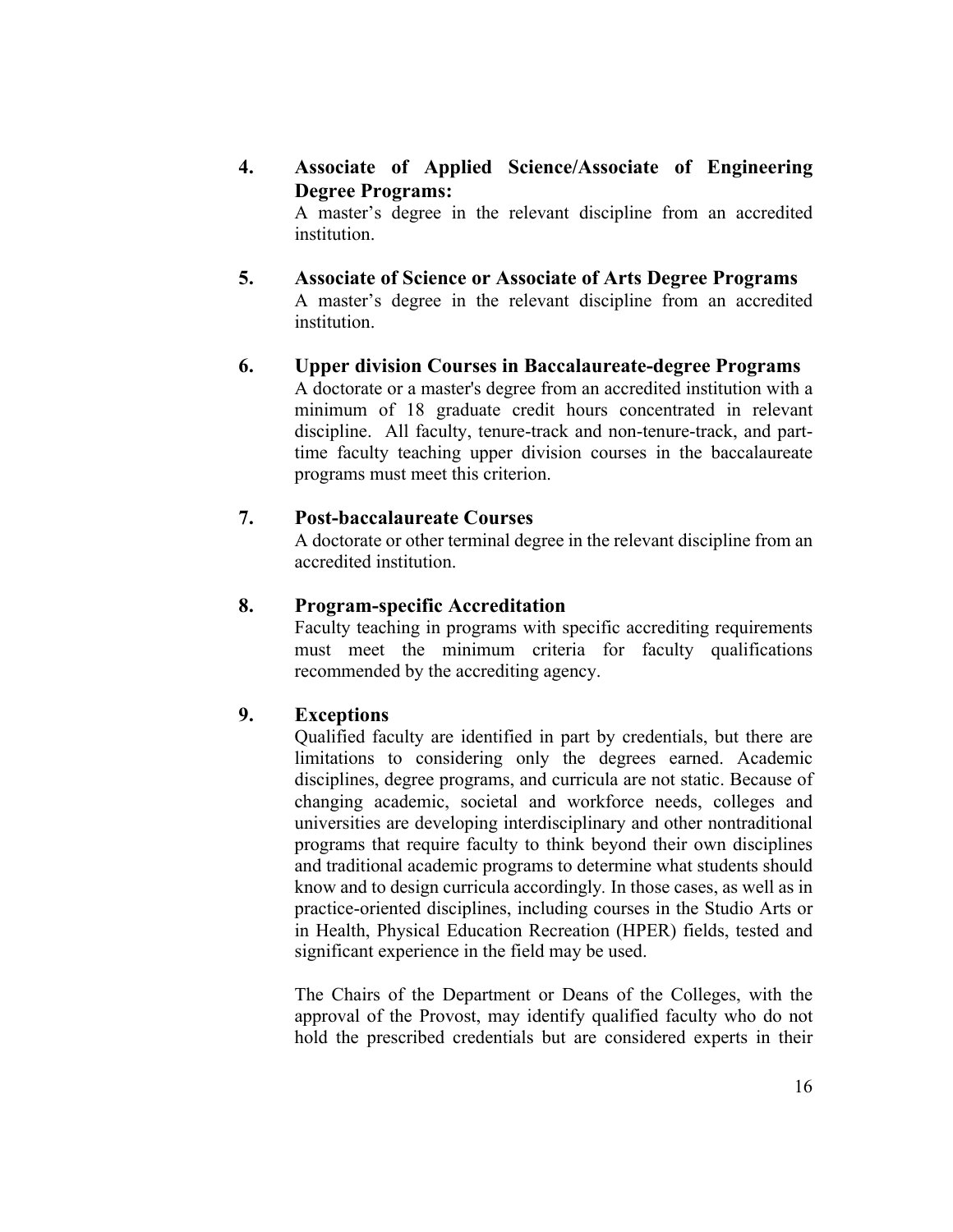field. A tested experience form will be completed in such cases and these faculty members may be considered for appointment.

The tested experience process will demonstrate that the potential faculty member shall a) have more than five years of supervised experience in the industry or field of the course that they will be teaching, or b) have a certification and/or licensure by a recognized certifying or licensing state, industry, or national agency in the field or industry that they will be teaching, or c) have on the job training in the industry or be an expert in the field (including academia, different from teaching alone) of the course that he/she will be teaching. Evidence could include a letter from a current or previous employer, record of research, scholarship, or achievement.

# **II. D. Policies on Tenure, Meaning of Tenure, Promotion, and Seniority**

Tenured faculty and probationary faculty that serve as Chair, Director, or Coordinator and their appointment is terminated, will resume their position as tenured or probationary tenure-track faculty member. Chair appointments are at-will. In addition, the tenure timeline will remain intact, reflecting date of initial hire, including their time as Chair, Director, or Coordinator.

#### **1. Tenure**

General Guidelines

- a. Tenure Track: Appointment to the tenure track is made at the time of the initial appointment to the rank of Assistant Professor unless a different rank is determined by the Provost at the time of initial offer of employment. The rank determined by the Provost cannot exceed the rank held at a previous academic institution. All faculty positions at this level at the time of their appointment shall be considered tenure track. Faculty on the tenure track must be classified as full-time, which is denoted by service on a 100% workload basis for a fiscal or an academic year contract.
- b. Annual Review of Faculty: This review is intended to facilitate non-tenured faculty toward tenure and tenured faculty toward promotion.
- c. Evaluation of Candidates for Promotion and Tenure: For promotion and tenure, candidates will be evaluated by the committee for evidence of excellence in their performance of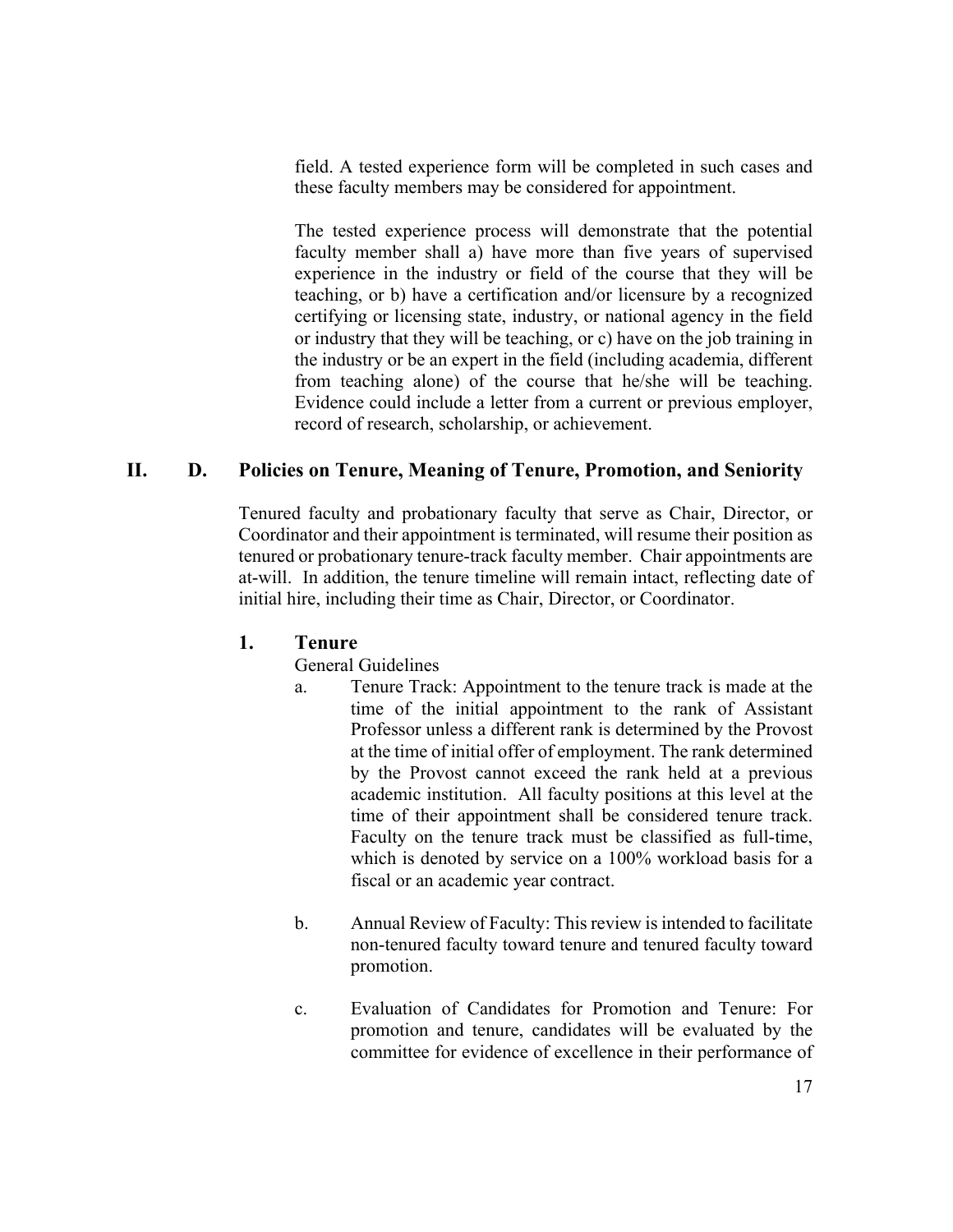assigned duties that include teaching, advising, institutional and community service, and mastery of discipline and scholarship.

- d. Purpose of Tenure: Tenure insures the academic freedom that is essential to an atmosphere of intellectual pursuit and the attainment of excellence in the college. In addition, tenure also reflects and recognizes the faculty member's potential longterm value to the institution, as evidenced by professional performance. tenure will be granted to faculty members whose character and achievements in serving the College's mission warrant the institution's reciprocal long-term commitment.
- e. Meaning of tenure: Upon being awarded tenure, the faculty member attains the status of presumed continued employment as a member of the faculty, except for reasons of just cause or where conditions exist beyond the College's control.
- g. Date of Eligibility for Tenure: Tenure is granted for achievement in academic and professional pursuits, not for years of service. Faculty members will be considered for tenure in their fifth year, but no later than their seventh year on tenure track. If tenure is not granted, the faculty member may be offered a one-year terminal contract. Under extenuating circumstances, such as illness, a faculty member can request of the chair of the Tenure Committee that the tenure timetable be extended. The Tenure Committee will make a recommendation to the Provost, who will make the final decision on the recommendation. Time spent in the capacity as an adjunct faculty cannot be counted as time toward tenure.
- h. Faculty Previously Tenured at NNMC or Other Institutions: Faculty members hired into a tenure-track position, who have already earned tenure from NNMC or a former institution, may be appointed with tenure at NNMC upon recommendation from the department following the procedures described below, after a probationary period of at least one year.

Faculty who were hired into a tenure-track position at a previous college or university may be credited with the years of experience at that institution towards tenure.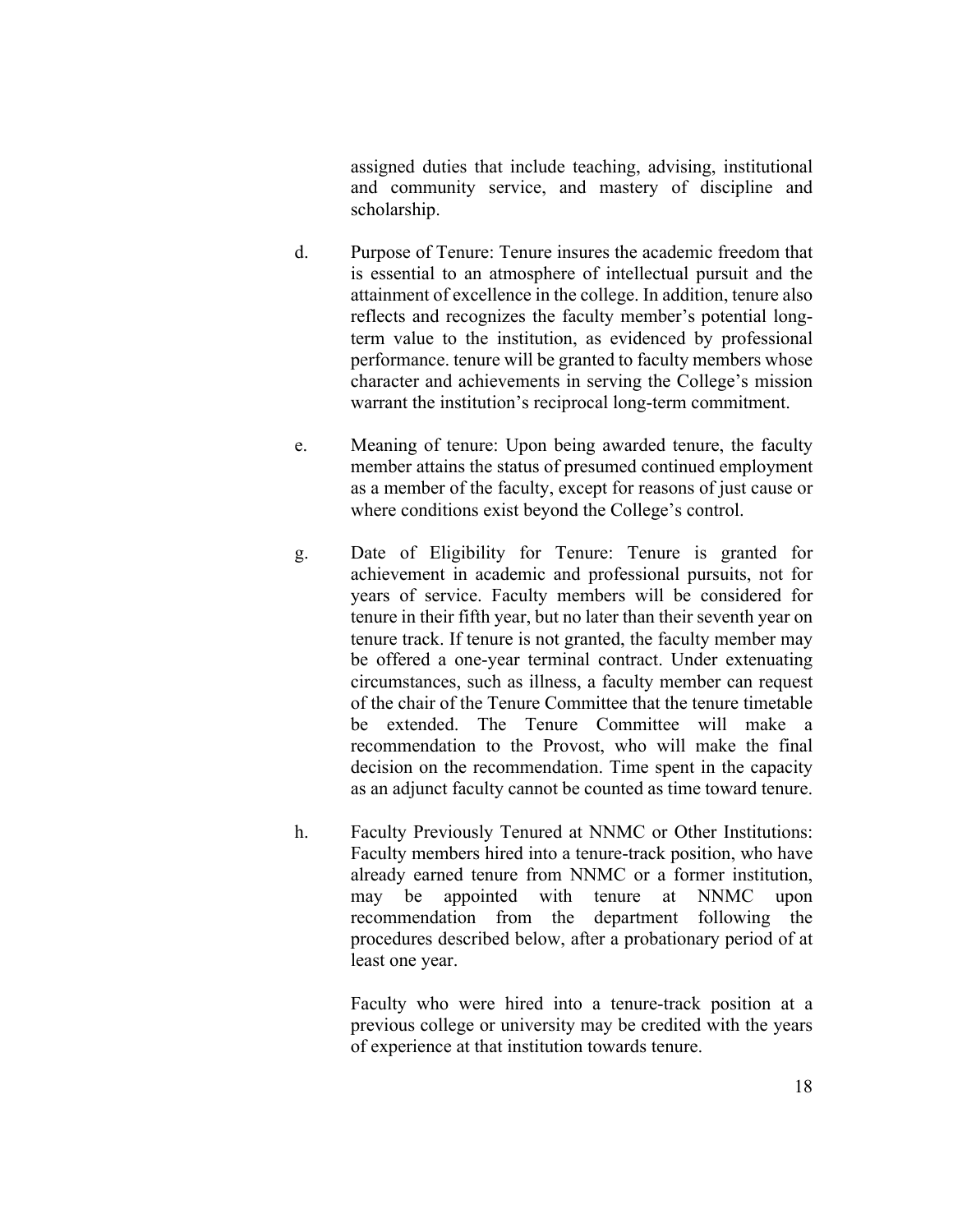Applications for tenure transfer and promotion to a rank of Associate Professor shall be submitted to the Tenure Committee by the second week of January and must include the following documents:

- Letter of application for tenure at NNMC
- Official documentation confirming tenure status at previous institution
- Summary of accomplishments at NNMC in the four areas of evaluation (teaching, advising, service, and scholarship)
- Current CV
- Letter of recommendation from Chair or Dean
- Letters of recommendation from two tenured NNMC faculty (within one's department, if possible)
- Letters of recommendation from students, external references, faculty or staff (optional)

The Tenure Committee will forward its evaluation of the tenure transfer application to the Provost by the third week in February and will report the results of the evaluation to the faculty applying for tenure transfer the results of the evaluation. If the Tenure Committee does not recommend tenure transfer, the committee will include in its report an explanation for this decision.

By the last day of March, the Office of the Provost will inform the faculty member of the recommendation (positive or negative) in writing. Transfer of tenure and the granting of rank of Associate Professor is subject to action and approval by the NNMC Board of Regents.

#### Academic Division Criteria for Tenure and Promotion

Faculty seeking promotion and tenure in academic departments must hold a terminal degree in their area of expertise to be determined by the Office of the Provost in consultation with the department or college according to accreditation criteria.

Faculty seeking tenure will submit their dossier according to the section "Timeline for Advancement to Tenure" in this section. The dossier must include a candidate profile with the following documents: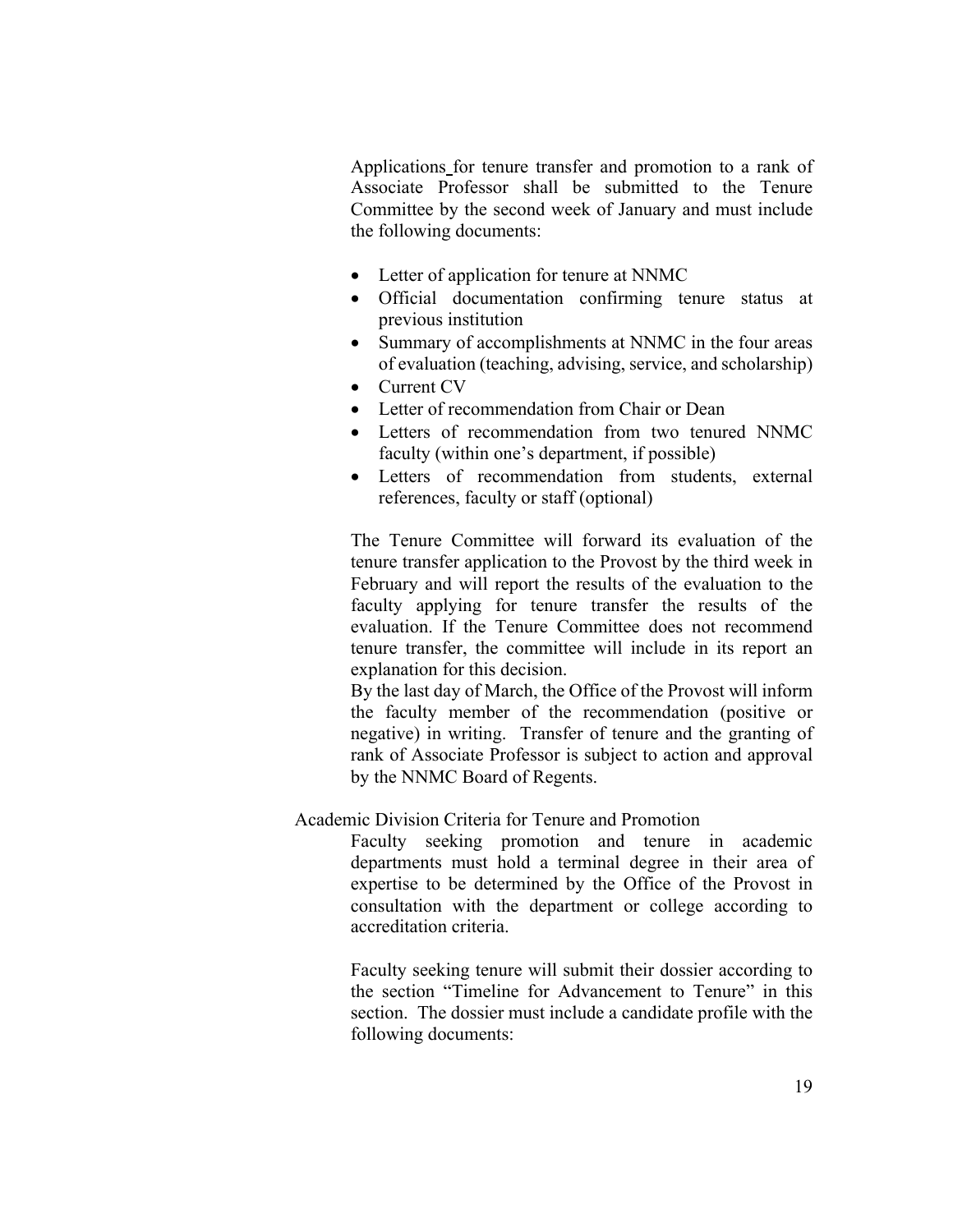- Letter of application to Tenure and Promotion Council
- Summary of Tenure Packet
- All annual evaluations for the years in the tenure-track line
- Letter from the Human Resources Department confirming eligibility
- Current Curriculum Vitae
- Letters of recommendation (These letters should be from Department Chairperson/Supervisor, and/or Dean; Committee Chairs; and Colleagues. Letters from students or from external references may also be included).

In addition to the candidate profile, the dossier should address the following four criteria:

i) Teaching effectiveness;

ii) Advising;

iii) College, public and community service;

iv)Scholarship, mastery of discipline, professional development, and research.

The specific weights for each of the criteria are determined by each Academic College and specific Academic Department (when it applies).

i) Teaching effectiveness.

The teaching of students is central to the mission of NNMC. Given the mission of the College, candidates must demonstrate excellence in teaching, including assessment of student learning outcomes.

To demonstrate excellence in teaching, faculty must include the following documents in the Teaching Effectiveness Section. Each Academic College and specific Academic Department (when it applies) may have additional requirements:

- Recent course syllabi
- Student evaluations
- Teaching observation by departmental colleagues
- Letters of recommendation from colleagues
- Student learning outcomes and assessment data and analysis
- Statement of teaching philosophy
- Evidence of curriculum development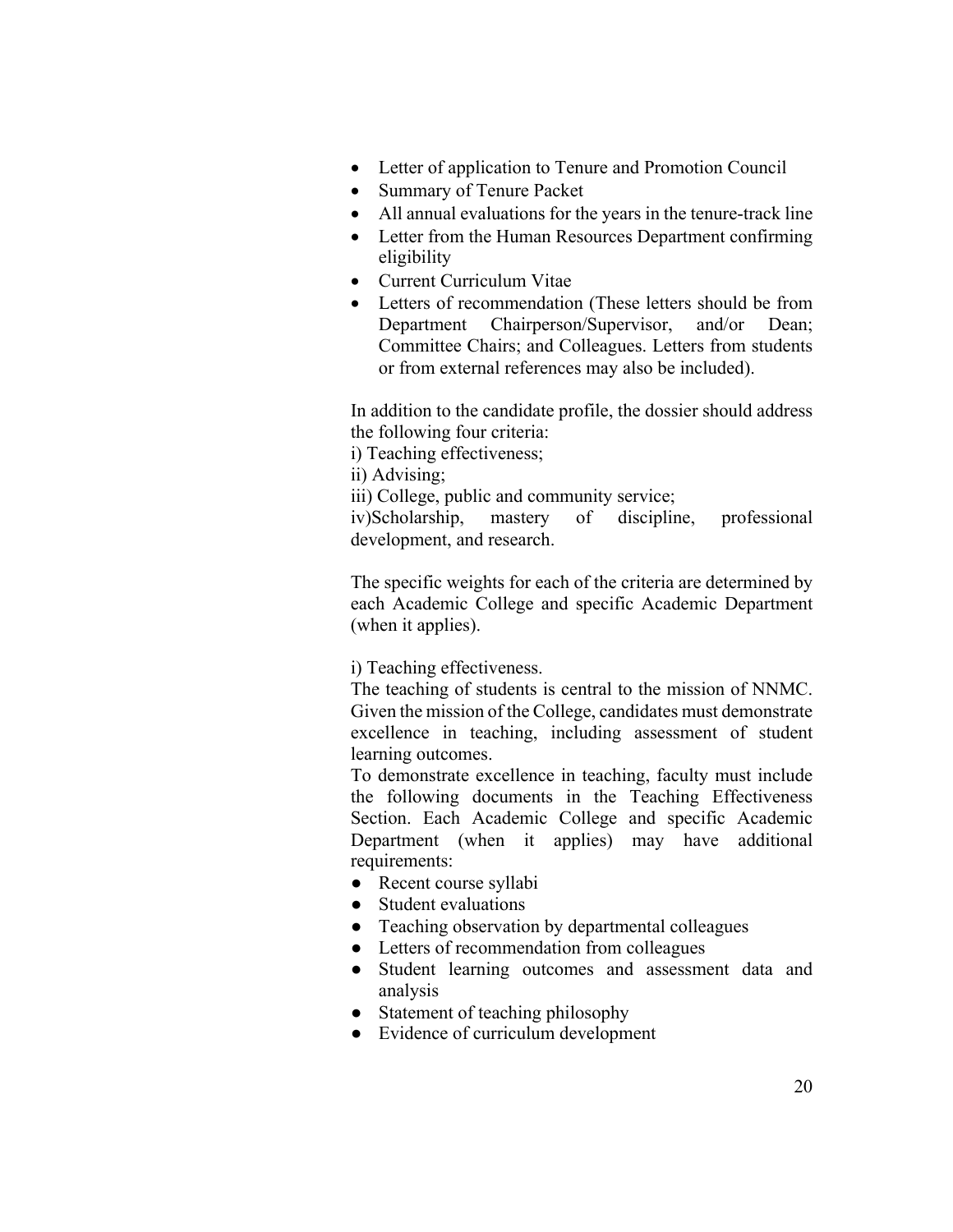Good teaching, defined as much more than classroom activities, may be documented in a variety of ways. The following list is illustrative rather than exhaustive.

- Meeting all class sessions
- Integration of college-wide outcomes and accrediting agencies (when applicable) outcomes in course syllabi, instructional design and student assessment
- Integration of technology in instructional design and delivery. Learning Management System (e.g. Blackboard) integration into the courses for student learning enhancement.
- Developing online courses
- Continuing course alignment, exploring new adaptive technologies into course content, board discussions, hybrid classes, etc.
- New curriculum development
- Integration of industrial credentials/standards into courses
- Inviting speakers to classroom or general audience talks
- Mentoring undergraduate student research
- Developing intervention efforts for low performing students using tools such as Early Alert tickets
- Peer reviews based on clarity of course goals, organization, use of technology and knowledge of field
- Documents attesting to improvement in teaching
- Documentation of honors and awards given for teaching
- Implementation of innovative teaching techniques
- Participation in educational activities of professional associations
- Attendance or leadership of meetings related to the candidates professional expertise
- Lecturing or making presentations to student groups, colleagues, or the college community
- Letters of recommendation from other professional sources
- Participation in service learning activities

#### ii) Student Advising

Faculty must be committed to the academic well-being of students. Effective advising helps create an environment that fosters student learning and student retention. The formal and informal advising and mentoring of students is an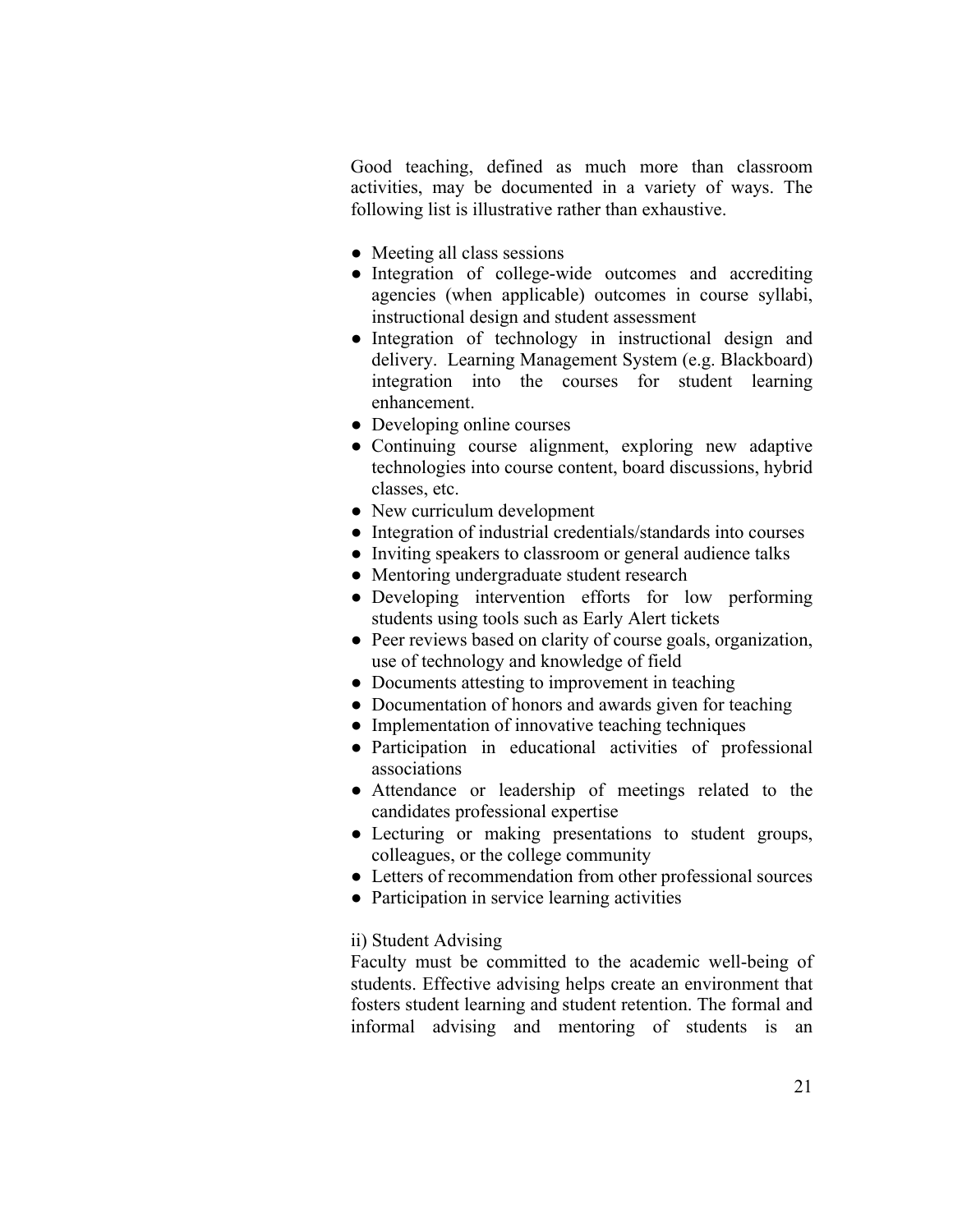indispensable component of the broader education at the College.

To demonstrate excellence in student advising, faculty must provide the following documents:

- Number of students advised
- Advisement logs or narratives

Faculty may include documents to demonstrate their efforts as pertaining to the following list, which is illustrative rather than exhaustive:

- Meeting with all advisees
- Performing degree audits
- Contacting unregistered advisees
- Documenting the meeting with advisees
- Advising students that are not candidate's advisees in the absence of the primary advisor
- Mentoring or tutoring students
- Assisting students in selection of courses and career options
- Implementing special review sessions for students
- Keeping an "open door" policy toward students
- Advising all majors of candidate's department
- Advising evening students

iii) College, Public, and College Community Service Faculty service is essential to the College's success in serving the institution and the community. It is the responsibility of individual faculty member to perform a broad array of services that are vital to supporting and sustaining the quality and effectiveness of the College. Faculty members are expected to provide service to the College, its students, programs, and professional disciplines, as collegial and constructive members of the College and the broader community. Examples include service in faculty governance, college committees, professional organizations, governmental entities and community non-profit agencies. Each Academic College and specific Academic Department (when it applies) may have additional or specific requirements. The following lists are illustrative rather than exhaustive: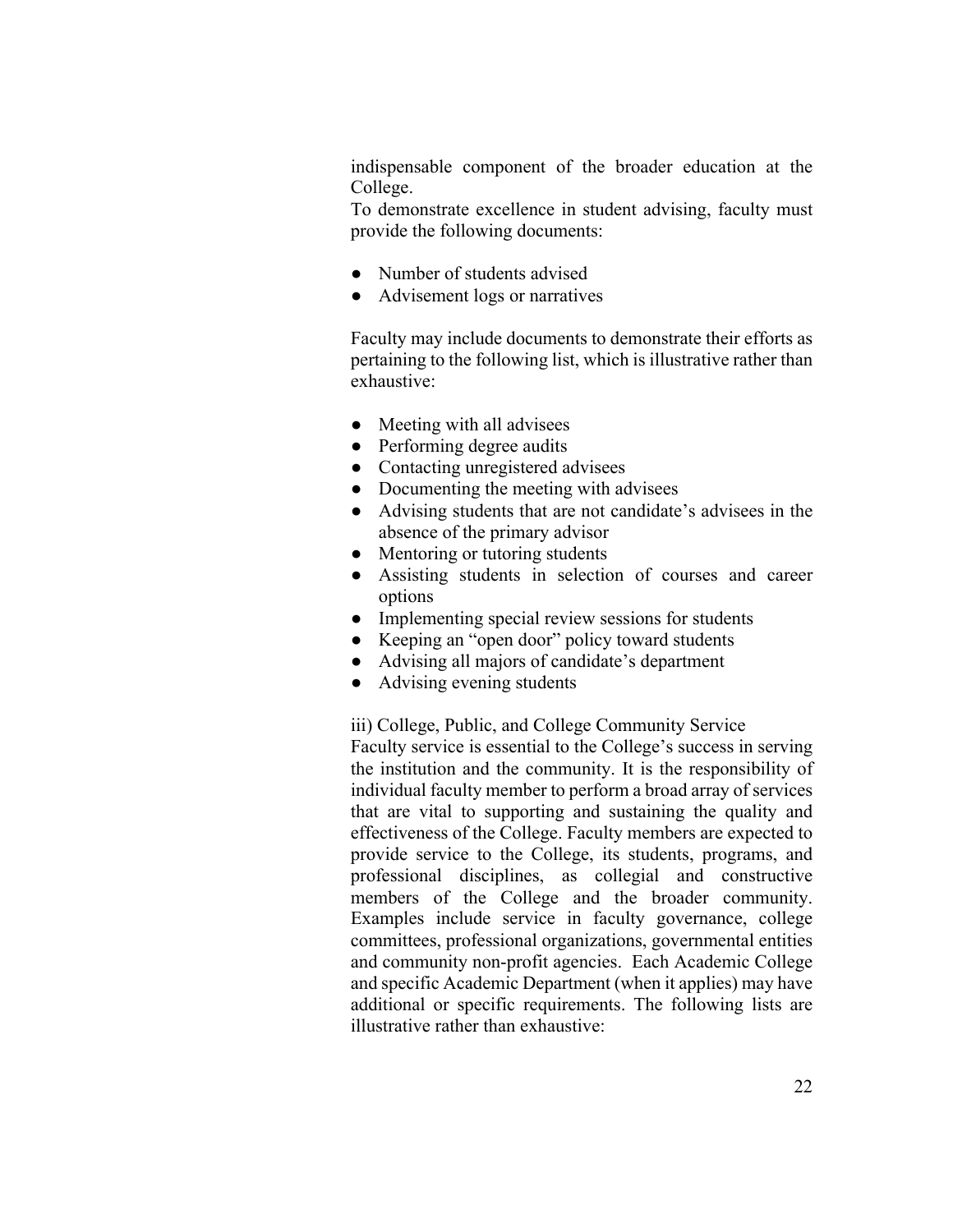#### College Service

College service means committee work at the departmental and college level. Faculty must present letters from committee chairs verifying attendance and participation on committees.

- Academic program development
- Program coordination or assistance
- Assist with development of accreditation documents and new programs
- Student organization advising
- Attendance of departmental meetings
- Participation in departmental sponsored activities
- Arranging professional opportunities for students
- Working on activities related to the departmental grants
- Participation in institutional governance including Faculty Senate, and institutional committees
- College service at the state or regional level
- Representing the college at public events
- Participation in student recruitment efforts

Community and Public Service

- Serving on boards or advisory councils at the local, state, national and international levels
- Lectures or presentations to local groups in the community
- Work done with community leaders to develop solutions to community problems
- Work done with the local community as a volunteer
- Participation in activities that increase the desire of noncollege students to attend college
- Participating in student recruitment efforts

iv) Scholarship, Mastery of Discipline, Professional Development, and Research

Faculty with assignments in research will be evaluated by the standards appropriate to the field. All faculty should be positively engaged in their disciplines and should be recognized for their expertise. Each Academic College and specific Academic Department (when it applies) may have additional or specific requirements. The following are examples of professional development and scholarship. The list is illustrative but not exhaustive: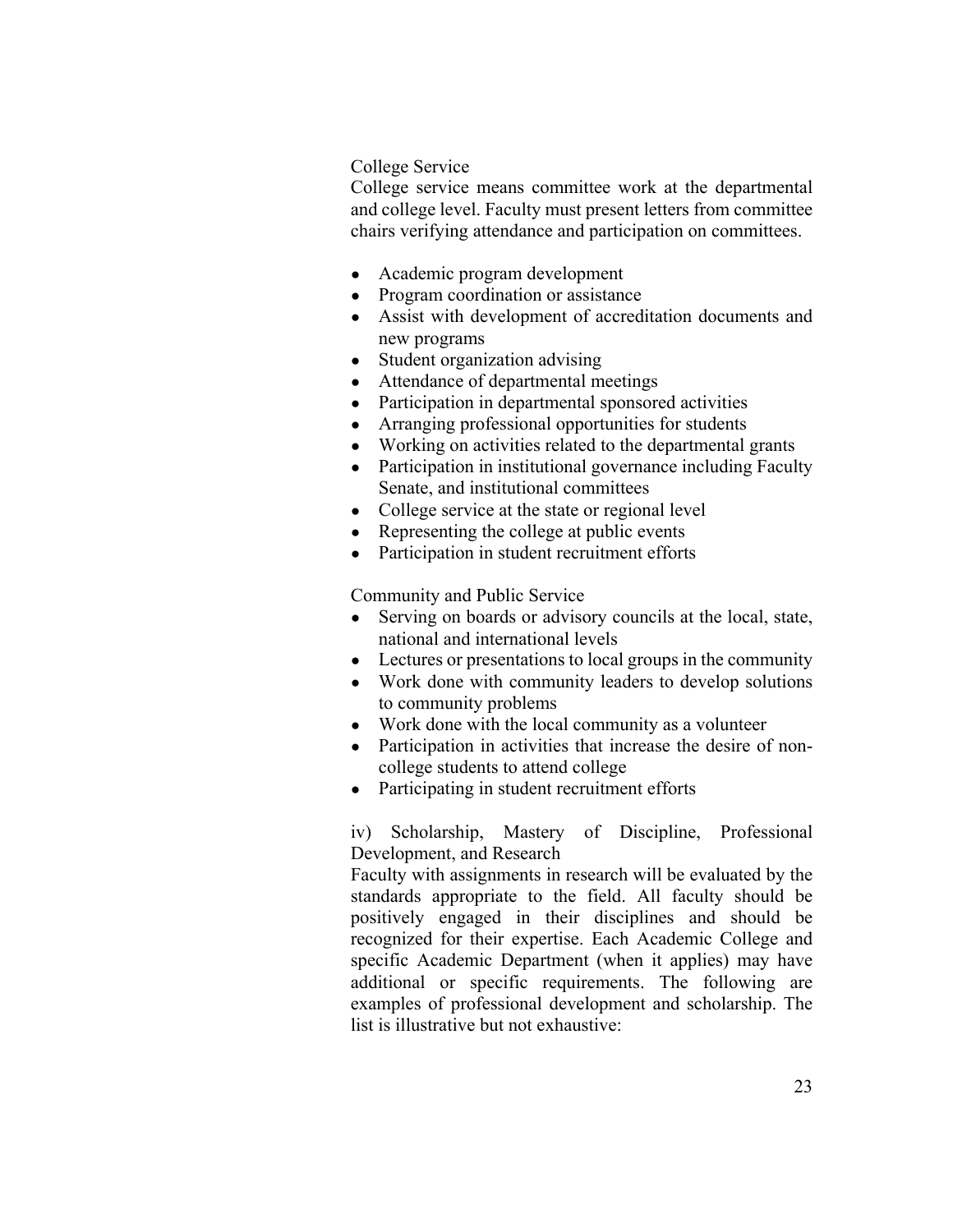- Presentations at conferences, professional agencies or institutions
- Edited books
- Peer-reviewed journal articles
- Reviewed articles or other publications
- Participation in symposiums
- Creative work presented
- Grants awarded
- Regional or national honors
- Professional consulting
- Research
- Patents or product development
- Publications
- Service as an officer of a state, regional or national association
- Service on editorial boards
- Service on a professional task force
- Participation in curriculum development in candidate's discipline at the state or regional level
- Writing grant proposals
- Reviewing grant proposals
- Contributions to improve teaching technology
- Demonstrated growth in subject matter
- Demonstrable command of subject matter
- Contributions to curriculum development
- Demonstrable quality improvement in teaching strategies incorporating new technologies (where applicable) and new approaches to learning

When Academic Colleges and Academic Departments have specific requirements for the four criteria (including a different weighting system for each factor), those requirements will be published on the NNMC website (faculty resources section) and the Tenure and Promotion Council will use them during the applicant's dossier evaluation.

Tenure and Promotion Council

During the fall of the academic year, a five-member Tenure and Promotion Council will be elected from the Tenured Faculty of the Academic Division of the College. All tenured faculty are eligible to serve on the Council with no more than one representative from a department. The Council member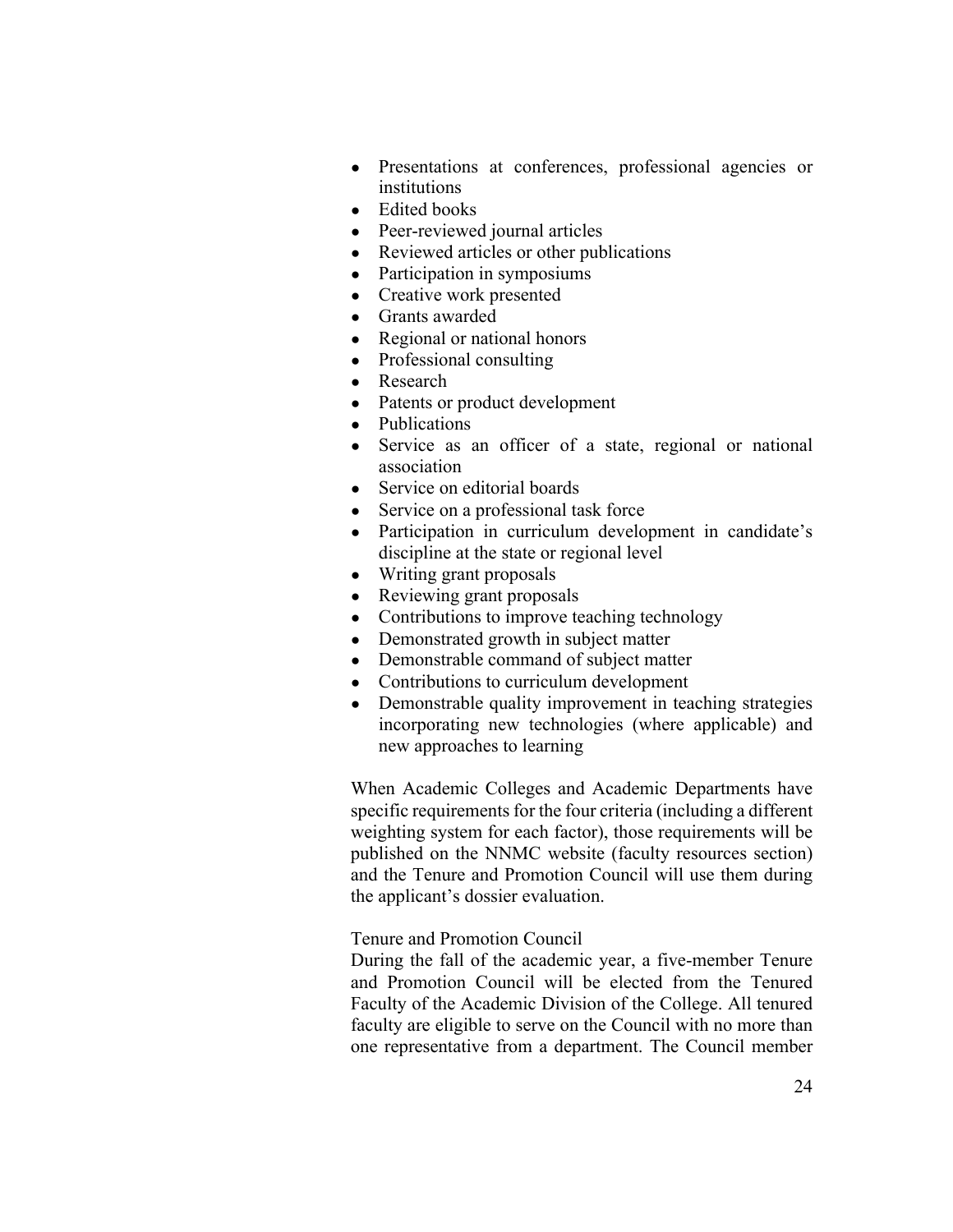will serve a three-year term and there shall be no more than one representative from a department. If an insufficient number of faculty express interest in serving on the Council, exceptions to the limit of one representative from a department and/or the three-year term limitation may be made upon approval by the Tenure Committee by a majority vote of Committee members. With the approval of the Provost and in consultation with the appropriate Dean, the Tenure and Promotion Council may include non-voting members who are external tenured faculty members with other institutions as consultants in the area of expertise of the applicant.

If a Tenure Council member is aware of a conflict of interest, he or she has an obligation to recuse his or herself from the review of a particular applicant. The Tenure Committee can also request that a Tenure Council member recuse his or herself by a majority vote. In addition, a faculty member can only vote on the Tenure and Promotion Council if he or she has not voted on the candidate at the departmental level.

It is understood, for a variety of reasons, there might exist a conflict of interest between tenure applicant and a member of Tenure Council. In this case, the tenure applicant can petition to remove one Tenure Council member only from the review of said applicant's tenure portfolio and on subsequent recommendations of tenure vote. In this case, the Tenure Committee will appoint a temporary replacement member by a majority vote prior to taking a majority vote to determine if the petition shouldbe granted. If a complaint has been filed with Human Resources alleging a conflict between a tenure candidate and another tenured faculty member in the department, the tenure candidate can petition for the exclusion of the tenured faculty member from the departmental review. Human Resources shall provide any such documentation and associated substantiations or responses to the Chair of the department. The Chair shall make the final decision regarding the petition for exclusion and forward the petition, all documentation, and decision to the Chair(s) of the Tenure Committee. A petition for exclusion from departmental review is limited to one (1) faculty member.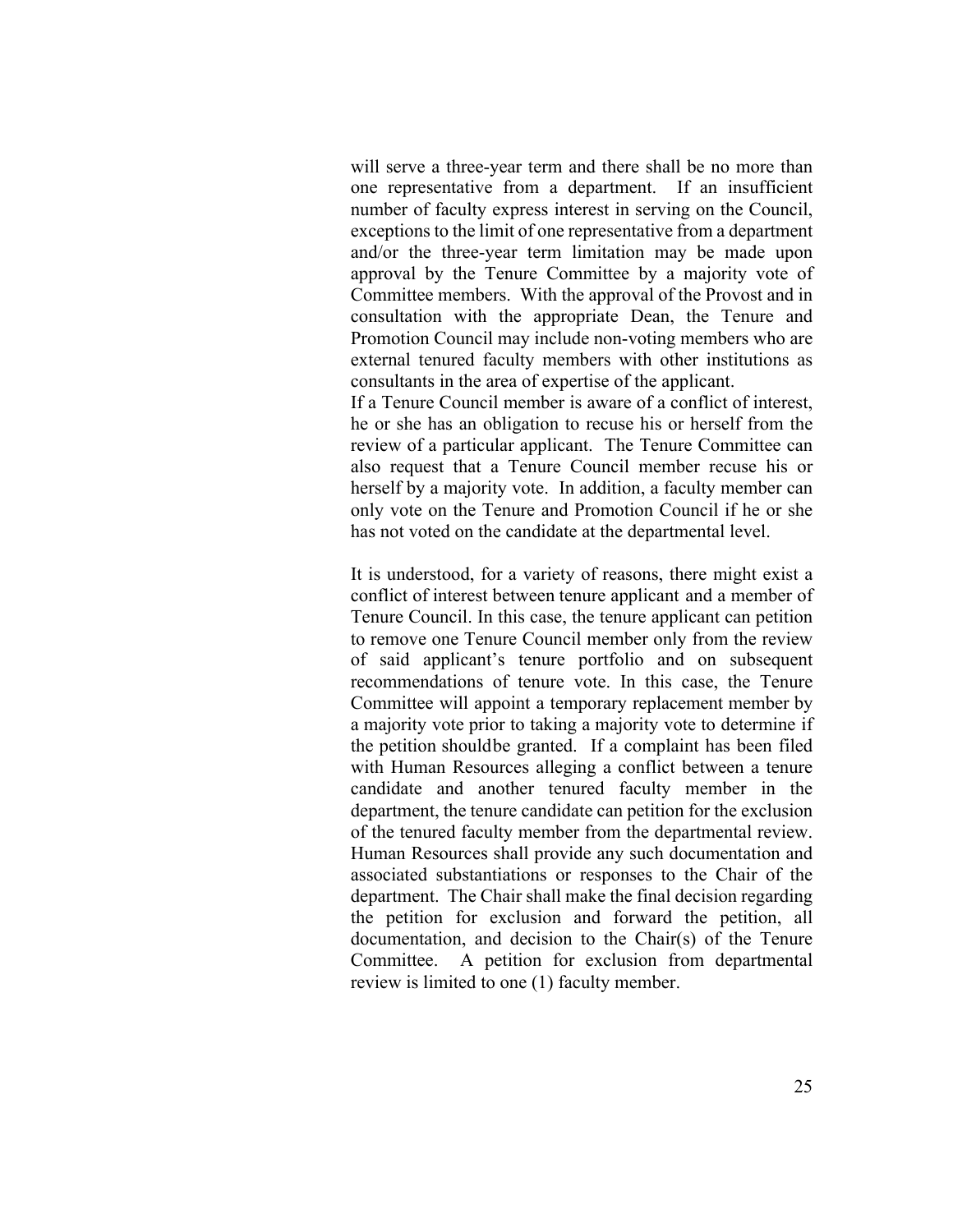Timeline for Advancement to Tenure

a. Eligible faculty members in their 5<sup>th</sup> year but no later than 7<sup>th</sup> year on the tenure track must meet college-wide criteria and additional specific criteria published by their departments. See Section "General Guidelines" for the timeline applicable to faculty hired under the 2008 Faculty Handbook. Department Chairs will provide a current copy of the criteria for promotion and tenure to each tenured and tenure track faculty member in their department, to the Tenure Committee, and to the Office of the Provost. To apply for promotion and/or tenure, the eligible faculty member (hereafter candidate) will provide a dossier to the department chair by the last week in September. The candidate will prepare a dossier (no more than one threeinch-thick, three-ring binder plus any supporting materials) showing fulfillment of the tenure requirements. If no chair is present, the dean will designate a tenured faculty member (preferably within the department) to initiate the departmental review. The dean can also serve as the convener. We henceforth denote the chair or designee as the convener.

b. The convener and tenured faculty within the department will have until the end of the third week in October to evaluate the dossier. The evaluation will include a record of all votes (for, against, abstention and absent) in the departmental review of the candidate. The convener also records the justification for the final departmental decision referencing the strengths and weaknesses of the candidate.

c. The convener sends a letter to the candidate and Tenure and Promotion Council, summarizing the departmental review by the fourth week in October. The candidate's dossier is also given to the Tenure and Promotion Council. The convener on behalf of the department will provide a completed rubric or evaluation tool which summarizes the evaluation of the candidate by the department.

d. By the first week of the spring semester, the Tenure and Promotion Council sends its recommendations to the Dean and Provost, along with the recommendation of the department. Tenure candidates must receive at least one positive recommendation from either the department or the Tenure and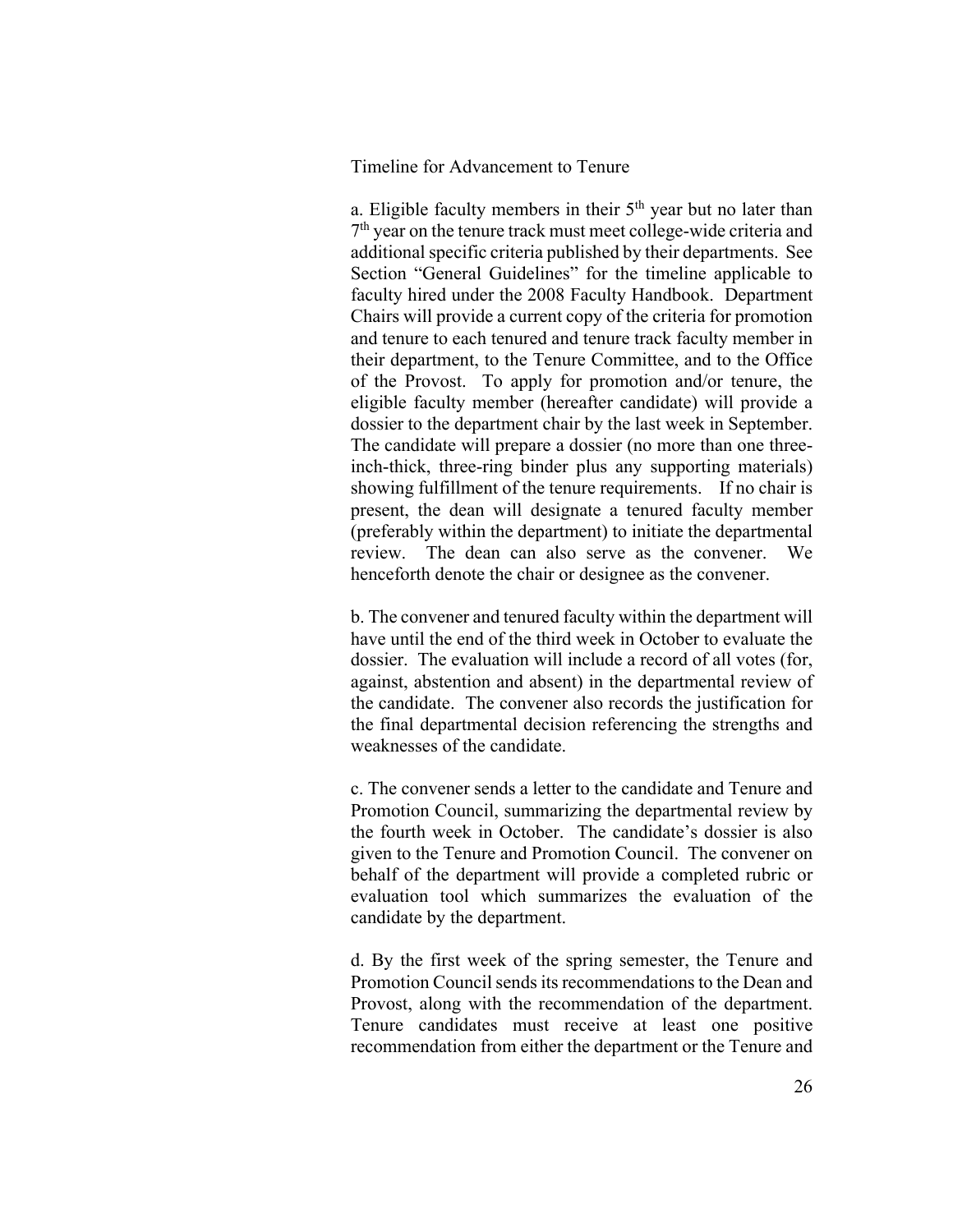Promotion Council in order for the candidate's tenure application to be considered for tenure review by the Provost. Candidates who do not receive a positive recommendation from either the department or the Tenure and Promotion Council will not be recommended for tenure.

By the last day of February, the Office of the Provost informs the faculty member of the recommendation (positive or negative) in writing.

#### Actions of the Board of Regents

Tenure is awarded only by positive action of the Board of Regents upon recommendation of tenure by the President. Such action must be taken no later than the seventh probationary year, on or before April 30<sup>th</sup>. Following the Board of Regents' action, the Provost provides official notification to the candidates and their supervisors, Chairperson, Dean, and to the chair of the Tenure and Promotion Council. Assistant Professors who are granted tenure will be promoted to the rank of Associate Professors.

#### Denial of Tenure

If tenure is not awarded, the faculty member may be offered a one-year terminal contract.

Denial of recommendation of tenure by the Provost or following positive recommendation by Tenure and Promotions Council. If in the course of tenure application, both the department and Tenure and Promotions Council make a positive recommendation to the Provost, and the faculty member is denied a recommendation of tenure by the Provost or President, that faculty member may appeal to the Board of Regents the decision-within 10 working days from the date of notification in writing that the Provost or President has denied a recommendation of tenure.

#### Privileges of Tenured Faculty

a. The appointment of a tenured faculty member shall run until the member's separation from employment with the College, subject to the following limitations: Any dismissal or nonrenewal of the contract of a tenured member of the faculty shall follow the procedure discussed in Part II.D.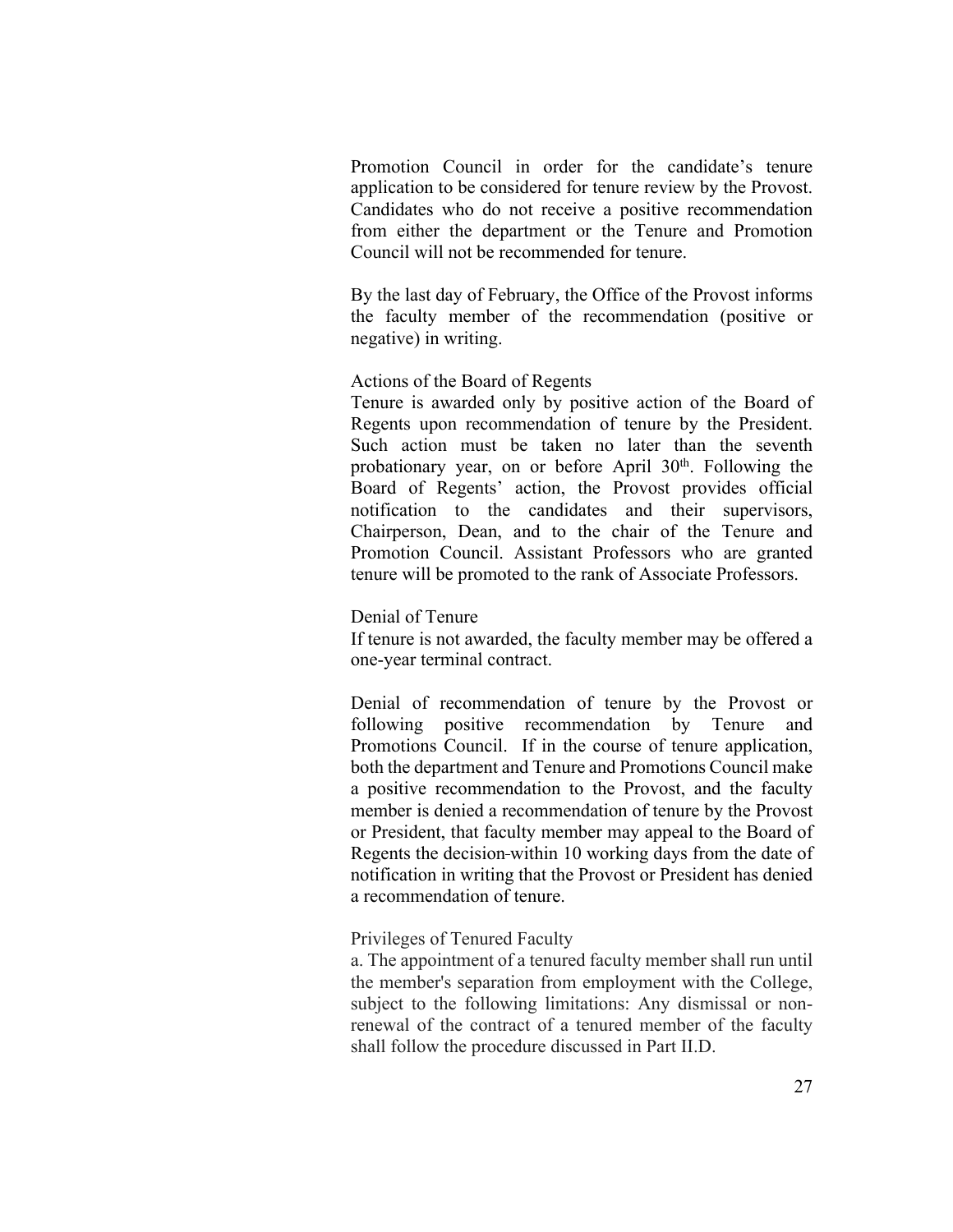b. Sabbatical leave may be granted to tenured faculty members in accordance with Part III.C.

c. Tenured faculty members appointed to administrative positions will retain tenure status as faculty. If a tenured faculty member serving in an administrative position returns to a faculty position for which they are qualified, that tenured faculty member returns to the position with tenure.

#### **2. Criteria for Appointment to Emeritus Status**

Proposals for emeritus designation must be initiated by a faculty member or other appropriate group, such as the Honors Committee of the Faculty Senate**,** and submitted for evaluation and recommendation by the Provost. If recommended by the Provost, the President shall review and forward the recommendation to the Board of Regents. The Board of Regents shall make the decision on the granting of emeritus status to the nominee. The decision of the Board of Regents shall be final and not subject to further review.

Nominees for Emeritus Faculty must meet the following criteria:

- Be eligible to retire and have submitted an intent to retire to the Provost
- Be tenured at NNMC and have five consecutive years of fulltime, tenured faculty service at NNMC prior to retirement
- Have shown excellence in teaching or administration
- Have contributed service to the college, the community, or the professional discipline

#### **Privileges of Emeritus Faculty**

The privileges and responsibilities of emeritus faculty are subject to any legal and/or New Mexico Higher Education Department and/or college restrictions. In addition, emeritus faculty receive:

- a. Assigned office space for research or scholarship, if available
- b. A listing with the faculty in the college catalogues, website, and other appropriate publications
- c. Attendance at campus events open to college employees
- d. Receipt of special campus publications, announcements, and event invitations as determined by the President
- e. Invitations to participate in public ceremonies, commencement, processions, and convocations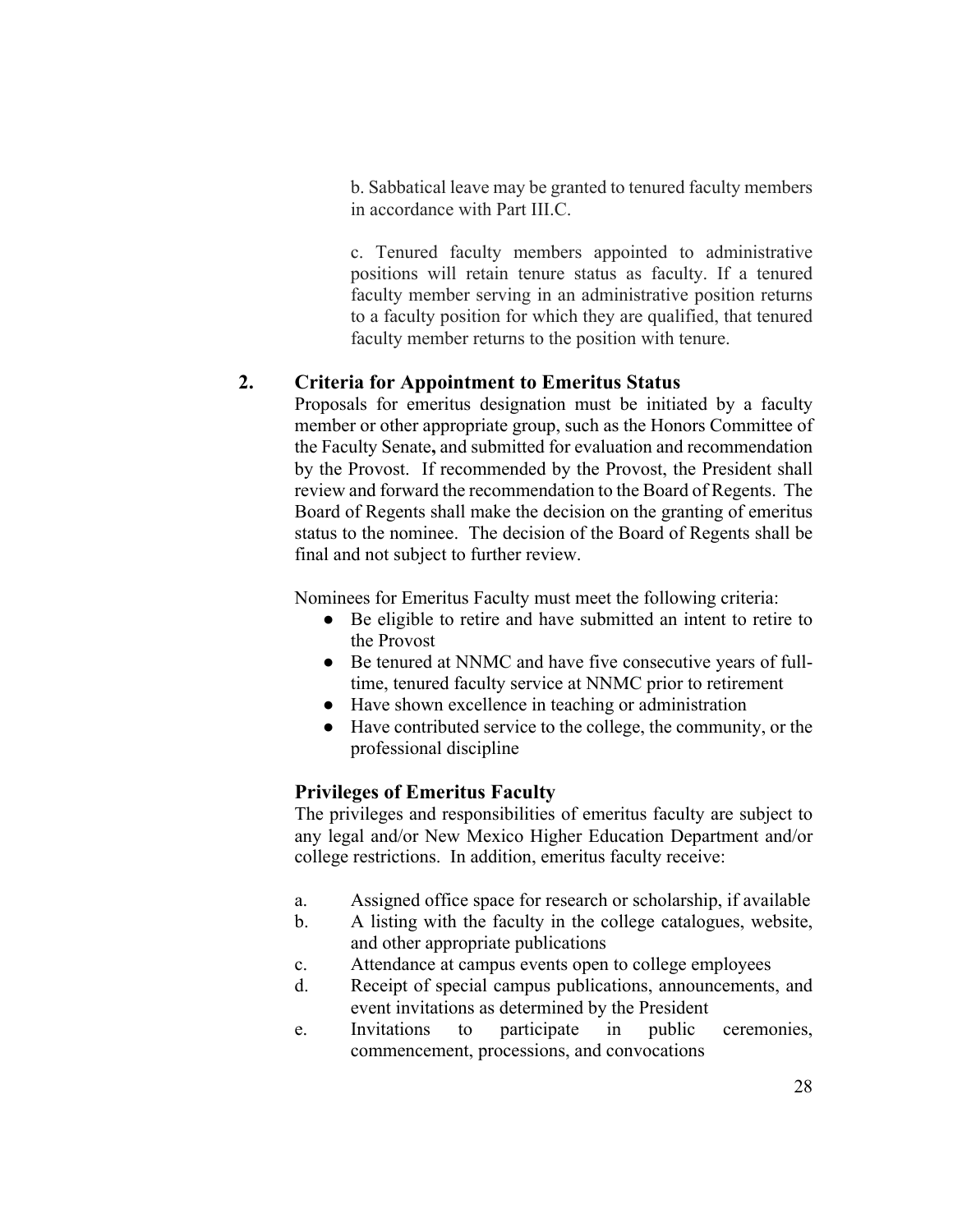- f. Participation in appropriate campus seminars, colloquia, lectures, ad hoc committees, and other scholarly pursuits
- g. Use of college recreation/social facilities in accordance with college policy.
- h. Library and email privileges
- **3. Criteria for Promotions in Faculty Rank within the Academic Division**

Criteria for Promotion from Assistant Professor to Associate Professor:

Faculty seeking promotion to the rank of Associate Professor shall hold an earned doctorate or other appropriate terminal degree granted by an accredited institution of higher learning. A master's level or bachelor's degree may be considered appropriate for some departments and will be determined by individual departments or colleges. The Tenure and Promotion Council will consider evidence of the following:

- Demonstrated effectiveness in teaching, assessment, scholarly activities, advising, and other assigned duties
- Appropriate institutional, public, and professional service
- Positive engagement in individual discipline

#### **3. Seniority**

Seniority shall be defined as the total length of time of continuous fulltime employment in a tenure-track position at the College. Seniority credit shall commence with the full-time faculty member's most recent date of full-time employment. Time spent on paid leave shall be counted for seniority purposes. Time spent on approved unpaid leave shall not constitute a break in continuous service but shall not be counted for seniority purposes. The College will maintain a seniority list of all faculty members ranked in order of seniority within each contractual academic discipline. Seniority shall be forfeited in circumstances, including, but not limited to resignation, termination, or retirement. Seniority is not lost in the situations below:

- a. A faculty member is part of a reduction in force and is subsequently rehired. In such a situation, the individual retains the seniority he or she had when terminated.
- b. A faculty member moves into an administrative position and back to a faculty position. In such a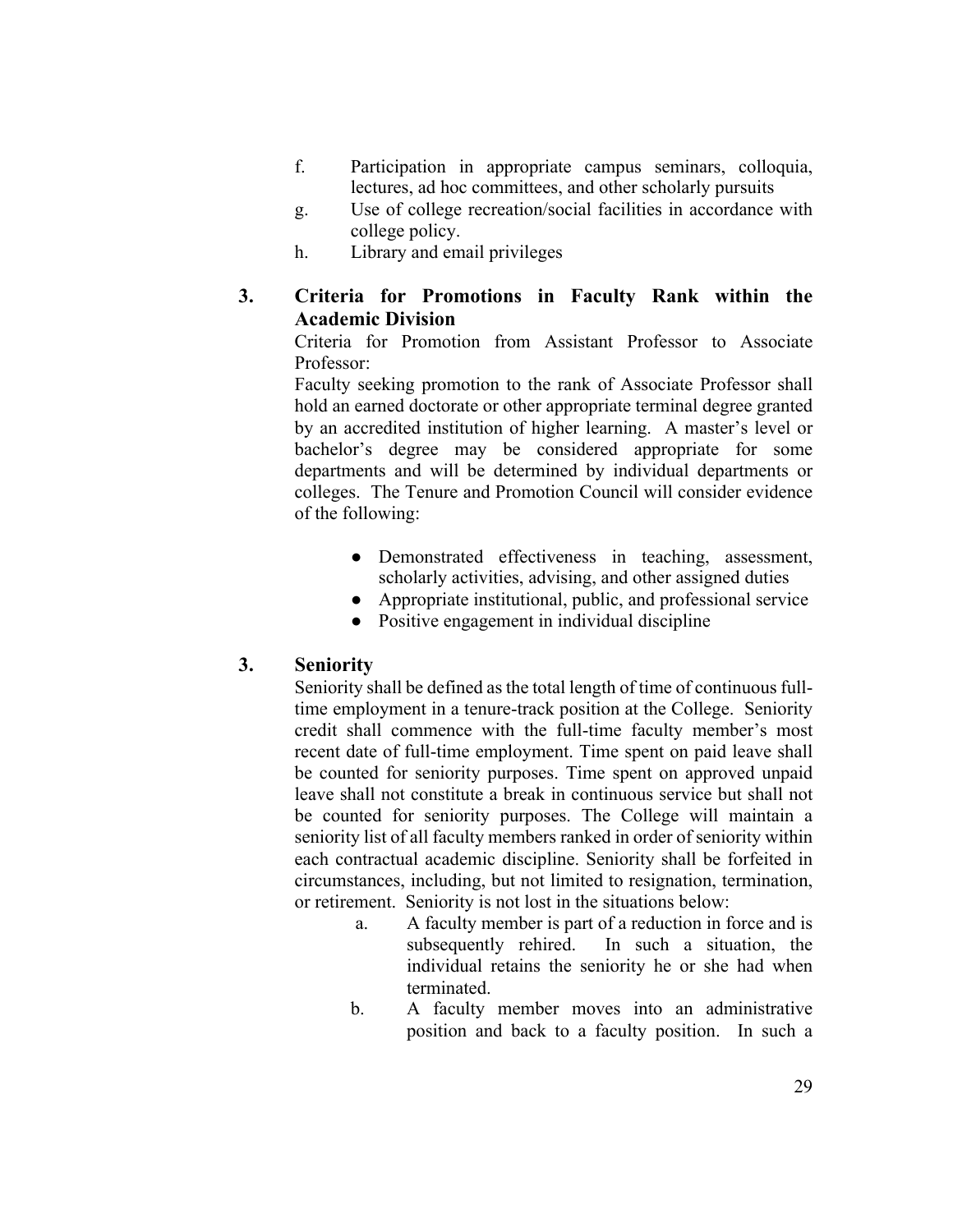situation, the individual accrues seniority as if he or she stayed in a faculty position.

# **II. E. Contracts**

# **1. Academic Calendar and Work Year**

The work year is normally defined by the academic calendar, which is approved by the Administration. The academic calendar for Fall shall begin with the convocation week and shall end with the date that final grades are due for the Spring semester. Faculty are required to attend the Fall and Spring convocation week events and the Fall and Spring Graduation ceremonies. The following holidays will be observed during the term of this Agreement:

- a. Labor Day
- b. Fall Break as defined in the Academic Calendar
- c. Veteran's Day
- d. Thanksgiving, the Wednesday prior, and the Friday following
- e. All days when the college is closed for Winter Break
- f. Martin Luther King's Birthday
- g. Good Friday
- h. Spring Break as defined in the Academic Calendar.

# **2. Outside Employment**

The primary responsibility of faculty members is to render to the College, their most effective commitment to teaching, scholarship, and service. At the same time, consulting and other outside activities of a professional nature are encouraged by the college where such activities give the faculty member experience and knowledge valuable to professional growth and development. These activities may help the faculty member make worthy contributions to knowledge, or contribute to instructional programs, or otherwise make a positive contribution to the College, community, or profession (discipline).

No outside service or enterprise, professional, or other, should be undertaken that interferes with the faculty member's primary responsibility to the College. While a faculty member is allowed to engage in outside professional activities, this must be clearly subordinate to their teaching, advising, scholarly activities, and College service responsibilities.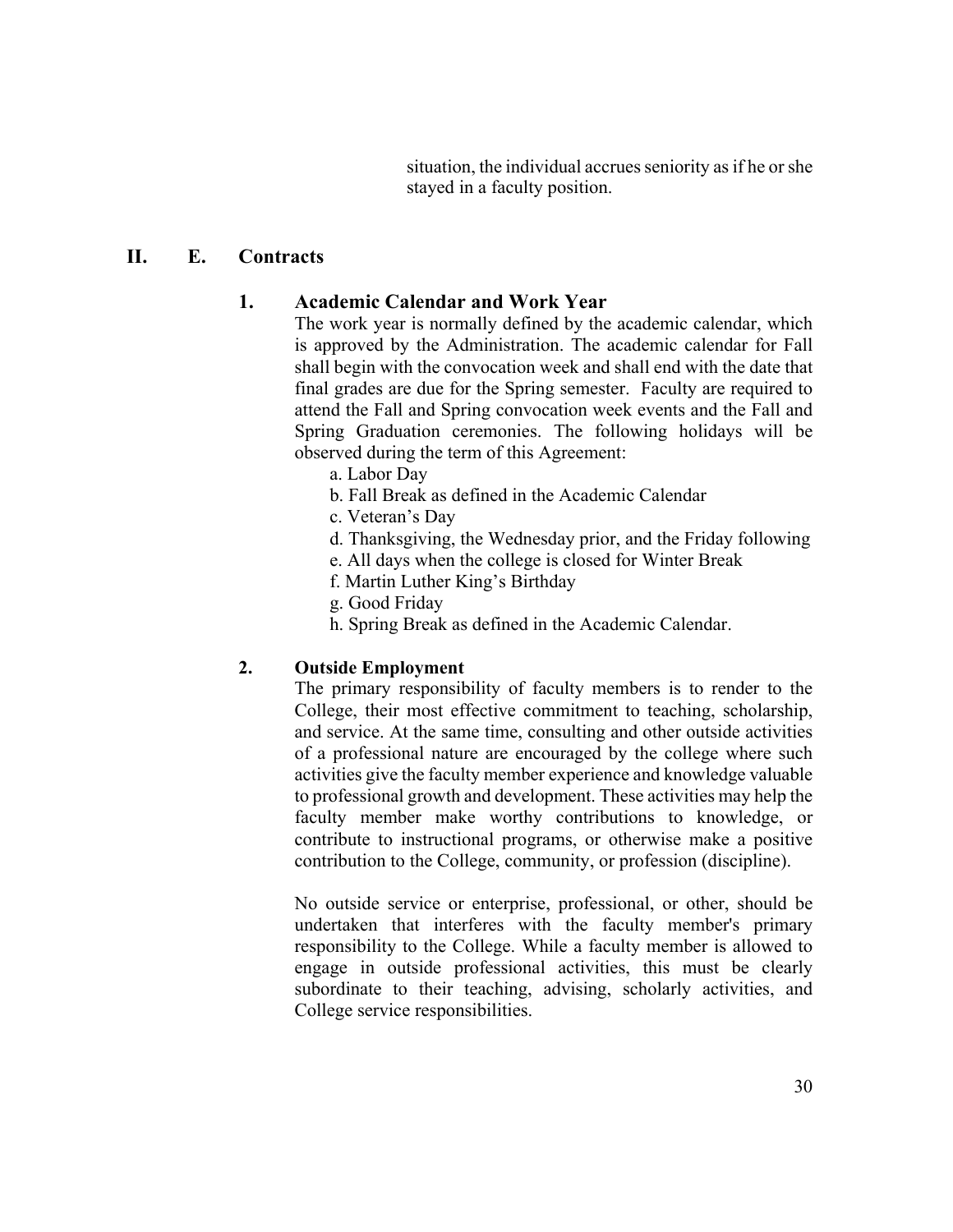The following considerations should be made regarding outside activities. Such planning is in the best interest of the faculty member, the Academic Unit, and the College. A full-time faculty member's position with the College shall be his primary source of employment. The categories for the various degrees of involvement in outside activities are listed below.

a. The faculty member does not have to inform their supervisor or Dean nor obtain approval. This category would consist of activities such as attending professional meetings, writing books, giving occasional speeches and lectures, refereeing manuscripts, and outside activities that are personal.

b. The faculty member would be required to inform their supervisor or Dean in writing, but would not be required to obtain approval. This category would consist of activities such as occasional outside consulting activities, holding office in scholarly or professional organizations, assuming editorial duties for a journal.

c. The faculty member would be required to inform their Dean in writing and shall obtain prior approval from the Provost if the activities would have potential to conflict with job assignments. This category would consist of activities such as consulting more than one day per month, teaching for another institution, pursuing a degree or licensure, working a second job, or operating a personal business. This approval will be documented with the Human Resources department.

Faculty members involved in outside employment activity must complete an outside employment disclosure form at the time of outside employment. If an activity presents a potential conflict of interest, it will be handled according to the Code of Conduct policy.

#### **3. Summer Employment**

Tenured and tenure-track faculty members shall be given the first opportunity to sign up for a section during the summer session.

Full-time faculty members selected for summer employment will be paid in accordance with Part III.A.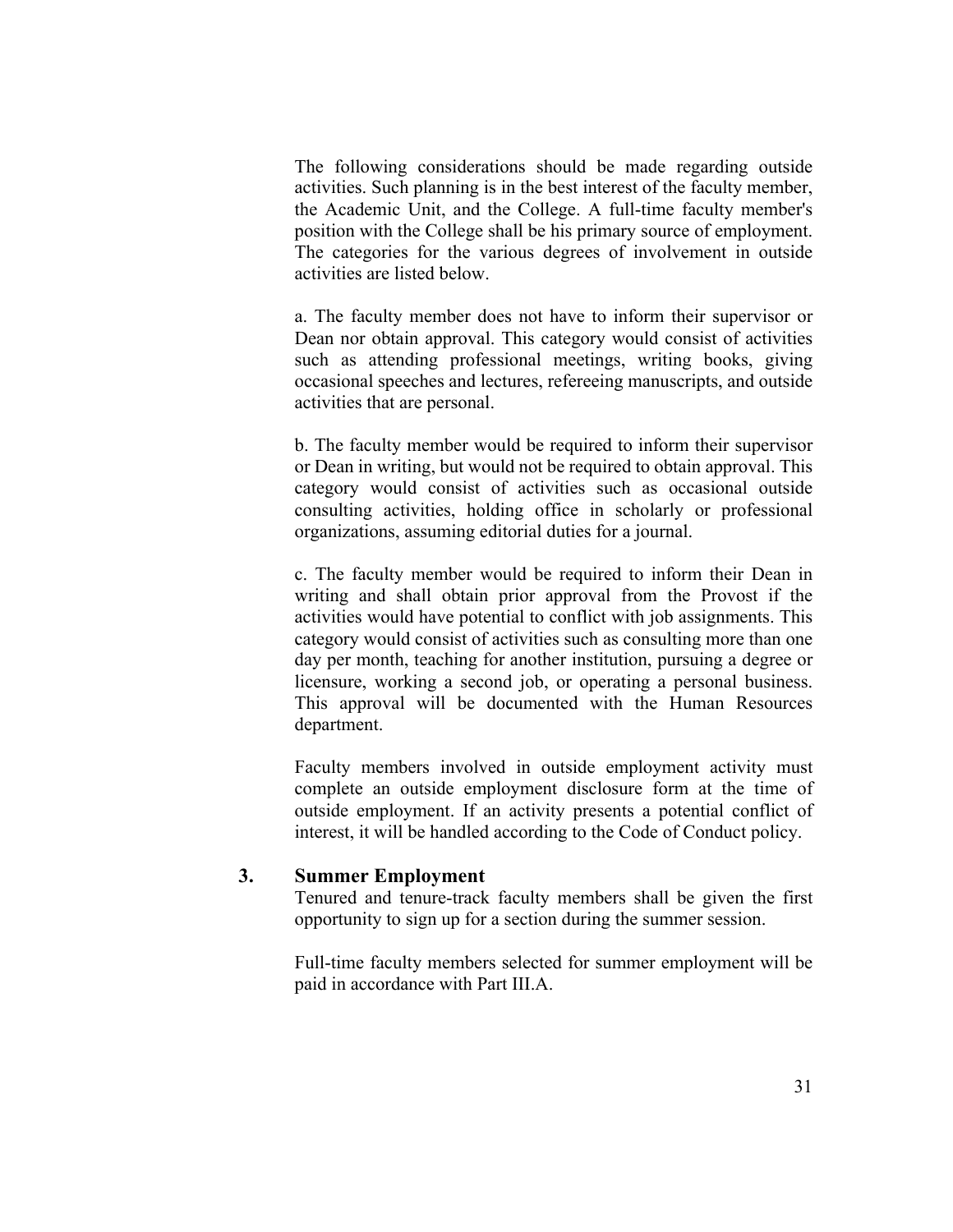# **4. Facilities, Equipment and Support**

Subject to available funding, the College will provide classroom space, office space, library access, internet connection, access to the learning management system (LMS) when appropriate, equipment, and materials to aid in the faculty member's performance.

# **5. Health and Safety**

The College will comply with all applicable State and Federal laws relating to safe working conditions. Whenever a faculty member becomes aware of a condition which the faculty member feels is a violation of an institutional safety or health rule or regulation, or Board policy regarding work environment and discrimination; the faculty member will report such condition to an appropriate administrator who will promptly investigate such conditions and, if appropriate, remediate in a timely manner.

Protective devices and first aid equipment will be provided to faculty members who practice in a hazardous institutional environment. The faculty members will be responsible for the proper use of such devices.

# **II. F. Faculty Responsibilities and Duties**

# **1. Faculty Workloads**

Faculty workloads shall be distributed among all faculty members. The preparation of teaching schedules shall be the responsibility of the Dean and the Department Chairperson. The Dean and the Chairpersons will consider recommendations from faculty members. The College shall continue to notify the faculty member of their tentative teaching schedule. Changes in faculty member's teaching schedule may be made as the need arises and faculty shall be notified of said changes. The final determination of teaching schedules shall be made exclusively by the College. Monitoring of workloads is the responsibility of the supervisor and is intended to ensure that responsibilities are equally distributed. With approval of the Provost, the Dean may grant release time for special assignments or responsibilities.

Normal working hours are between 8:00 am and 5:00 pm, Monday through Friday, unless the faculty member teaches evening or weekend classes, in which case the hours must be kept as appropriate for that faculty member's normal teaching schedule. Any proposed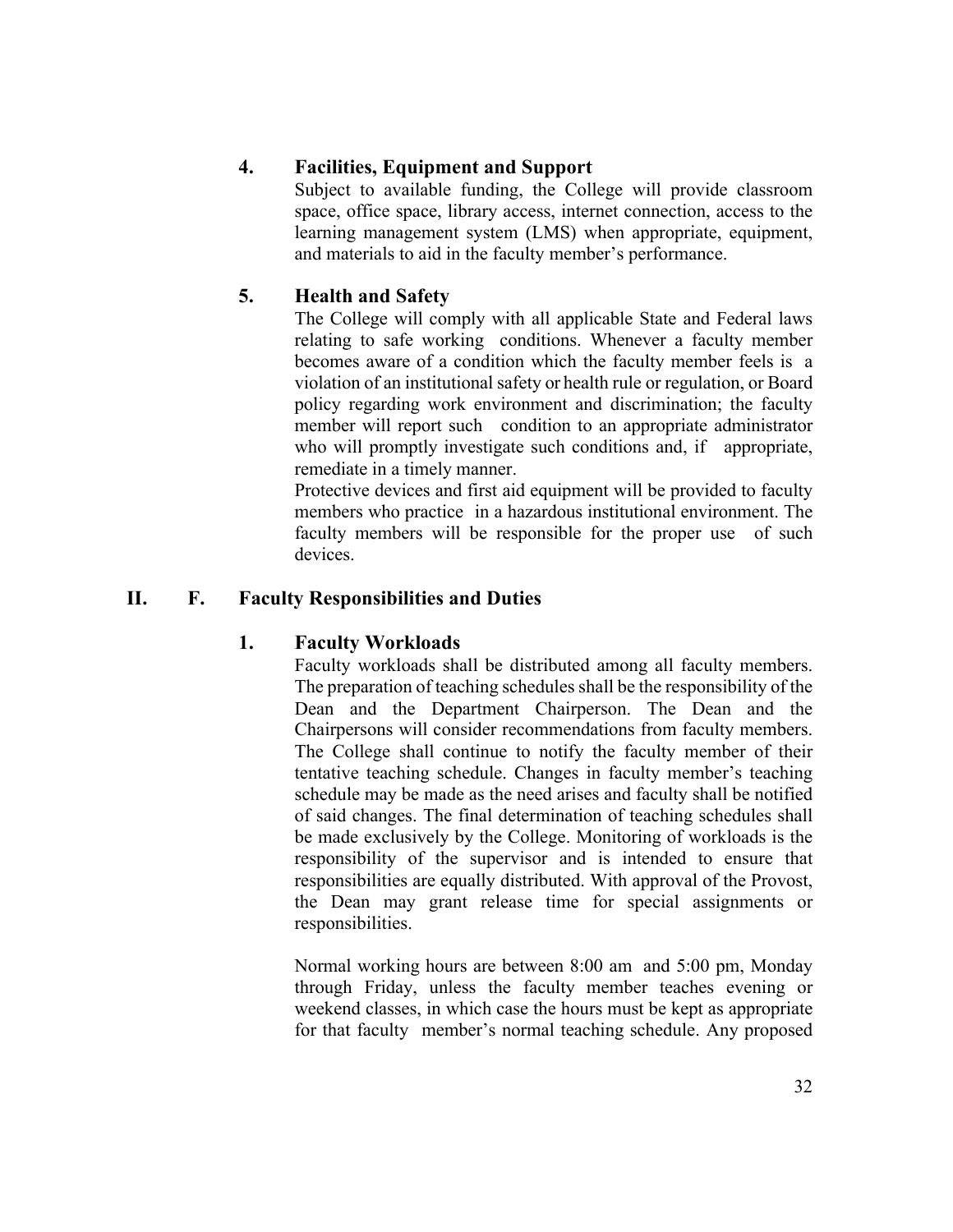deviation from these requirements must be justified in writing and approved by both the Chair and the Dean.

The College does not attempt to enforce an eight-hour working day for faculty. However, faculty members are employed on a full-time basis and are required to be available when they are under contract during normal working hours including periods when classes are not in session and the college is open.

Faculty are required to attend the Fall and Spring convocation week events and the Fall and Spring Graduation ceremonies. Faculty members are required to attend one "Assessment Day" per academic year and it shall be scheduled in the Academic Calendar.

The workload distribution will be determined in coordination with the supervisor based on the following four criteria:

- Teaching effectiveness. The teaching of students is central to the mission of NNMC. Given the mission of the College, candidates must demonstrate excellence in teaching, including assessment of student learning. Classes are to be met as scheduled including final exam week.
- Advising. Faculty must be committed to the academic well-being of students. Effective advising helps create an environment that fosters student learning and student retention.
- Service to the College community. Faculty members are expected to provide service to the College, its students, programs, and professional disciplines, as collegial and constructive members of the College and the broader community.
- Scholarship, mastery of discipline, professional development, and research. All faculty should be positively engaged in their disciplines and should be recognized for their expertise.

In particular, the teaching load is determined with the following parameters:

Academic Year Teaching Load

The normal teaching load for tenured and tenure-track full-time faculty is twelve (12) credit hours per semester. The normal teaching load for lecturers and instructors is fifteen (15) credit hours per semester. When appropriate or mandated by an outside governing body, the supervisor may approve 12 contact-hours for tenured and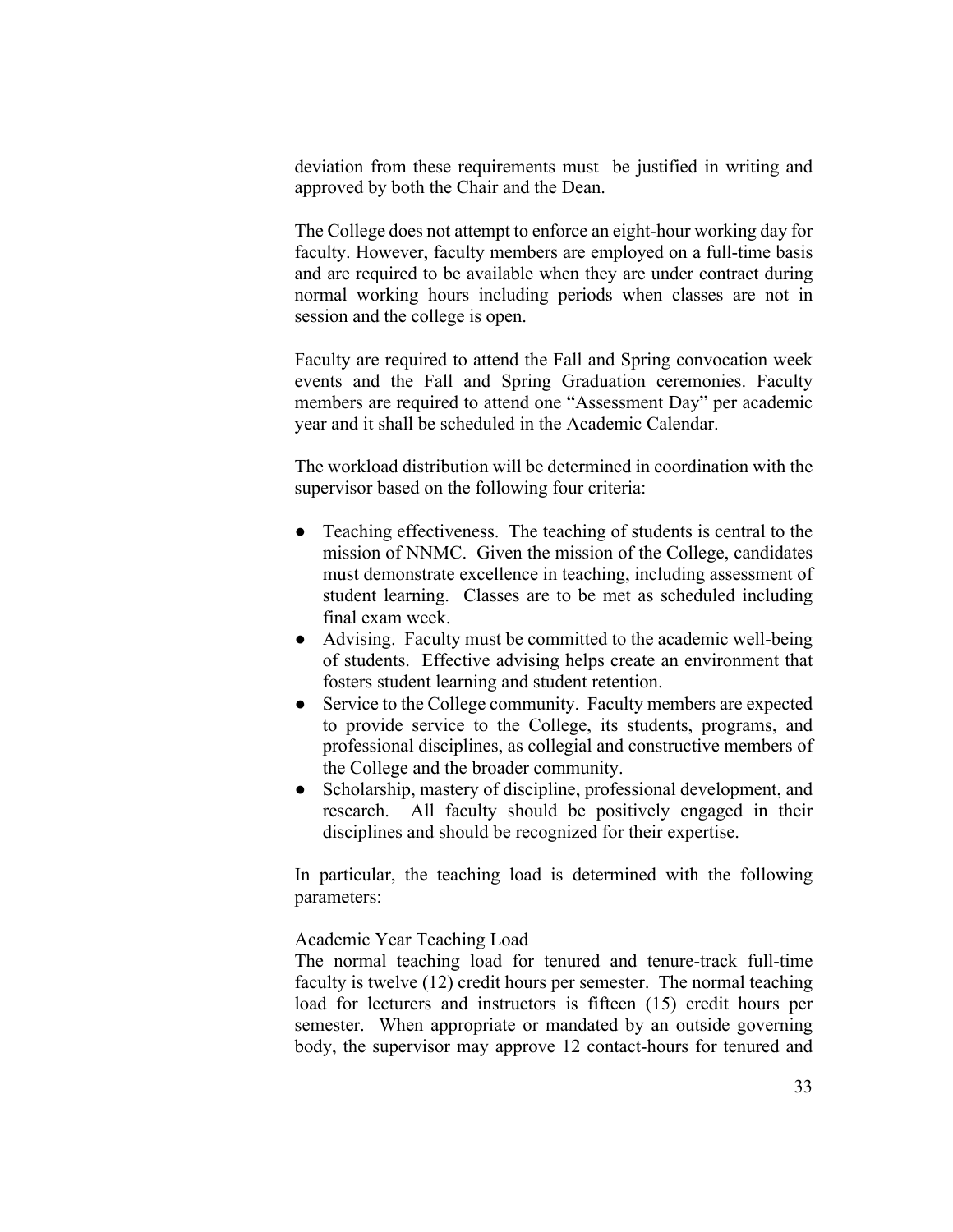tenure-track faculty members as an exchange of physical presence on Campus for student advisement, accreditation, recruitment or other activities.

Release time may be granted by the Dean with approval of the Provost for program/departmental initiatives that include program development, grants writing and/or grants management.

When a faculty member is teaching two or more scheduled classes at the same time (e.g., cross-listed courses), only one of the classes will be counted in the workload computation. Workload for courses that are co-taught will be calculated equally by dividing the normal workload of the particular course by the number of faculty members teaching it or in a pro-rated way if the workload is not equally distributed among the faculty members. In special situations, such as co-op courses, lab courses, field experiences, capstones, independent studies, and practicums, the workload credit hours shall be computed by the Chairperson or Dean with the Provost's approval.

Full-time faculty members shall be present on campus for all professional duties and obligations, including but not limited to classes, departmental meetings, accreditation work, and faculty meetings called by the Dean/Provost or President. Full-time faculty shall schedule a minimum of five (5) hours per week, in person on campus, for office hours. Office hours shall be posted on their office door and on the Department Website.

Chairs teaching load is 3-4 credit hours per semester and directors teaching load is 6 credit hours. The New Mexico Board of Nursing mandates that at least 80% of the Associate Degree in Nursing Program administrator assignment shall be spent in the administration of the nursing program. Additional administrative time should be given when preparing for accreditation, curriculum revision and other administrative activities. The teaching load shall not exceed 20% of total workload.

#### Teaching Overload

When a faculty member teaches in excess of assigned teaching load during a semester, the department Chair or Dean may approve the overload. No faculty shall be required to teach an overload. To determine if an overload exists, all courses taught by the faculty member will be considered and the twelve (12) credits of the normal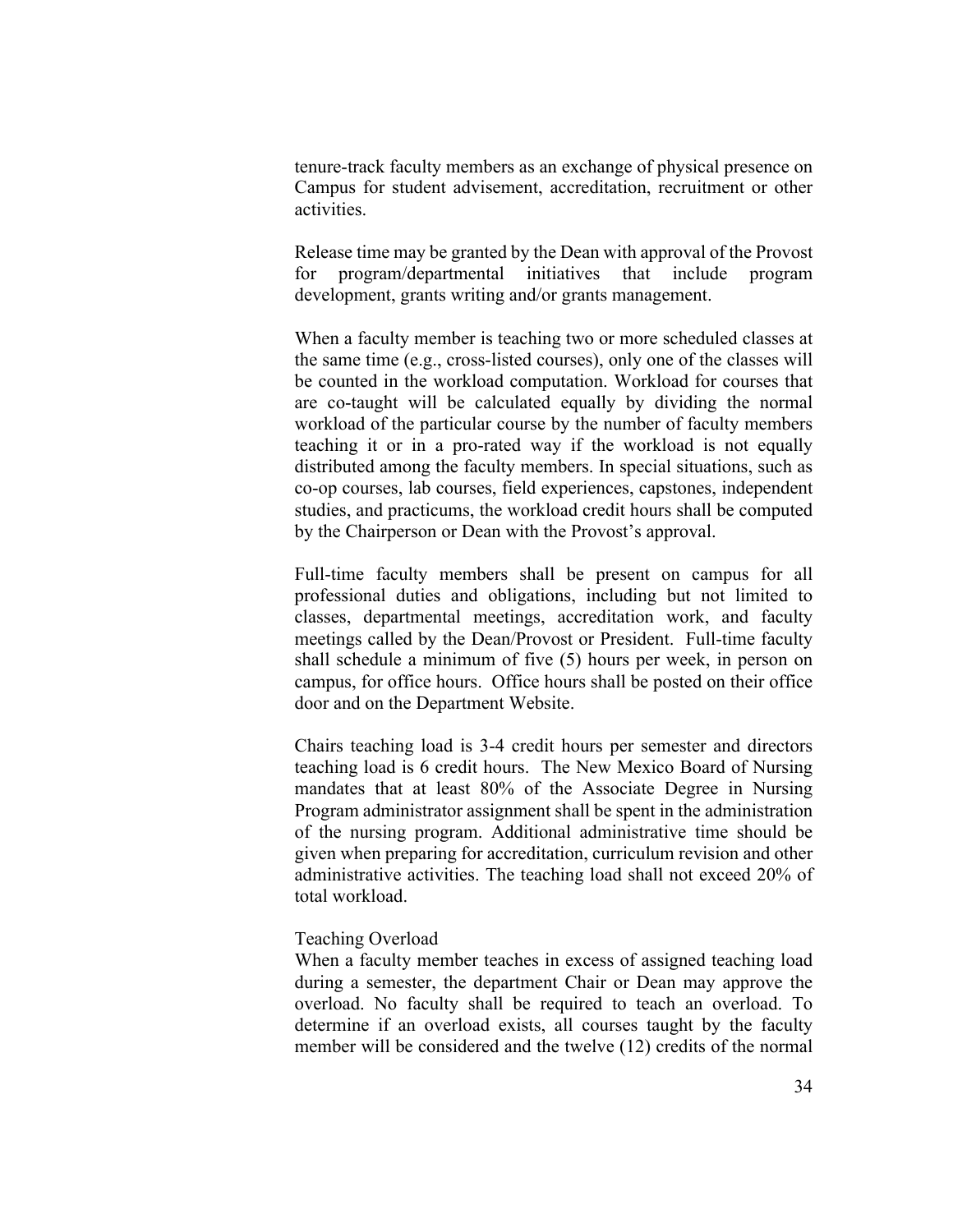teaching load fifteen (15) for Instructors, six (6) for Directors, and four (3-4) for Chairs) will be determined by the courses with the highest enrollment. The courses that will be paid as overload will be those courses with the lowest enrollment. The compensation for an overload is addressed in Part III.A. When appropriate or mandated by an outside governing body, supervisor may approve contact-hours instead of credit hours for faculty as an exchange of physical presence on Campus for student advisement, accreditation, recruitment, or other activities.

#### Student Advising

Each faculty member shall serve as an advisor to students. Advisors shall assist students in course selection, scheduling, and in meeting requirements for certificate or degree programs. When necessary, students shall be referred to the appropriate support services for assistance. Full-time faculty shall schedule advisement hours every semester. Advisement hours shall be posted on their office door and on Self Service Banner (SSB).

#### Class cancellations

In order to meet accreditation standards, faculty members shall not cancel scheduled classes in any circumstances without prior written supervisor approval. For absences that are approved in advance by the program or department chair, instructors should find an acceptable substitute for their classes or obtain the chair's approval for an alternate means of making up the student contact hours. For unanticipated absences such as illness or family emergency, faculty members must notify the program or department chair, or academic dean as soon as possible so that arrangements can be made regarding classes and other scheduled activities. Faculty members should find an acceptable substitute for their classes or obtain the chair's approval for an alternate means of making up the student contact hours. Failure to notify the program or department chair of a missed class meeting or excessive absences from class obligations can result in disciplinary action.

#### Course delivery/schedule changes

Faculty members shall not change the delivery method of instruction or the approved schedule of classes and assigned classroom under any circumstances without prior written supervisor approval and without advance notification to the office of the registrar.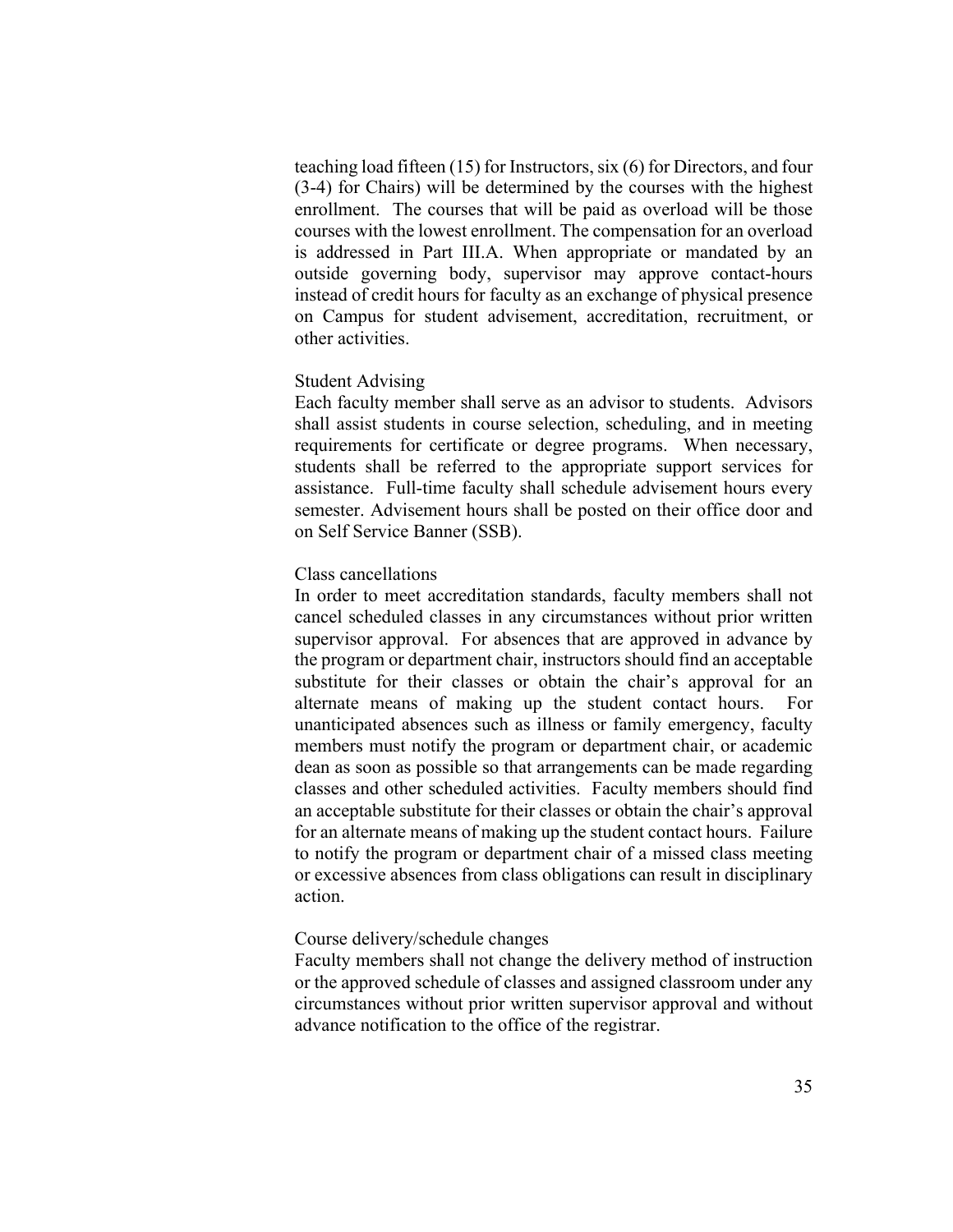#### Academic year contract

Faculty members are engaged and paid on the basis of an academic year contract, including days when the College is open and classes are not in session. Supervisors may require attendance any day during the term of the contract.

#### Contract length

Chairs, directors, and coordinators will be issued a base contract for one academic year (9-months). For additional months of service, the College will issue a supplemental contract.

Definition of Summer Period for supplemental contracts: During the same fiscal year (i.e., July 1 of a year to June 30 of the following calendar year), the summer period for a supplemental contract is defined as the business days between July 1 and the Friday before the Fall convocation plus the business days between the Tuesday after the deadline to submit Final Grades for the Spring Semester for 16-week courses and June 30.

The supplemental contracts will be the following:

Half-month supplemental: The faculty member will have 50 business days off during the summer period for supplemental contracts. The faculty's supervisor shall approve the working days at least one month in advance.

One-month supplemental contract: The faculty member will have 40 business days off during the summer period for supplemental contracts. The faculty's supervisor shall approve the working days at least one month in advance.

One and a half months supplemental contract: The faculty member will have 30 business days off during the summer period for supplemental contracts. The faculty's supervisor shall approve the working days at least one month in advance.

Two-month supplemental contract: The faculty member will have 20 business days off during the summer period for supplemental contracts. The faculty's supervisor shall approve the working days at least one month in advance.

Two and a half months supplemental contract: The faculty member will have 10 business days off during the summer period for supplemental contracts. The faculty's supervisor shall approve the working days at least one month in advance.

Three-month supplemental contract: The faculty member will work all business days of the summer period for supplemental contracts.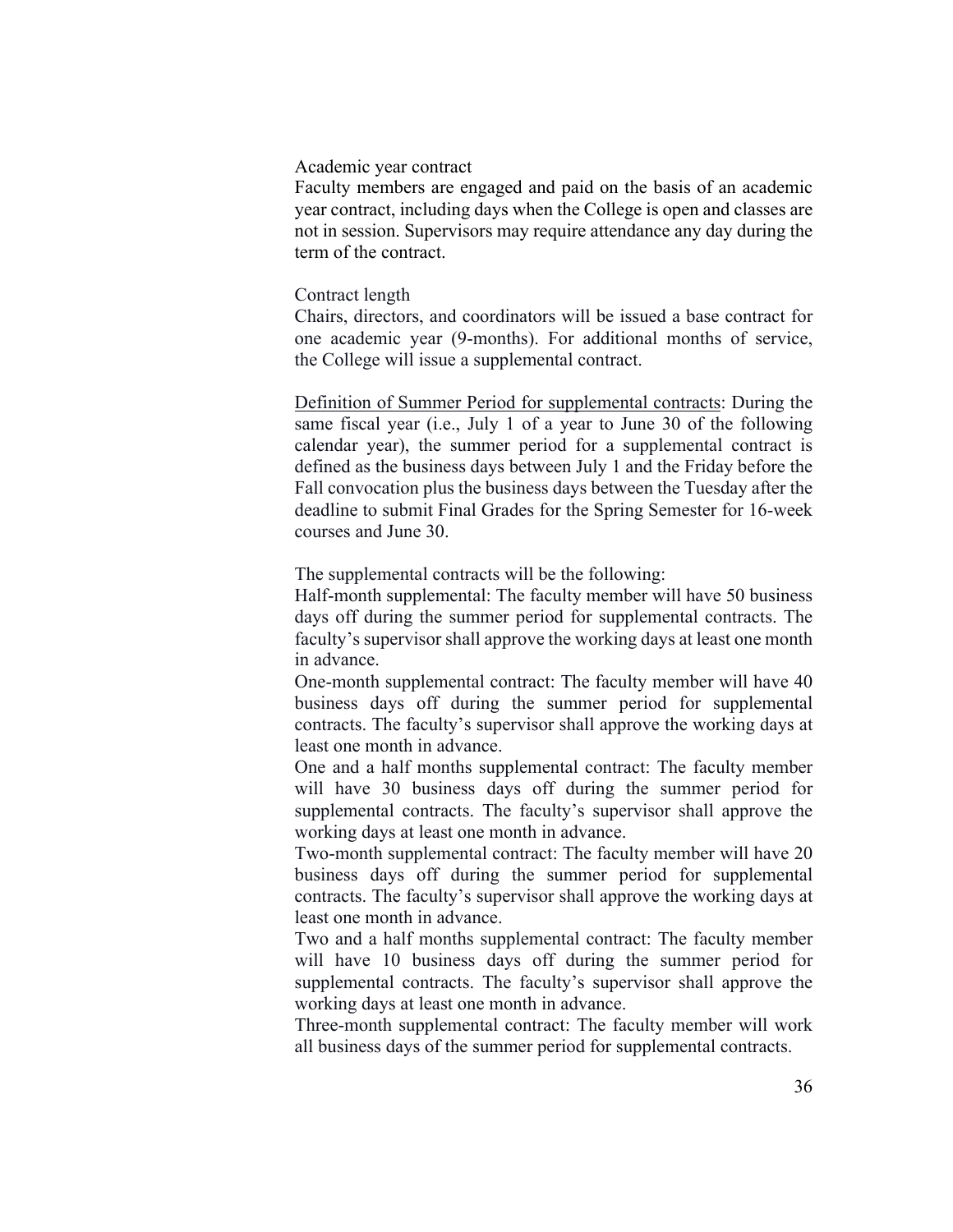The college reserves the right to determine specific days during the summer that cannot be selected for time off depending on the needs of the college. The determination of the length of the supplemental contract will be determined by the Office of the Provost based on the needs of the institution and the availability of funds.

The college reserves the right to determine specific days during the summer that cannot be selected for time off depending on the needs of the college. The determination of length of the supplemental contract will be determined by the Office of the Provost based on the needs of the institution and the availability of funds.

Supplemental contracts will be paid following the same schedule as the 9-month contract.

### **2. Faculty Responsibilities and Duties**

### Professional Ethics

Faculty members shall demonstrate respect for the students, college faculty members, staff members, college administrators, and other members of the college community in their role as intellectual guides, foster honest academic conduct, and promote an atmosphere that is conducive to learning and the acquisition of scholarly standards. They shall strive to help each student realize his or her potential as a worthy and effective member of society.

## Collegial Respect

Faculty member will demonstrate respect for their colleagues, uphold academic ethics, collaborate, and model the culture of the academy. In fostering an environment of collegial respect, faculty will observe basic etiquette, honor each other's intellectual domain and individual strengths while collectively working towards meeting the needs of students in fulfillment of NNMC's mission.

### Faculty Duties

Each faculty member shall be responsible for the following:

a. Become familiar with College policies and procedures

b. Be able to explain to students the course content and requirements and distribute a course syllabus during the first day of scheduled class c. Meet every assigned class at its designated time except for illness, emergency situations, and approved absences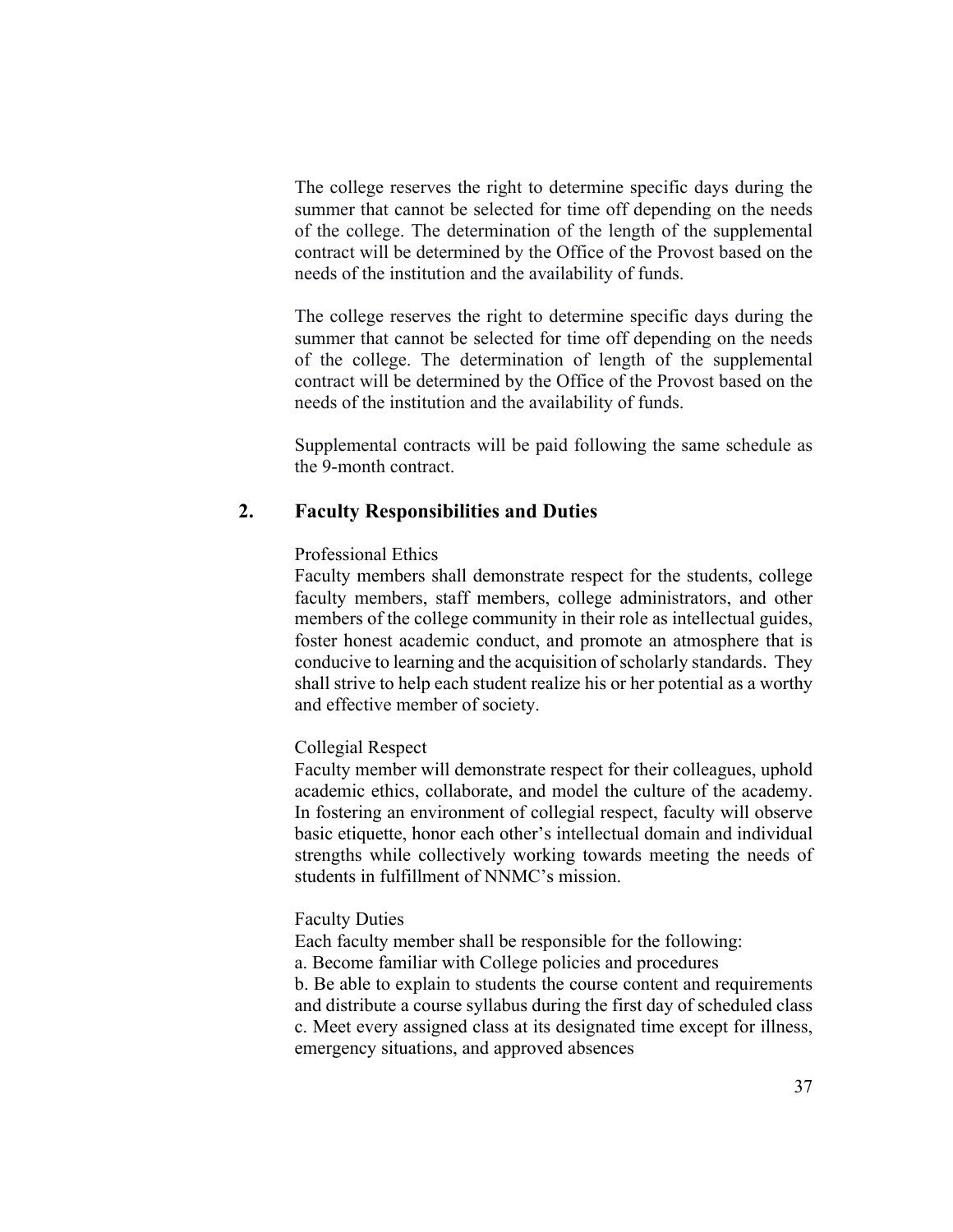d. Assume responsibility for the security of College facilities and equipment

e. Maintain a classroom that is conducive to learning and indicate a sincere interest in students' education

f. Arrange for equipment, supplies, and materials necessary for instruction

g. Advise students concerning academic achievement, absences, and tardiness that might jeopardize satisfactory progress

h. Emphasize to all classes the importance of prompt, regular and continuous class attendance

i. Maintain accurate scholastic records of students enrolled in each class, and submit course enrollment correction forms to the registrar by due date, and grade reports to the Registrar's Office by due date

j. Refer students who need special consideration to the appropriate student services

k. Report all irregularities, questions, or problems concerning instruction to the department supervisor

l. Keep credentials and certifications (as required) current and on file in the Human Resource Office

m. Conduct assigned classes in accordance with the stated philosophy and objectives of the College and in accordance with the approved master course syllabus

n. Participate in all activities directed by the supervisor related to student learning outcomes assessment and accreditation processes when they are required by the program of study

o. Participate in all activities directed by the supervisor related to student advisement, student recruitment, and student retention

p. Initiate purchase requisitions as appropriate

q. Recommend course textbook and submit it to the appropriate textbook adoption website

r. Recommend the selection of library books, reference materials, and periodicals for the Library

s. Perform registration duties

t. Attend and support activities of the College such as scheduled and special faculty and department meetings and assigned committee meetings

## **3. Directors' Duties**

Directors shall be responsible to the Department Chairperson. Each director shall: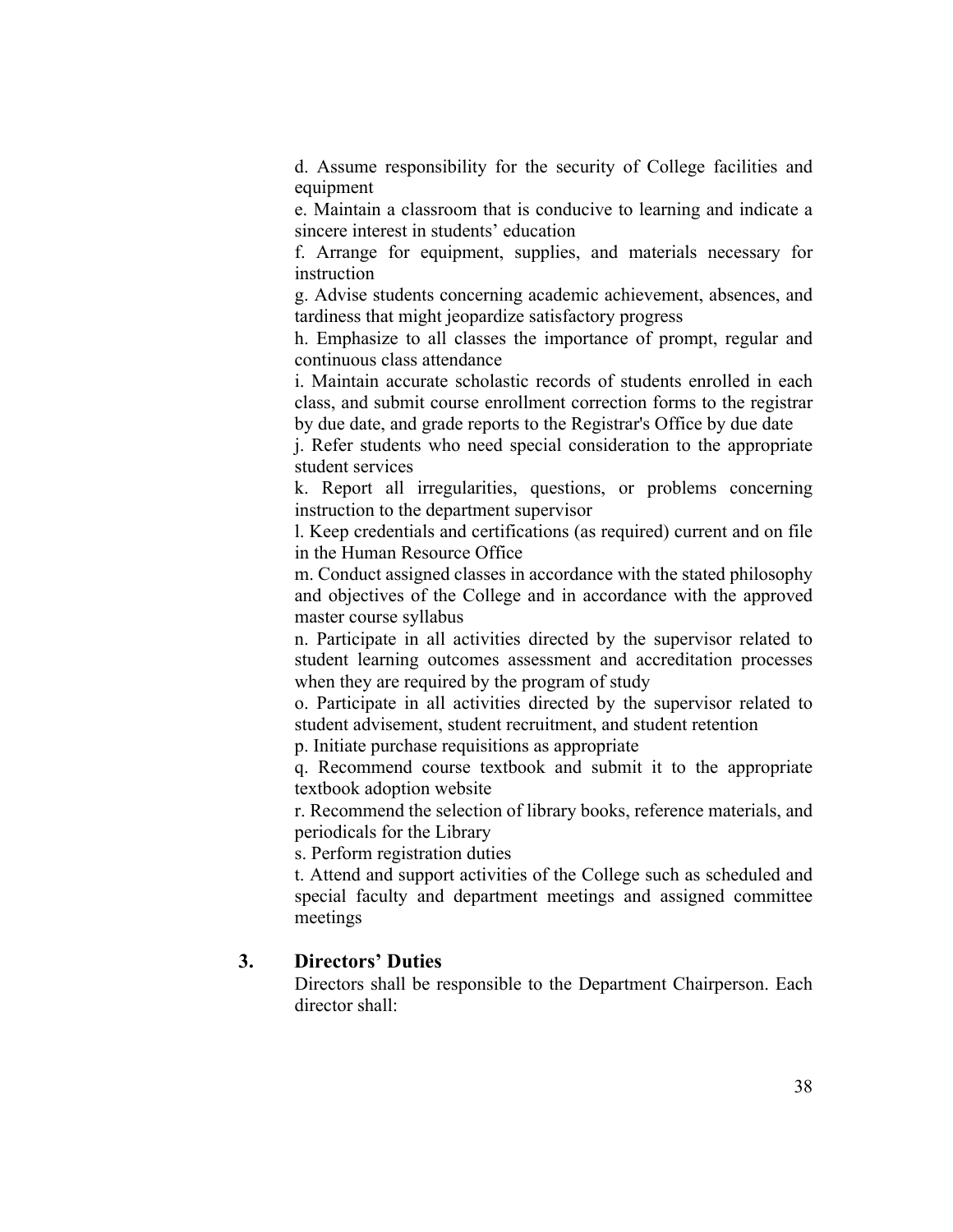- a. Supervise, coordinate, and assess the planning and implementation for the ongoing development and improvement of the degree program(s)
- b. Coordinate the development of creative and progressive teaching methods
- c. Recruit and supervise adjunct and regular faculty for the degree program(s).
- d. Maintain confidential employee information and make recommendations regarding employment of faculty and staff for the programs.
- e. Coordinate the scheduling and delivery of the program(s) curriculum.
- f. Coordinate the development of marketing and recruitment activities for the program(s).
- g. Supervise student advisement and practicum experiences.
- h. Participate in institutional governance and departmental committees as assigned.
- i. Oversee administration of state and external funds supporting the program(s).

# **4. Chairperson Duties**

Each Chairperson shall be responsible to the Dean/Provost (or designee) and shall:

- a. Supervise assigned personnel and coordinate all departmental activities
- b. Coordinate efforts with faculty and make proper recommendations related to the development of new courses and programs, the revision or deletion of existing courses and programs, and the maintenance of instructional standards within the department
- c. Provide leadership in formulating, developing, revising program objectives and curriculum, and maintaining current course outlines and syllabi which accurately reflect the instructional program
- d. Supervise instructional activities within the department, including evaluation of curriculum, teaching methods, effective use of the library and support programs, testing techniques, and audio-visual aids
- e. Schedule and preside at regular departmental meetings to review areas of concern and maintain communication.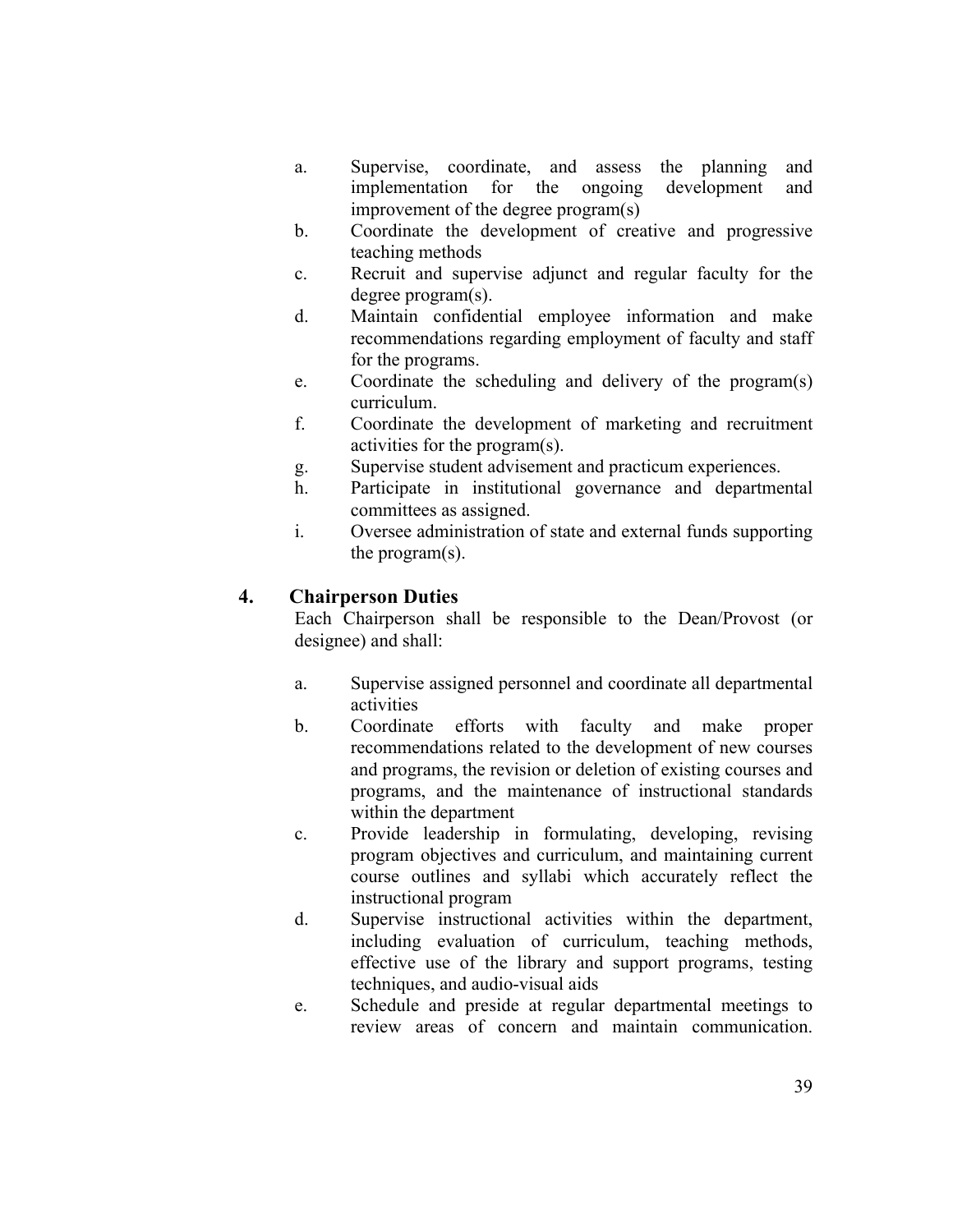Maintain and distribute minutes of all meetings to department personnel

- f. Ensure that faculty maintain scheduled office hours and equitable workloads
- g. In coordination with the Office of Human Resources, orient new department personnel and ensure that all assigned personnel are familiar with academic policies, regulations and procedures
- h. Evaluate formally or informally department personnel and the overall effectiveness of instruction within the department
- i. Recommend to appropriate Dean/Provost renewal or nonrenewal of contract, promotion, or dismissal of personnel within the department
- j. Ensure functional advisory committees as required by degree programs
- k. Verify that safety guidelines are in place as required by appropriate program oversight standards
- l. Monitor the attendance of personnel within department and approve faculty leave requests
- m. Assist in the registration process, coordinate advisement, and registration duties to personnel within department
- n. Assist the Dean on articulation agreements with postsecondary and secondary institutions
- o. Validate faculty selection of textbooks for bookstore adoption
- p. Verify that adequate supplies and equipment are available for the department
- q. Review materials for the College catalog and other college publications ensuring an accurate representation of the department
- r. Participate in the screening and interviewing process for department personnel and make recommendations for employment within procedural guidelines
- s. Coordinate the development of the annual recommended budget for assigned department and submit the budget to the appropriate Dean
- t. Maintain records and controls to assure that the department operates within established budget limits
- u. Coordinate all purchase requests within the department
- v. Serve as liaison between department and institutional personnel and/or public
- w. Assist in the initiation and/or development of institutional research or proposals related to the department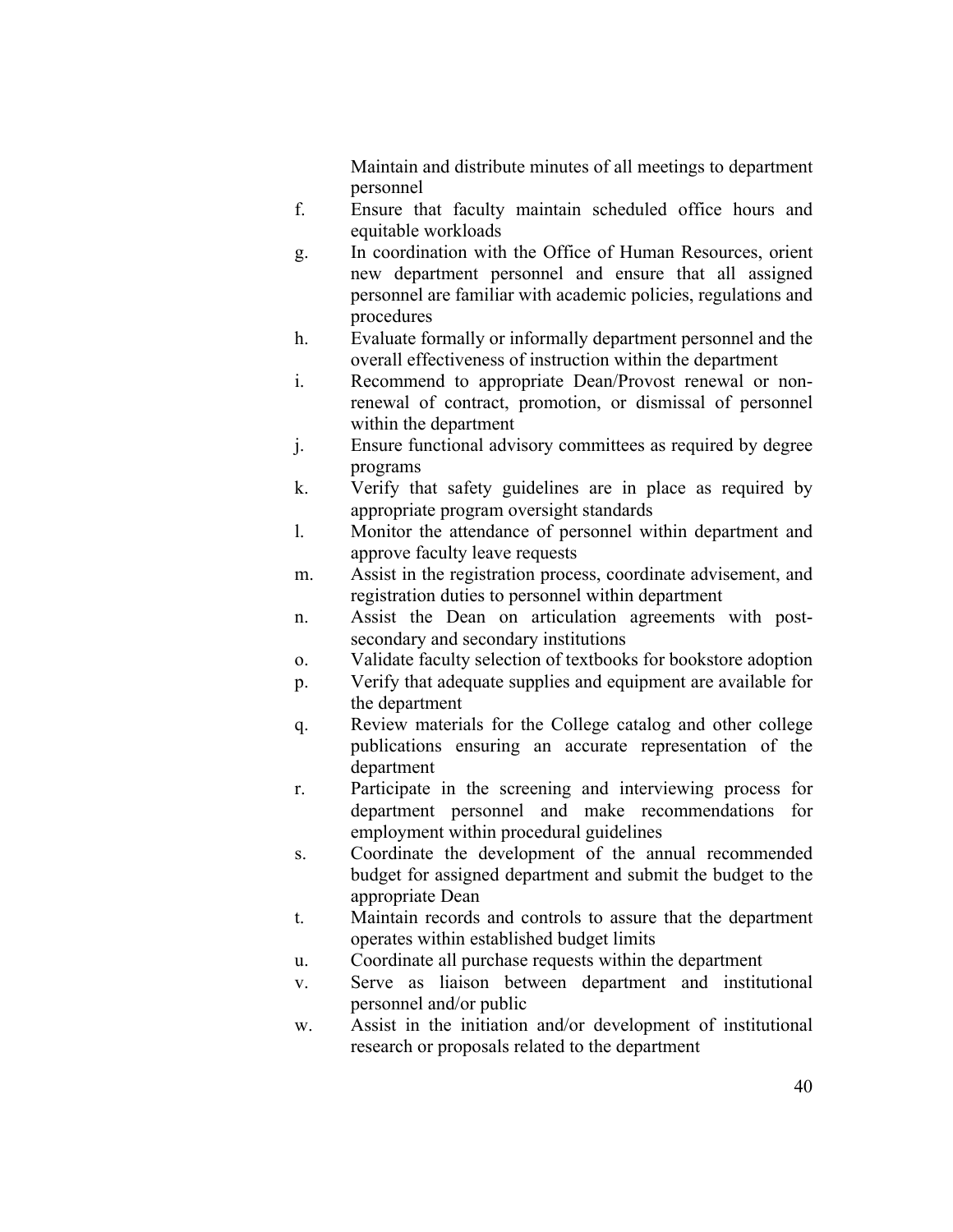- x. Inform the appropriate Dean/Provost of departmental needs, concerns, changes, or irregularities that warrant attention
- y. Instruct as assigned by the appropriate Dean/Provost within limits as described under II.G.2.a (Faculty Workloads) of this handbook
- z. Assume responsibilities and duties required of faculty and additional assignments outlined for Chairpersons
- aa. Assume additional duties assigned by the Dean/Provost or designee

# **II. G. Academic Freedom, Intellectual Property, Faculty Member Investigations, and Progressive Discipline**

## **1. Academic Freedom**

The personal life of a faculty member is not a proper concern of the College, provided that it does not adversely affect or interfere with the faculty member's effectiveness in fulfilling his or her professional obligations.

The College is committed to the promotion of responsible academic freedom for its faculty and students. The major premise of academic freedom is that open inquiry and expression by faculty and students is essential to the College's mission. Academic freedom shall be understood to include but not be limited to the following:

- Academic freedom means that both faculty members and students can engage in intellectual debate without fear of censorship or retaliation.
- Academic freedom establishes a faculty member's right to remain true to his or her pedagogical philosophy and intellectual commitments. It preserves the intellectual integrity of our educational system and thus serves the public good.
- Academic freedom in teaching means that both faculty members and students can make comparisons and contrasts between subjects taught in a course and any field of human knowledge or period of history.
- Academic freedom gives both students and faculty the right to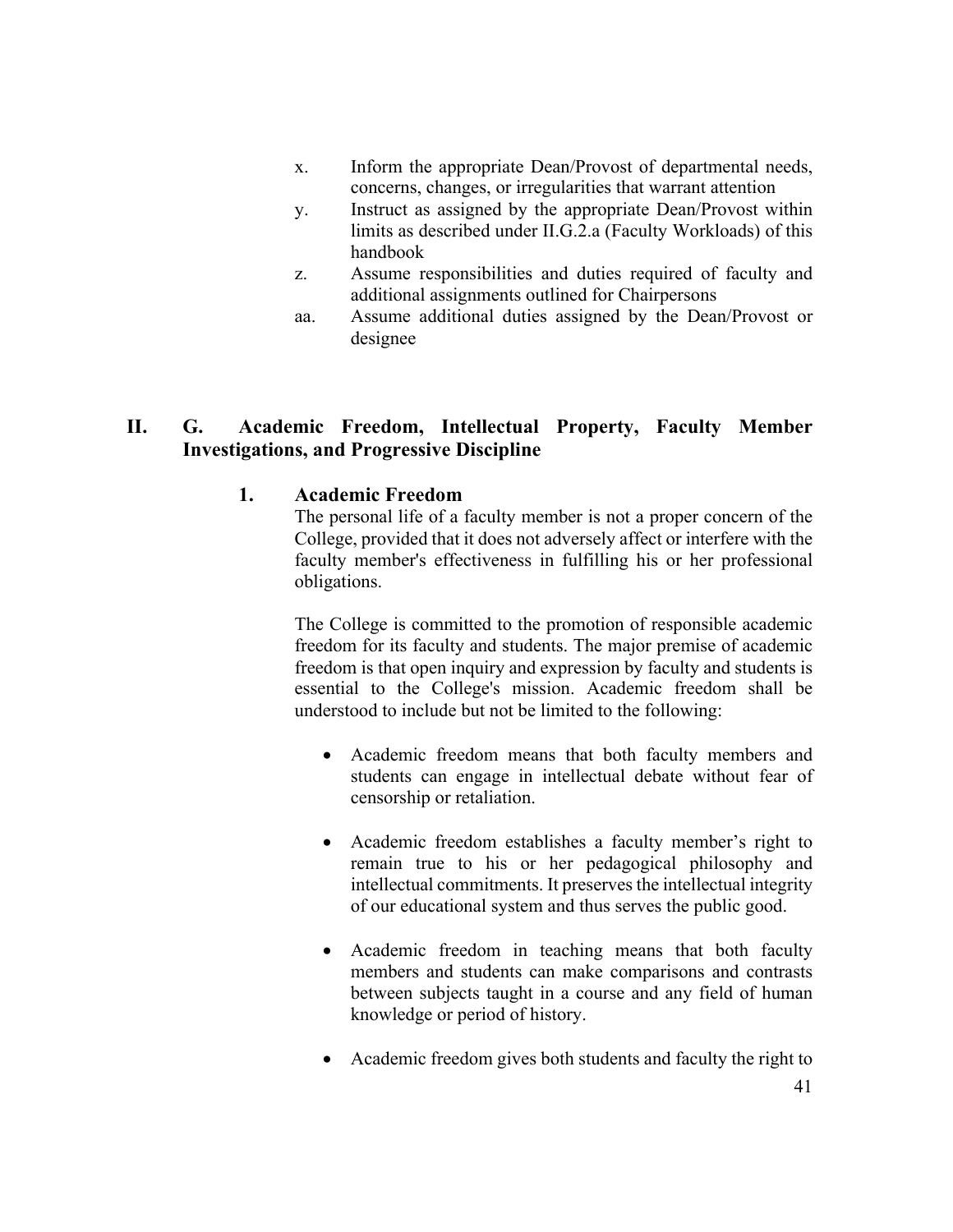express their views — in speech, writing, and through electronic communication, both on and off campus — without fear of sanction, unless the manner of expression substantially impairs the rights of others or, in the case of faculty members, those views demonstrate that they are professionally ignorant, incompetent, or dishonest with regard to their discipline or fields of expertise.

- Academic freedom gives both students and faculty the right to study and do research on the topics they choose and to draw what conclusions they find consistent with their research, though it does not prevent others from judging whether their work is valuable and their conclusions sound. To protect academic freedom, universities should oppose efforts by corporate or government sponsors to block dissemination of any research findings.
- Academic freedom means that the political, religious, or philosophical beliefs of politicians, administrators, and members of the public cannot be imposed on students or faculty.
- Academic freedom gives faculty members and students the right to seek redress or request a hearing if they believe their rights have been violated.
- Academic freedom protects faculty members and students from reprisals for disagreeing with administrative policies or proposals.
- Academic freedom gives faculty members and students the right to challenge one another's views, but not to penalize them for holding them.
- Academic freedom protects a faculty member's authority to assign grades to students, so long as the grades are not capricious or unjustly punitive. More broadly, academic freedom encompasses both the individual and institutional right to maintain academic standards.
- Academic freedom gives faculty members substantial latitude in deciding how to teach the courses for which they are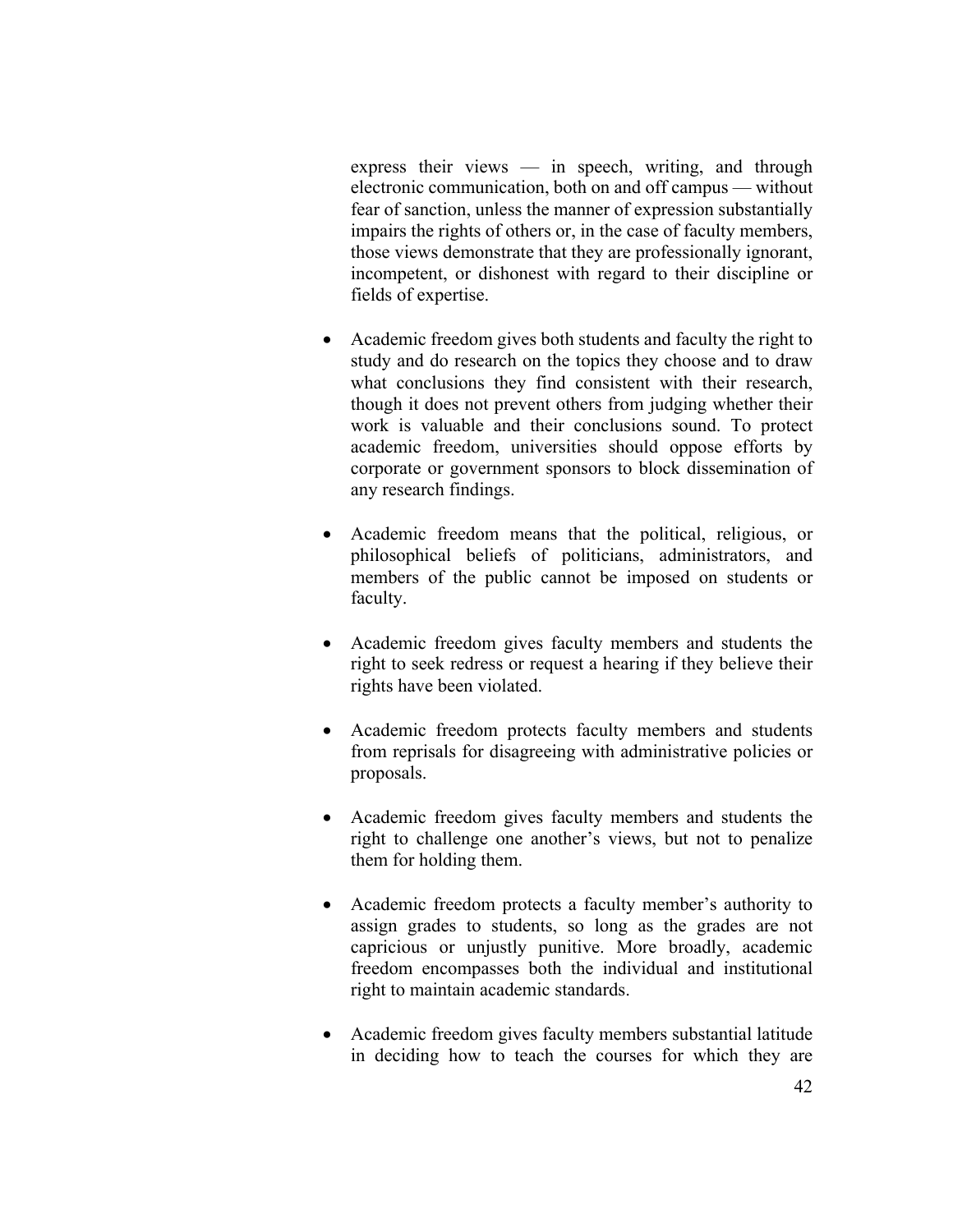responsible.

- Academic freedom guarantees that serious charges against a faculty member will be heard before a committee of his or her peers. It provides faculty members the right to due process, including the assumption that the burden of proof lies with those who brought the charges, that faculty have the right to present counter-evidence and confront their accusers, and be assisted by an attorney in serious cases if they choose.
- Academic freedom includes the assessment of student academic performance, including the assignment of particular grades and the following principles in assigning grades: (1) the individual faculty member has the responsibility for the assignment of grades; (2) students should be free from prejudicial or capricious grading; and (3) if the faculty member does not initiate a change of grade, no grade may be assigned or changed without following the Grade Appeal Process of NNMC. The review of a student complaint over a grade should follow the current procedure established by the Academic Standards Committee.
- Academic freedom does not mean a faculty member can harass, threaten, intimidate, ridicule, or impose his or her views on students, college faculty members, staff members, college administrators, and other members of the college community.
- Student academic freedom does not deny faculty members the right to require students to master course material and the fundamentals of the disciplines that faculty teach.
- Neither academic freedom nor tenure protects an incompetent faculty member from losing his or her job. Academic freedom thus does not grant an unqualified guarantee of lifetime employment.
- Academic freedom does not protect faculty members from colleague or student challenges to or disagreement with their educational philosophy and practices.
- Academic freedom does not protect faculty members from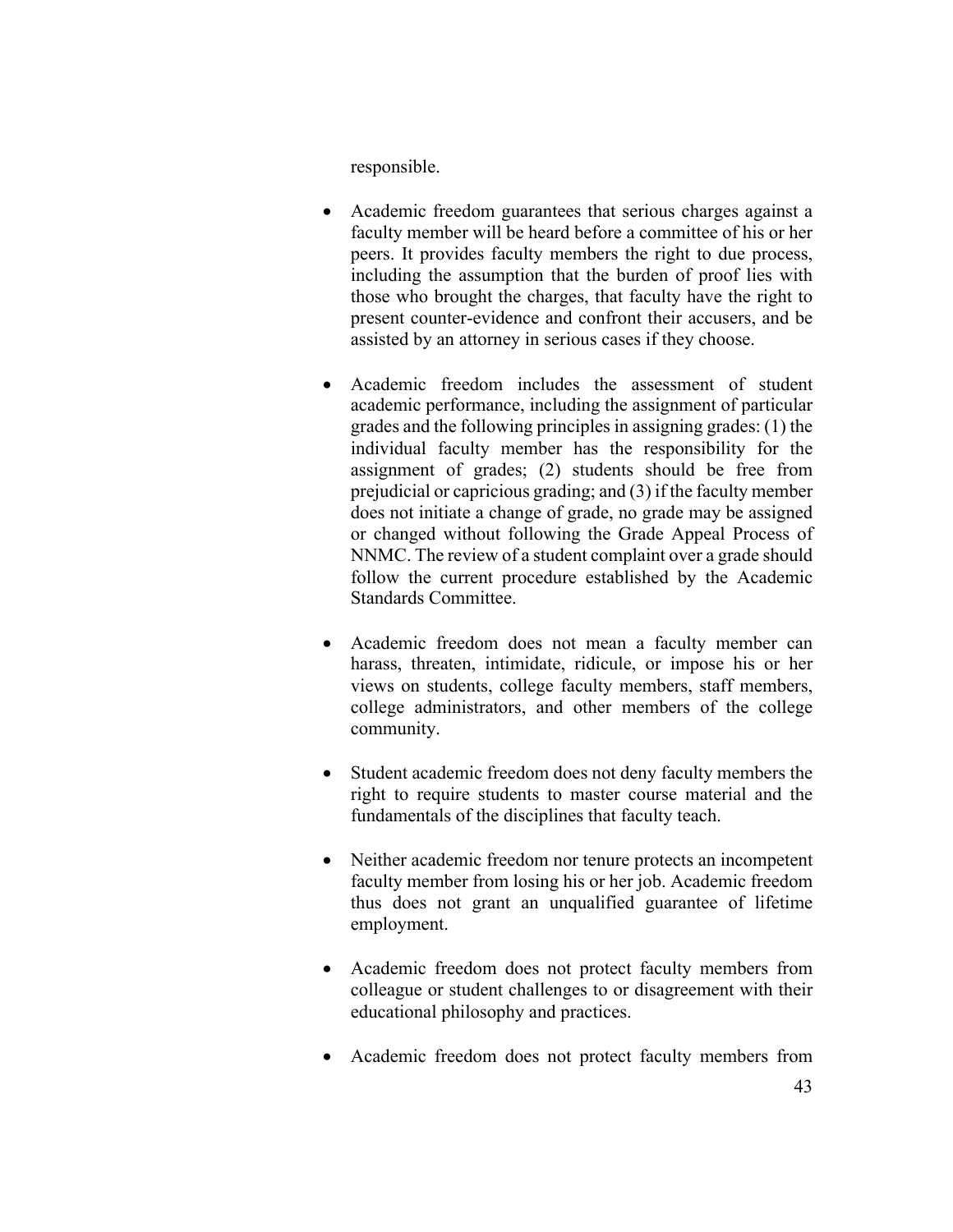non-college penalties if they break the law.

- Academic freedom does not give students or faculty the right to ignore college regulations, though it does give faculty and students the right to criticize regulations they believe are unfair.
- Academic freedom does not protect students or faculty from disciplinary action, but it does require that they receive fair treatment and due process.
- Academic freedom does not protect faculty members from sanctions for professional misconduct, though sanctions require clear proof established through due process.
- Neither academic freedom nor tenure protects a faculty member who repeatedly skips class or refuses to teach the classes or subject matter assigned.
- Academic freedom does not allow a faculty member to prevent a talk or a performance.
- Academic freedom does not protect a faculty member from investigations into allegations of scientific misconduct or violations of sound college policies, nor from appropriate penalties should such charges be sustained in a hearing of record before an elected faculty body.
- Control of presentation includes selection of subject matter including online resources (e.g., publisher's website content) to be covered and of textbooks and other materials to be used. Because these choices are reflected in various administrative concerns, decisions as to topic coverage and selection of texts and materials are subject to the approval of the faculty member's immediate supervisor. Mindful of the importance of academic freedom, the immediate supervisor shall not disapprove a faculty member's decision in these areas arbitrarily or without justifiable cause. In the event faculty members believe disapproval of their texts or materials by their supervisor is unjust, they may appeal to the next higher administrative level as explained in the grievance procedure.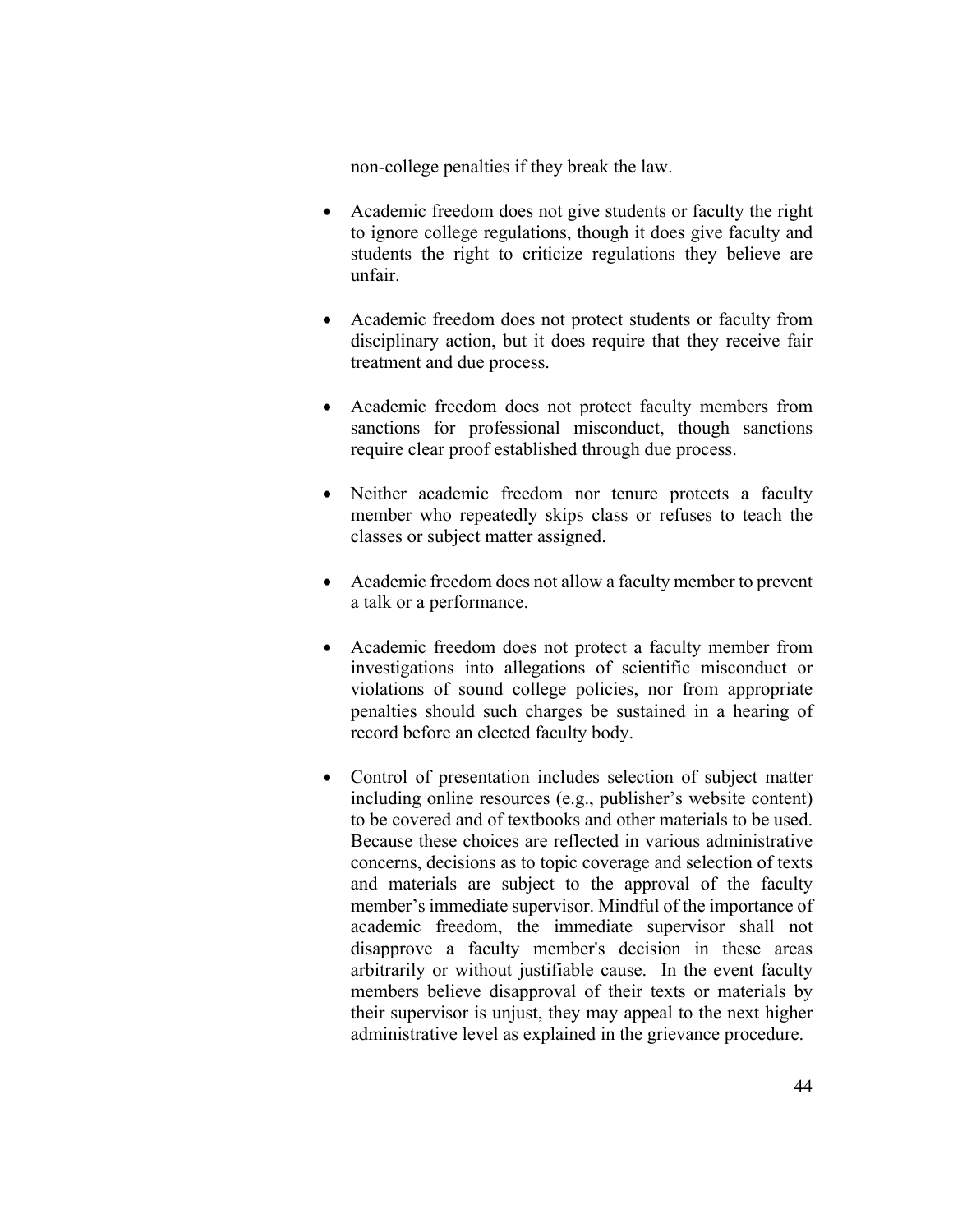# **2. Intellectual Property**

The College regards copyrightable material such as but not limited to a book, manual, musical or dramatic composition, architectural design, painting, sculpture, video, or other comparable work developed by an employee as the property of the employee (author). Development or redesign of a course pursuant to a grant awarded to the College shall be the property of the bargaining unit employee who developed or redesign the courses, however, the College will be granted educational use of the material for the duration of the grant.

# **3. Faculty Member Investigations**

The College has the right to investigate all allegations of faculty misconduct. A faculty member may be placed on administrative leave with pay during an investigation involving the faculty member. When necessary, during an investigation, the college may enter a faculty member's office. The affected faculty member shall be given reasonable notice prior to entering the faculty member's office. The faculty member may observe, but not interfere with, the college's entry of the office to conduct an investigation. For purposes of this paragraph, reasonable notice shall be at least 24 hours' notice in writing, prior to entry of the office.

Under exigent circumstances such as, but not limited to, an emergency affecting safety and security or allegations of criminal activity, the college may enter a faculty members office to conduct an initial investigation and/or to secure property, data, documentation or other items stored within the office. Within one work day of an entry, the college shall notify the affected faculty member.

During investigation, no documentation or information related to the matter under investigation will be placed in the faculty member's personnel file or released publicly unless required by law. If the investigation does not result in disciplinary action, no documentation will be placed in the faculty member's personnel file. Any actions, other than dismissal, taken by the Administration as a result of such an investigation may be grieved according to Part II.H.

# **4. Progressive Discipline**

The general purpose of discipline is to correct unsatisfactory performance and/or misconduct. Any discipline requires good and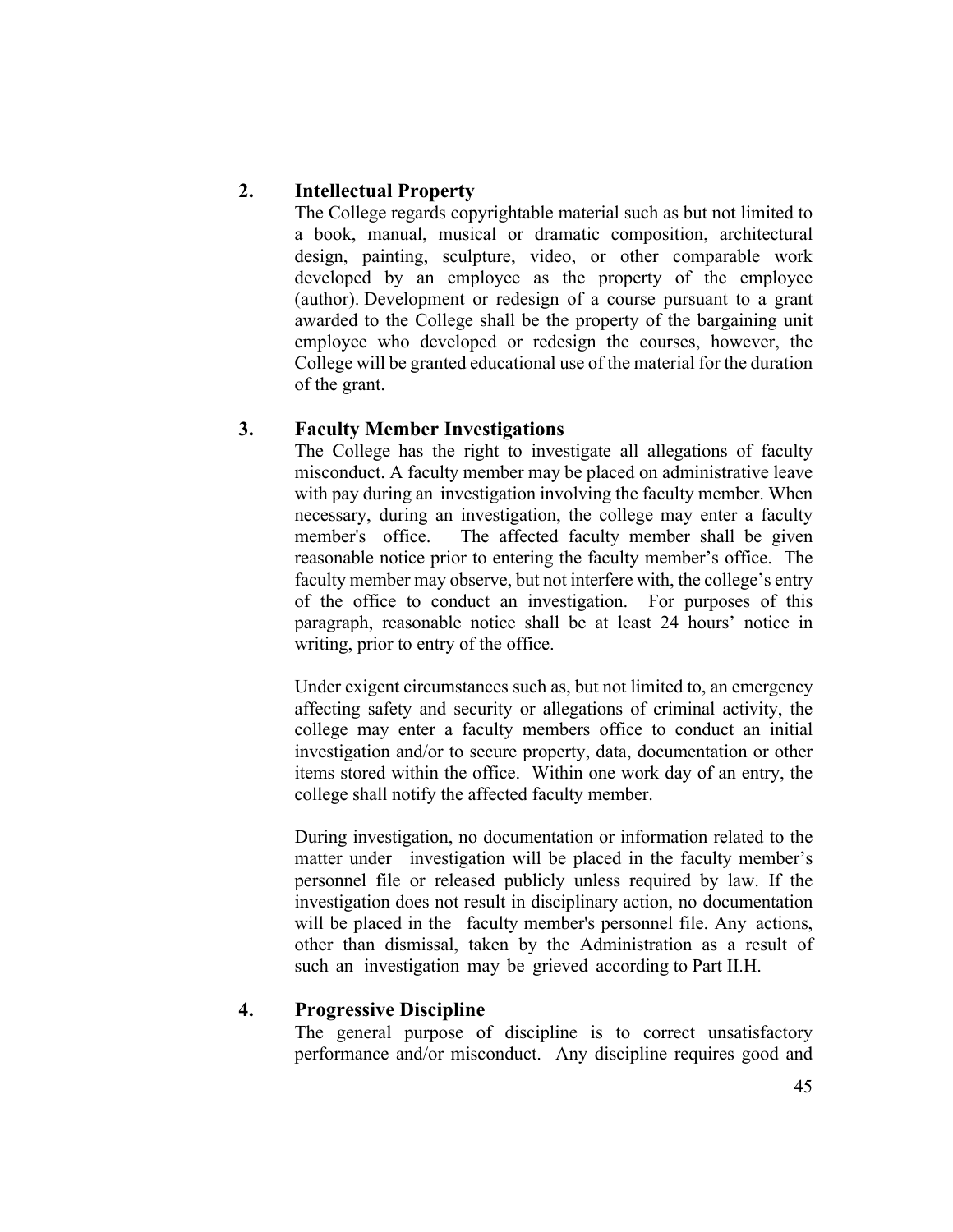just cause. Progressive discipline may be utilized when management determines that the merits of a particular case warrant such an approach. Progressive discipline will not be utilized when management determines that a faculty member's action(s) are so egregious that such an approach is inappropriate.

Progressive discipline starts with the least severe discipline and progresses to more severe discipline depending on the circumstances. Examples of the least severe discipline consist of verbal and written warnings. More severe disciplines consist of written reprimands, suspensions and terminations.

Faculty member may be discharged in accordance with Part II.M.

Discipline is designed to give a faculty member an opportunity to correct employment behavior and performance. Every reasonable effort will be made to ensure acceptable work performance by the faculty member. When problems with the faculty member behavior that affects the workplace or performance arise, a supervisor will seek to correct the problem with the least amount of disruption to the work environment. Serious infractions may result in immediate suspension from work with or without pay.

### a. Verbal warning

A faculty member is issued a verbal warning for minor infractions or to correct minor faults in an faculty member's job performance. Verbal warnings are issued during a private conference between the supervisor and the faculty member where the supervisor explains the problem and recommends a process the faculty member must accomplish to return to satisfactory status. The faculty member is informed that the conference is being conducted for the purpose of issuing a verbal warning.

### b. Letter of reprimand

Should contain the following information: a description of the specific problem or offense, the most recent incident and when it occurred, previous unsatisfactory behavior or performance related to the reprimand, and a statement that further unsatisfactory behavior or performance may result in further disciplinary action. The written reprimand is issued and discussed with the faculty member in private conference with the supervisor and must have been discussed with the faculty member previously. A copy of the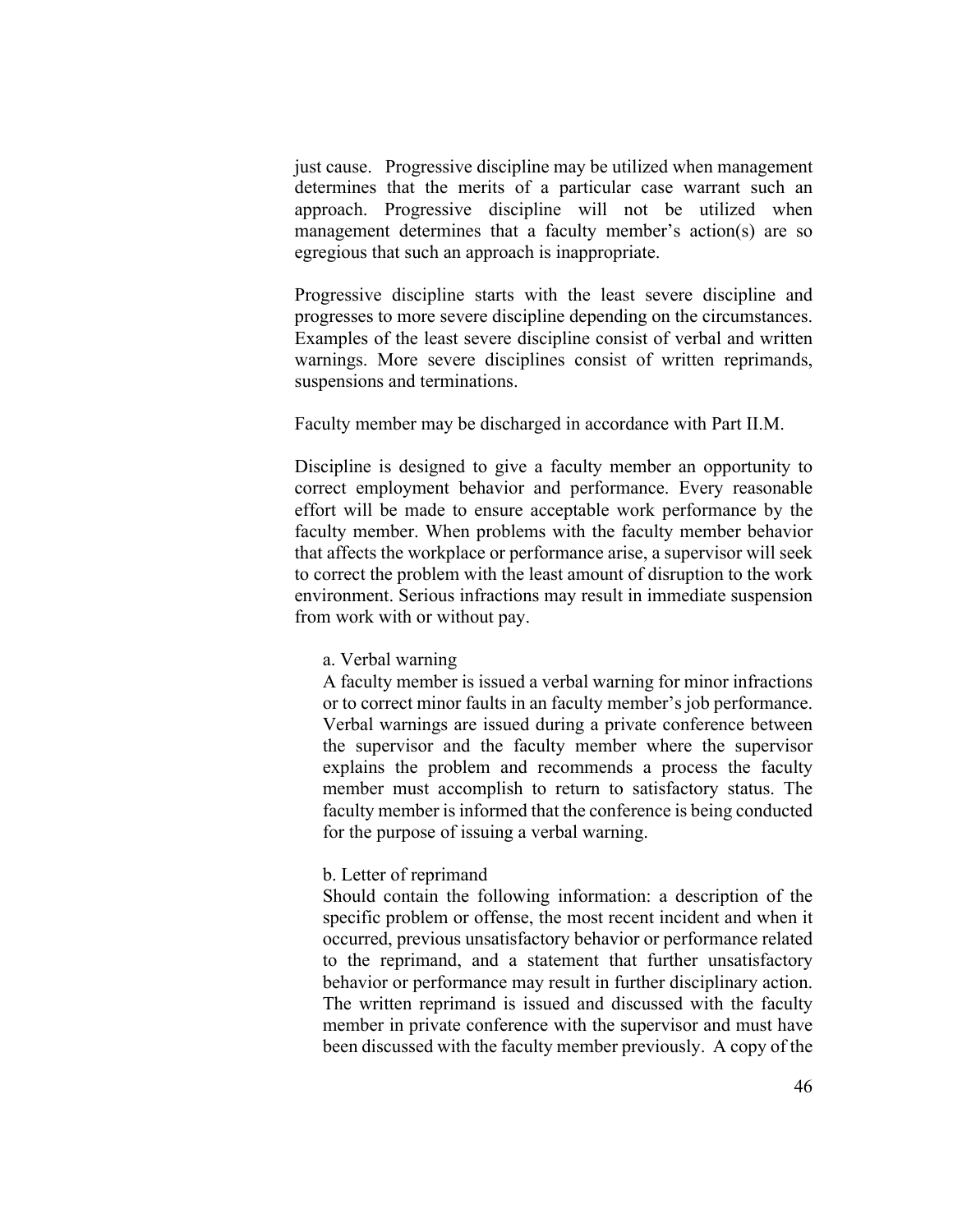written reprimand will be given to the faculty member and a copy placed in the faculty member's official personnel file. The written reprimand will also specify a review period, if appropriate, in which the faculty member's behavior or performance will be reviewed. The length of the review period will be no longer than one year.

c. Discipline resulting in dismissal must follow Part II.M.

Unapproved absences may result in disciplinary action. Grievances of disciplinary actions are governed by Part II.H.

### **II. H. Grievances**

### **General Policy**

While the College endeavors to maintain pleasant working conditions which lead to cooperative, effective working relationships for all faculty members, it recognizes that misunderstandings and disagreements may arise regarding terms and conditions of employment. However, for questions and complaints not resolved through informal discussions, the College has established a formal Grievance Procedure. The Grievance Procedure is applied only to those matters for which the College has the ability to provide a remedy.

### **Definitions and Limitations**

a. "Grievant" shall mean a faculty member who is personally and directly affected by a condition for which he or she seeks a resolution.

b. A "grievance" shall be an allegation by a faculty member that the treatment he or she has received from a supervisor or other college employee is a violation, a misinterpretation, or an inequitable application of College policy, administrative rules, or procedures that directly and adversely affect the grievant. A single grievance may be submitted jointly by more that one grievant.

c. "Resolution(s)" shall be the proposed written decision by the appropriate administrator(s) in response to the grievance.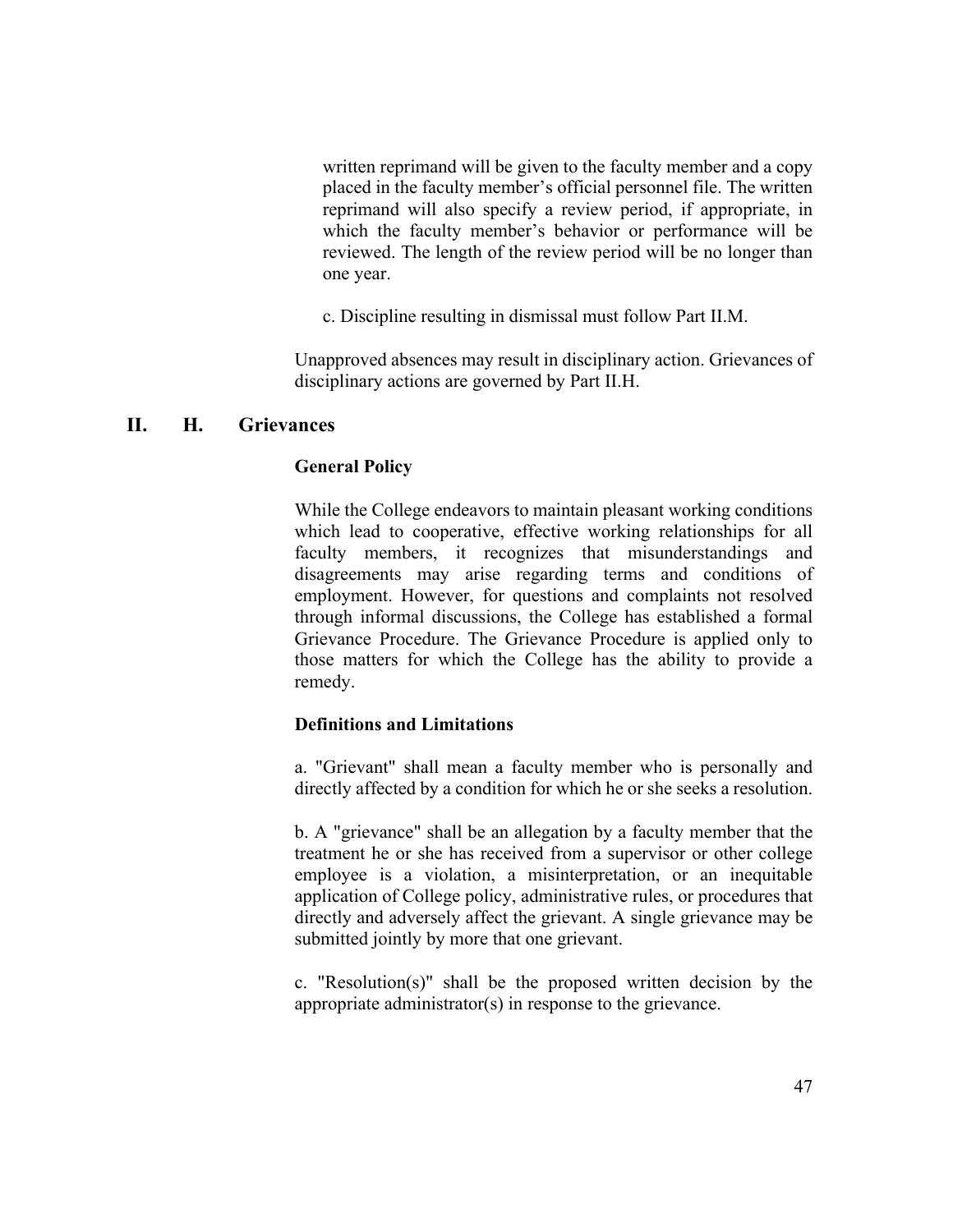d. "Parties in Interest" shall be the grievant and the supervisor or other College faculty member(s) whose conduct or actions are the subject of the grievance.

e. The following situations are not covered by this grievance procedure and are therefore not grievable under this policy:

e.1 The discretionary act(s) of professional judgment relating to the evaluation of the work performance of any faculty member by his or her immediate supervisor;

e.2 Any personnel decision made by the President, including, but not limited to, a discharge, transfer or any other action directly and adversely affecting the employment of the faculty member;

e.3 Situations in which the President or Administrator(s) are without authority to act;

e.4 Situations where the remedy for the alleged violation exclusively resides in some person, agency, or authority other than the President of the College;

e.5 Situations as to which a different procedure or remedy has been provided and;

e.6 Situations as to which the procedure within the College is prescribed by state or federal authority.

f. A grievance cannot be filed by a former faculty member any more than five (5) days after the effective date of termination or discharge of employment.

### **General Provisions**

a. A faculty member who has a grievance and is unable to resolve it informally must inform their supervisor of the desire to invoke the formal Grievance Procedure.

b. A grievance must be in writing and contain a statement of grievance, the circumstances upon which it is based, the College's policy allegedly violated, and remedy being sought.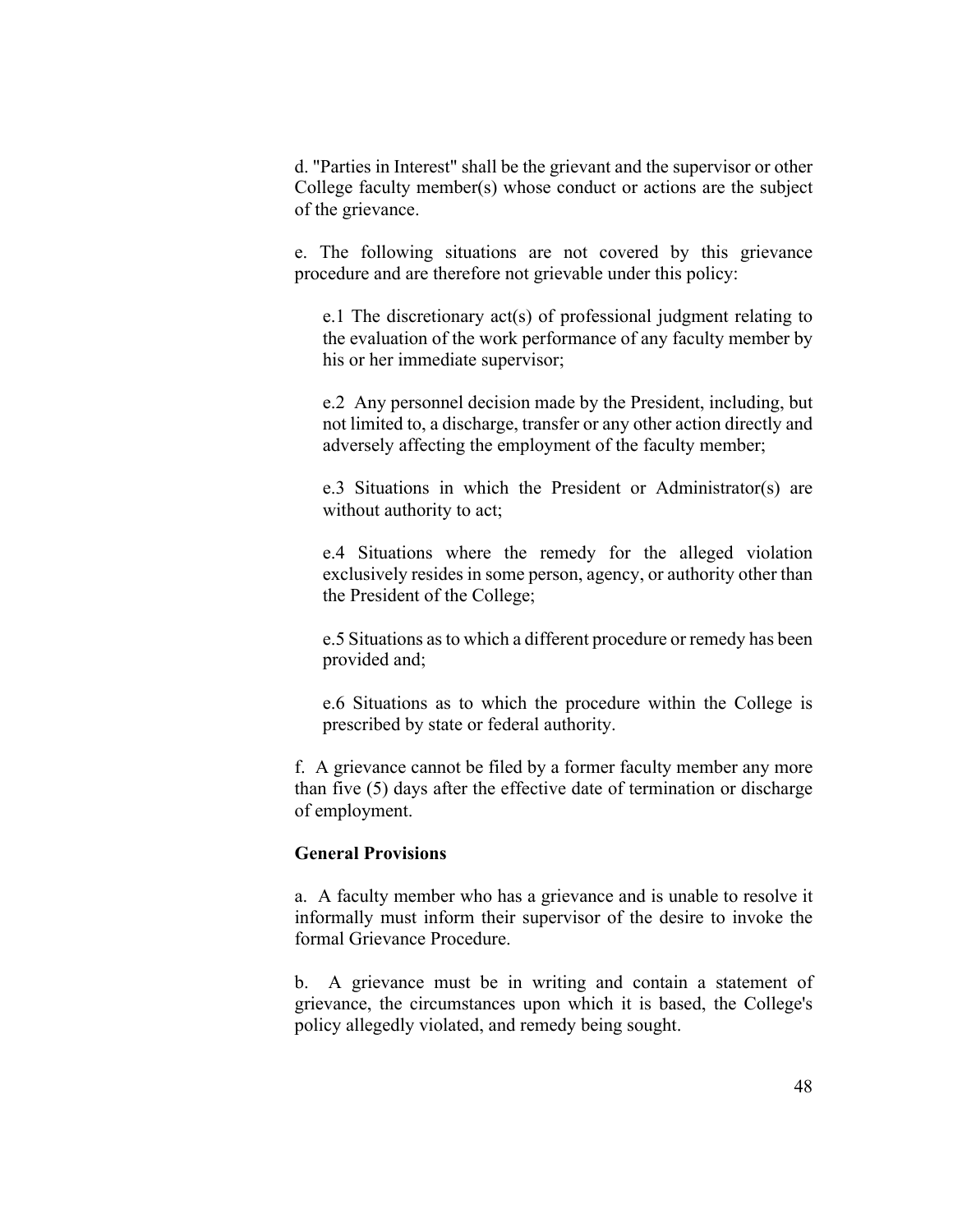c. Grievances must be filed within five (5) working days following the act being grieved or discovery of circumstances which gave rise to the grievance.

d. All steps of the grievance procedure are considered confidential and should not be open to the public.

e. Faculty member filing the grievance and faculty members required as witnesses to give testimony in a grievance meeting shall be given time off with pay if such meetings are scheduled during work hours.

f. Non-College persons, former faculty members, or faculty members on suspension, layoff, or other unpaid status shall not receive pay to attend grievance hearings.

### **Steps in Grievance Procedure**

a. A faculty member grievance is to be submitted in writing to the aggrieved faculty member's Department Chair/Dean with a copy to the Human Resources Director within five (5) working days following discovery of the condition which gave rise to the grievance.

b. A meeting with the aggrieved faculty member and Director/Department Chair/Dean to resolve issue(s) in the grievance shall be held within five (5) working days of the receipt of the written grievance. A resolution shall be submitted to the faculty member by the Director/Department Chair/Dean with a copy to the Human Resources Director.

c. If the faculty member is not satisfied that the grievance is resolved by the written resolution or if the grievance is not resolved within five (5) working days, the faculty member may request the grievance to be submitted to the Provost.

d. The decision of Provost is final unless the grievant reports directly to the Provost. In that case, the grievance may be submitted to the President and their decision will be final.

## **II. I. Evaluation of Faculty Performance**

Evaluation of all faculty members will be consistent with NNMC's Mission, Vision, Strategic Goals, and Core Values. The following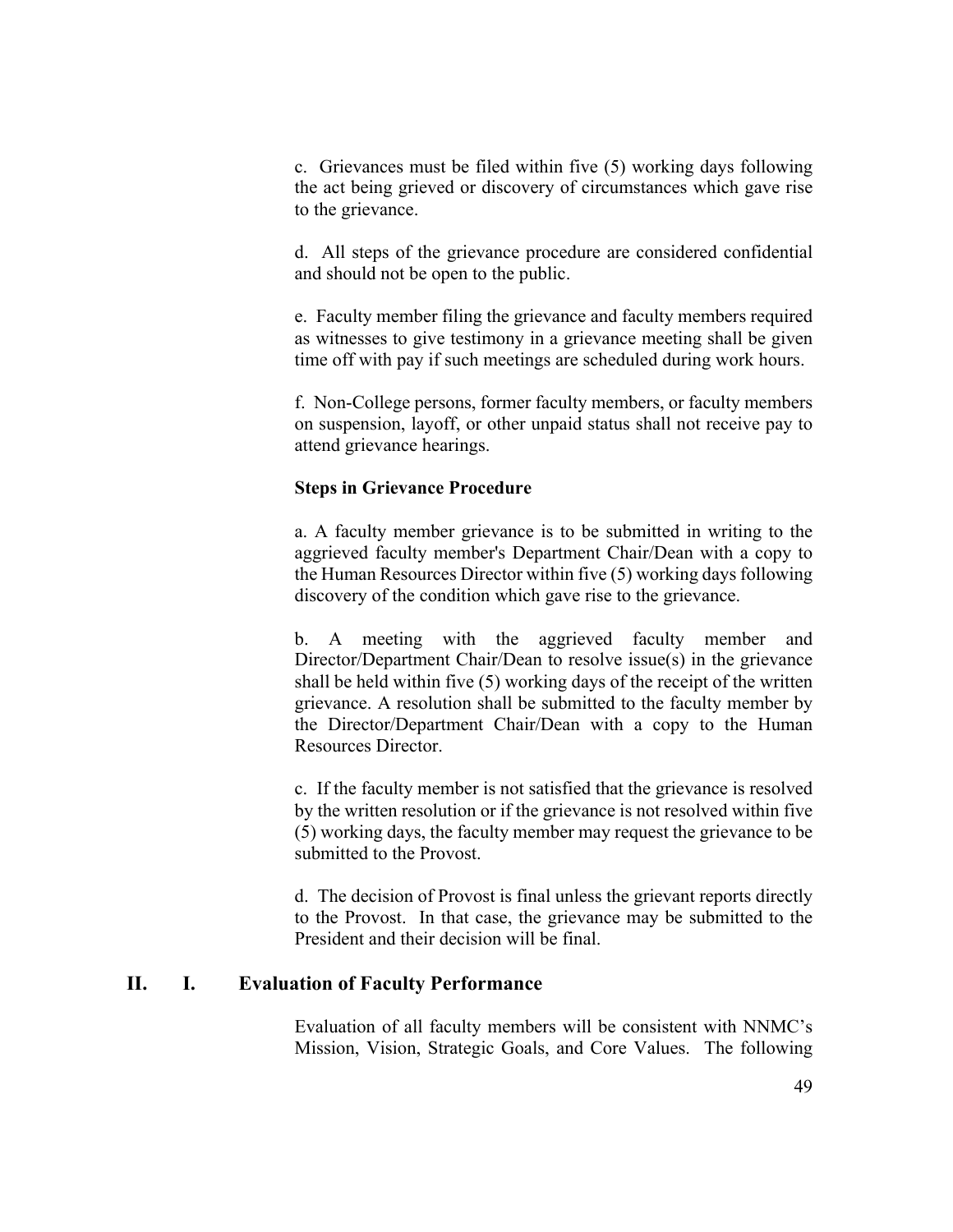guidelines have been developed to provide all faculty with a clear and common format for all elements of the Portfolio Faculty Evaluation (PFE). The parties are expected to follow the provisions herein. The accumulated annual evaluation portfolios, class observations, and supporting documentation will be used to develop the tenure packet. The pre-evaluation will apply beginning in the Spring of 2022 and the remaining provisions in AY 2022-2023.

### Types of Evaluations

Annual Review of non-tenured Faculty: All faculty shall follow the below evaluation schedule.

> a. A faculty member will have a Pre-evaluation meeting with the direct supervisor to set expectations and goals for the upcoming academic year. The agreed upon goals shall be recorded as Pre-evaluation in a Faculty Evaluation Form. During the first academic year, the faculty will arrange to have at least one class observation by the direct supervisor and at least one class observation by a peer from the same or similar academic discipline.

> At the end of the first academic year at NNMC (around mid-April) the faculty will submit a Portfolio to the direct supervisor. The direct supervisor will schedule an Evaluation Conference defined below. At the end of the first-year evaluation, the faculty member will set the goals and expectations for the following academic year and will discuss these goals and expectations with the direct supervisor. The agreed upon goals shall be recorded as Pre-evaluation in a Faculty Evaluation Form.

> b. Retention Review: During each subsequent cycle of contract renewal for non-tenured faculty members will be subjected to a retention review. The retention review will include an updated portfolio submission for the academic year, at least one class observation by the direct supervisor, and an evaluation conference with the direct supervisor toward the end of the academic year (around late March). At the end of the evaluation, the faculty member will set the goals and expectations for the following academic year and will discuss these goals and expectations with the direct supervisor. The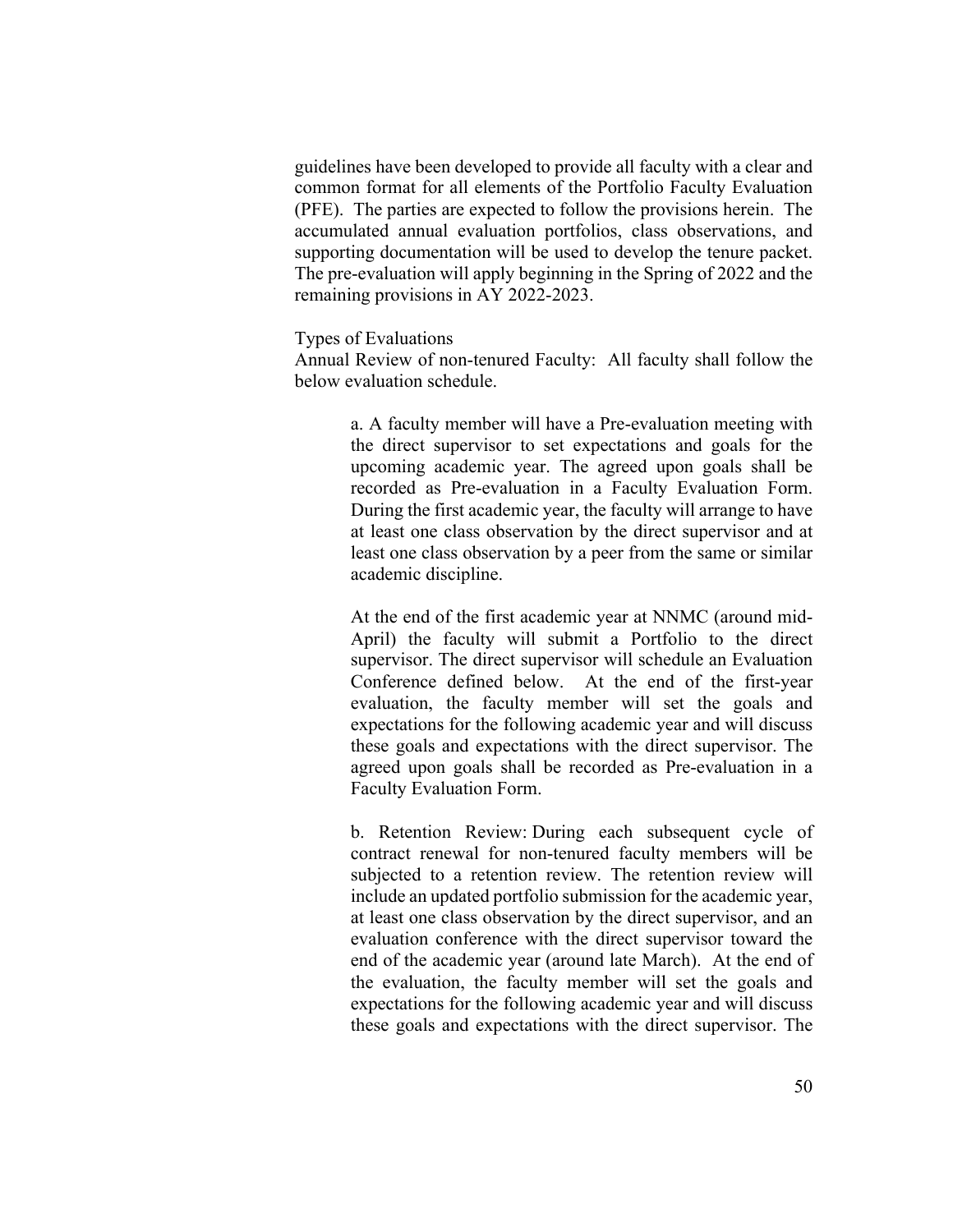agreed upon goals shall be recorded as Pre-evaluation in a Faculty Evaluation Form.

Annual Review of Tenured Faculty: All tenured faculty members of will participate in an annual evaluation toward the end of the academic year (around late April). The evaluation will include at least one class observation by the direct supervisor and an evaluation conference. During the conference, the faculty member will set the goals and expectations for the following academic year and discuss them with the direct supervisor. The goals will be recorded as the Pre-evaluation in a Faculty Evaluation Form.

Discretionary Review: A direct supervisor may initiate a discretionary review of any faculty member in a respective department in response to performance or conduct issues related to the evaluation criteria. Discretionary reviews may be conducted at any time deemed appropriate by the direct supervisor. These reviews shall consist of an updated portfolio submission, a conference with the direct supervisor, and possibly a growth plan.

### Portfolio

The portfolio is a collection of representative materials compiled by the faculty member. The portfolio documents annual work and accomplishments, articulates goals for growth and development, initiates critical self-evaluation, and provides both structure and content for the evaluation conference with the direct supervisor. The portfolio is required for every type of evaluation of tenured and tenure-track faculty members only. The portfolio consists of the following documents which will be held in an e-file and submitted to the direct supervisor:

- A written summary of activities and accomplishments relating to teaching effectiveness, scholarly activity, department and College service, community service, and advisement during the review period.
- Table of Contents including the four performance categories: 1. Teaching, 2. Scholarly Activity, 3. Service (Departmental, College, and Community service), and 4. Student Advisement.
- Supporting documentation to show that the goals and expectations listed are met.
- A current curriculum vitae (CV).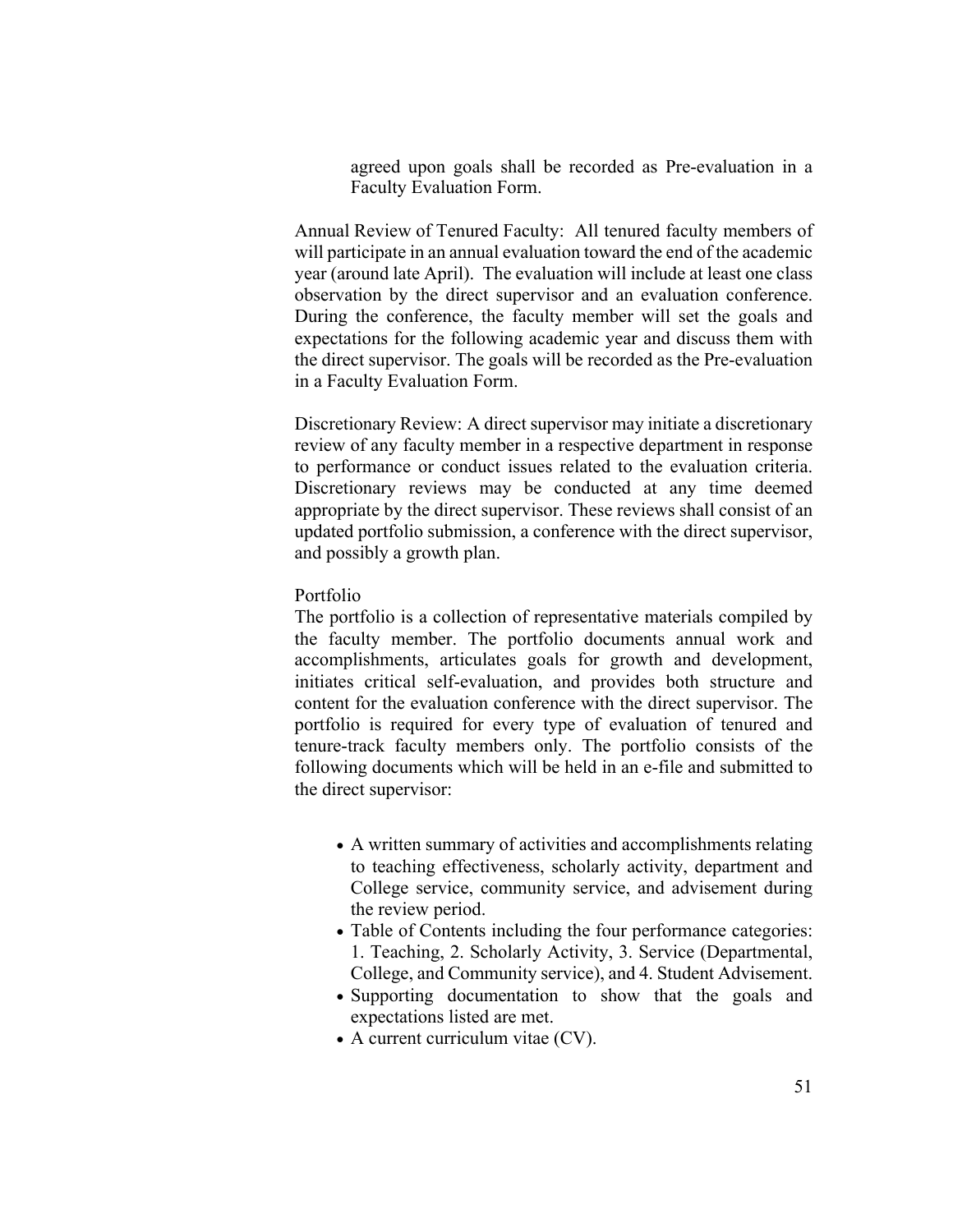- Syllabi, corresponding assessment instruments used for all courses completed or in progress, and student course evaluations for courses completed and made available to the faculty member.
- Optional: Any additional materials that might contribute to the evaluation may be included at the faculty member's discretion.

Direct supervisors may require the submission of additional portfolio materials at their discretion. These may include, but are not limited to:

- A statement of teaching philosophy
- Examples of student work

Class Observations: Observations of classroom teaching by the direct supervisor (and peer faculty member(s) should occur at least once a year.

a. Face-to-Face Class Observation: Class observations will be conducted by direct supervisors and peer evaluators. During the 1st year evaluation another faculty member within the same department (or, in cases of small departments where there are no peer members, then a faculty member from a similar discipline) will also conduct a class observation. Class observations will NOT be announced ahead of time. Faculty members are encouraged to provide multiple dates for consideration by their direct supervisors in which the instruction would be conducive to an evaluation, however, the supervisor is not limited to the dates provided. Evaluators will take notes on the class observation form. These notes will be shared with the faculty member as structured feedback for growth and improvement and will accompany the portfolio as evidence for faculty assessment.

b. Online Class Observation: The direct supervisor and any peer evaluator(s) will request to be added to the online course anytime during the semester. For synchronous online classes, evaluators will attend/observe a class taught by the faculty member under review and take notes on the class observation form. For asynchronous online classes, the evaluators will review faculty's online course shell available to students following quality standards in place as a guideline. Notes taken during an observation will be shared with the faculty member as structured feedback for growth and improvement and will accompany the portfolio as evidence for faculty assessment.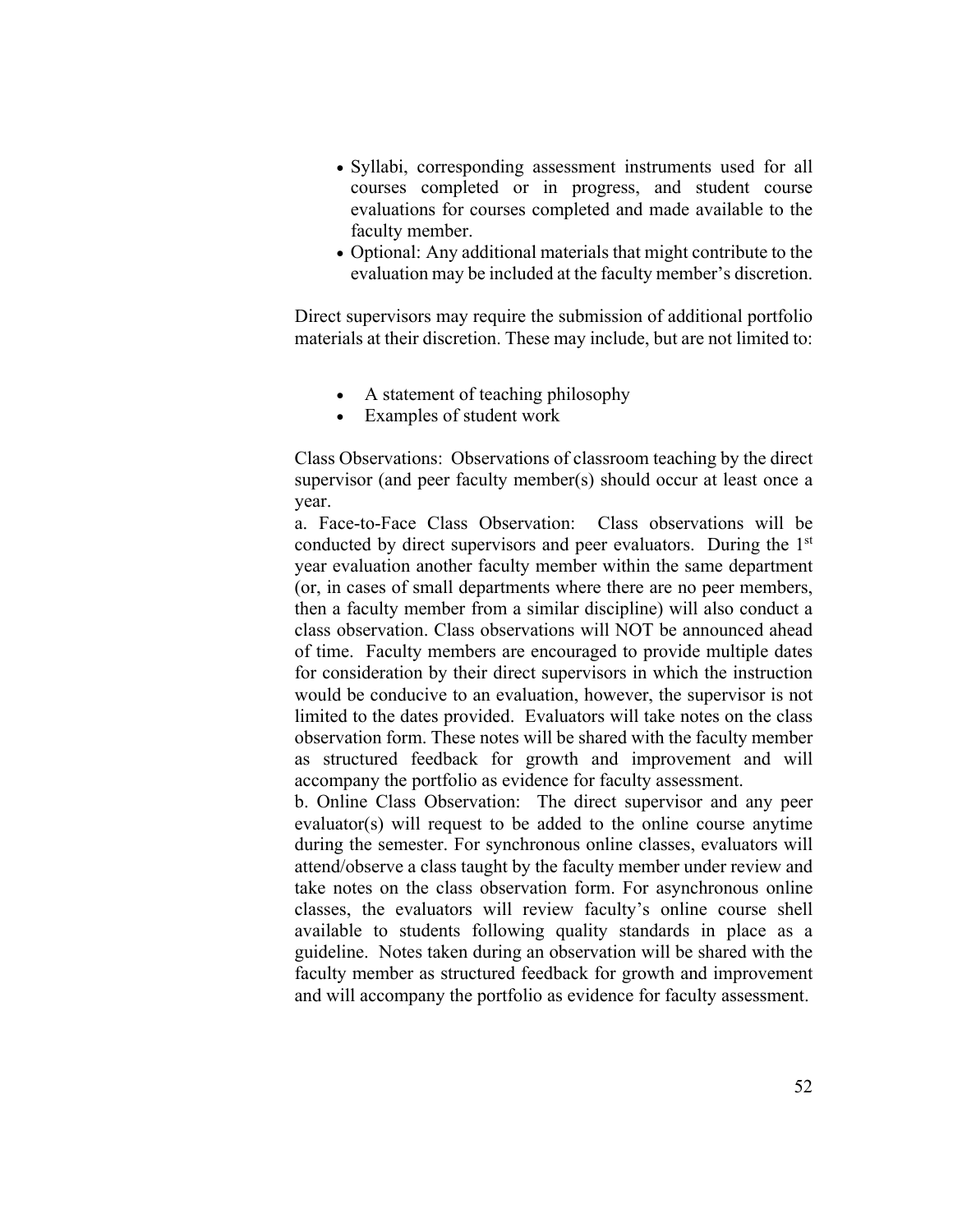### Evaluation Conference

The evaluation conference is a time for the faculty member to discuss work, accomplishments, goals, and plans for the next year with the direct supervisor. Faculty and direct supervisor will discuss each item of the portfolio and any class observations. Together they will agree on a plan for achieving the professional goals described in the portfolio. At the end of the conference the direct supervisor will complete the evaluation report. The evaluation conference should be scheduled by the faculty and direct supervisor and the Evaluation Report completed by April 30.

### Evaluation Report

The evaluation report represents the final assessment of the faculty member for the academic year. It is a form completed by the direct supervisor at the end of the evaluation conference. It includes a rating of the faculty member's performance (5-Outstanding, 4-Exceeds Expectations, 3-Meets Expectations, 2-Below Expectations, 1- Unsatisfactory), and an executive summary which describes the evaluation and justifies the rating. This evaluation report is submitted to the Human Resource Department. A copy of the evaluation report, the portfolio, and class observation notes will be returned to the faculty member so that the original document may be included in their dossier. A sample of the Faculty Evaluation and Class Observation forms that will be used as guidelines will be provided to faculty at the beginning of the academic year.

### **II. J. Post Tenure Review**

### Purpose of Post-tenure Review

The intent and purpose of post-tenure review is to promote continued professional development, to provide the necessary means for enhancing future achievement, and to recognize excellent performance among tenured faculty. A post-tenure review policy is required for the institution to comply with policy as set forth by New Mexico state statute.

### **Policy**

Post-tenure review is a cooperative effort in planning, goal setting, reporting, enhancing, and championing the role of faculty at the institution. It is undertaken with recognition and preservation of principles of academic freedom. It is conducted at the Academic College level for the purposes of 1) recognizing faculty performance; 2) enhancing each individual's future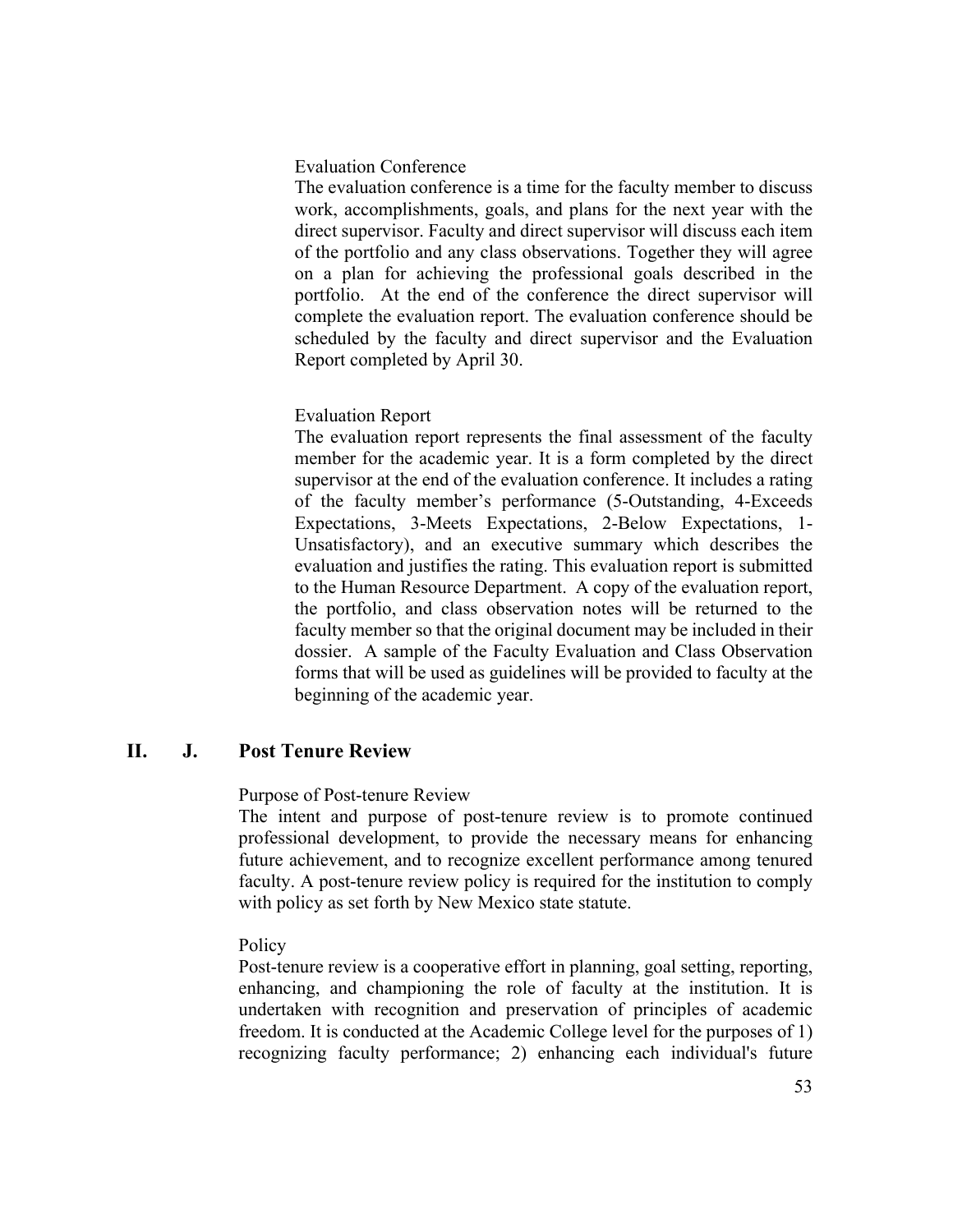achievement; 3) communicating to the faculty member specific areas in need of improvement (if any) related to performance in scholarship, teaching, advising, and service.

### Process:

Post-Tenure Review. Post-tenure review constitutes the evaluation of the faculty member's fulfillment of goals and progress toward both short and long-range goals in teaching, advising, scholarly activity, and service. These shall be formally reviewed according to departmental standards and procedures, and, when necessary, modified during subsequent post-tenure reviews. In addition, the review should identify resources available for faculty to continue to fulfill departmental standards. The supervisor's report of the results of the post-tenure review shall be forwarded to the faculty member, the Dean, and the Provost.

### Performance Ratings

At the conclusion of each annual evaluation, the supervisor shall assess the faculty member's performance using the College's faculty evaluation form with the following ratings.

- Outstanding
- **Exceeds Expectations**
- Meets Expectations
- **Below Expectations**
- **Unsatisfactory**

In the event that the tenured faculty member is being reviewed by a nontenured supervisor, the faculty member may request that a tenured supervisor be present at or participate in his or her review.

• Outstanding, Exceeds or Meets Expectations Ratings. Supervisors and Deans may determine appropriate means to recognize Exceeds or Meets Expectations performances, and to reward Outstanding performances.

• Below Expectations and Unsatisfactory Ratings in Any Area of the Faculty Annual Evaluation. A Below Expectations or Unsatisfactory rating at any point in the annual evaluation shall be used by the supervisor to indicate a deficiency or deficiencies in the faculty member's performance. The supervisor shall report any unsatisfactory rating to both the faculty member and the dean. This report should include:

a. The deficiency or deficiencies

- b. The necessary actions for the faculty member to undertake
- c. A list of available resources to assist in the remediation
- d. A reasonable timeframe for completing the actions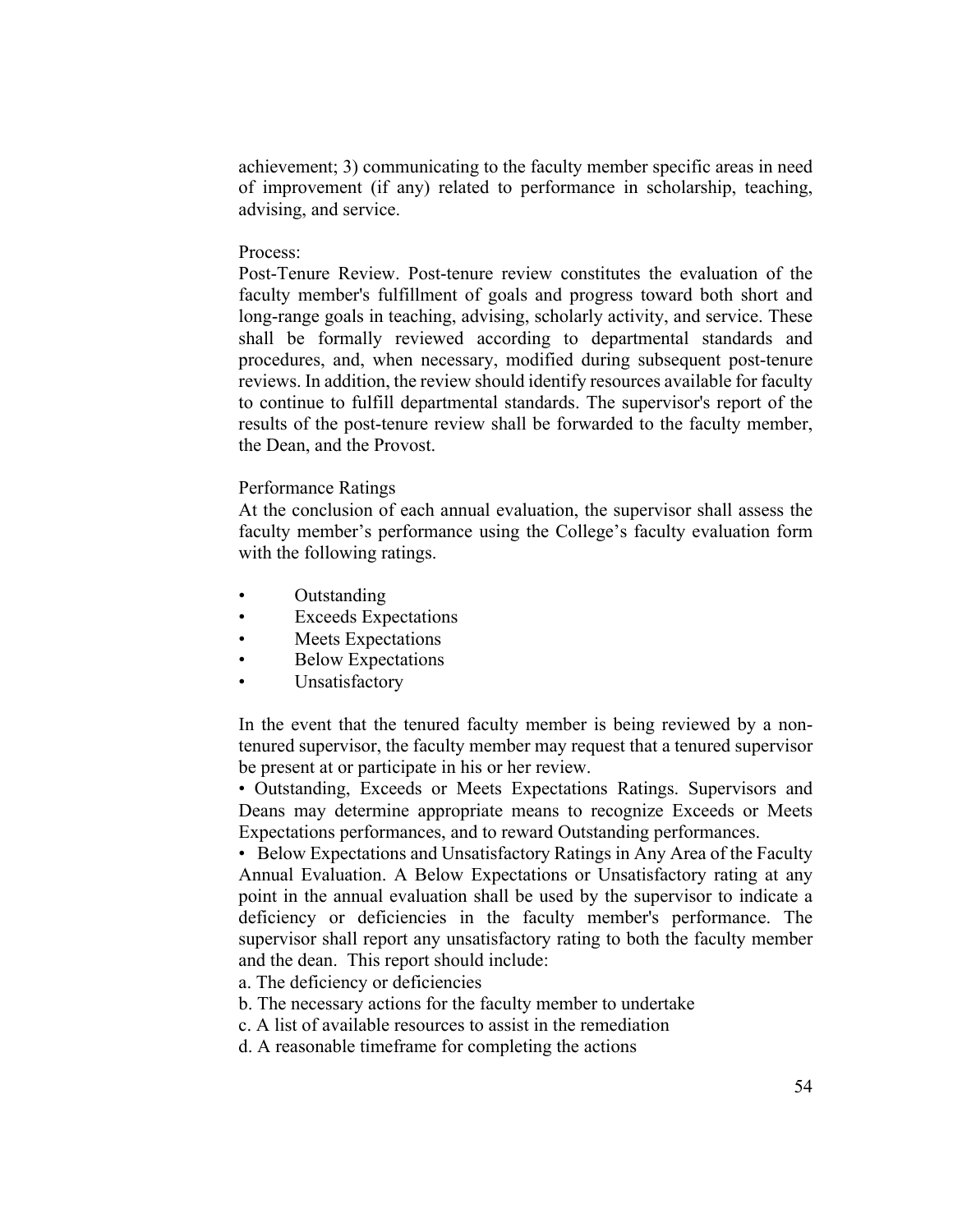According to Chapter 21, Article 1, Section 21- 7.1-Post Tenure Review Process of the New Mexico Code E: "In the event a faculty member receives an unfavorable evaluation in the area of the faculty member's teaching, the post-tenure review process shall include: A two-year probation and reevaluation period; and loss of tenure if, during the subsequent probation and reevaluation period, the faculty member fails to demonstrate improvement in the area of teaching."

To be in alignment with this statute, the following remediation and probation process will be followed for post-tenure review. If a faculty member receives an unsatisfactory rating in any of the categories of the annual faculty evaluation, a two-year probation and reevaluation period will be enforced. If the faculty member fails to demonstrate improvement, a loss of tenure may occur.

### Report

The supervisor shall forward the initial report indicating unsatisfactory performance to the faculty member, the Dean, and the Provost. A subsequent report shall be sent to the same parties at the end of the designated timeframe confirming whether or not the deficiency has been corrected.

#### Responsibilities

Supervisors shall use all available departmental, college, and institutional resources to assist the tenured faculty member in remedying the deficiency or deficiencies. Supervisors should be flexible in assessing progress if the tenured faculty member demonstrates good faith efforts. The faculty member is responsible for remedying the deficiency or deficiencies. Failure to remediate within the two-year probationary period will result in institutional action. This action may include loss of tenure and termination from the institution.

#### Appeals

The tenured faculty member and the supervisor shall informally attempt to resolve any disagreements regarding performance ratings. If a mutual resolution is not reached with the supervisor, the faculty member may appeal within 10 working days, in writing, to the Dean, or alternatively to the Provost when the Dean is the immediate supervisor.

## **II. K. Constructive feedback of Chairs/Directors by Faculty Members**

Faculty members will have the opportunity to provide anonymous constructive feedback to Chairperson and Directors once per year.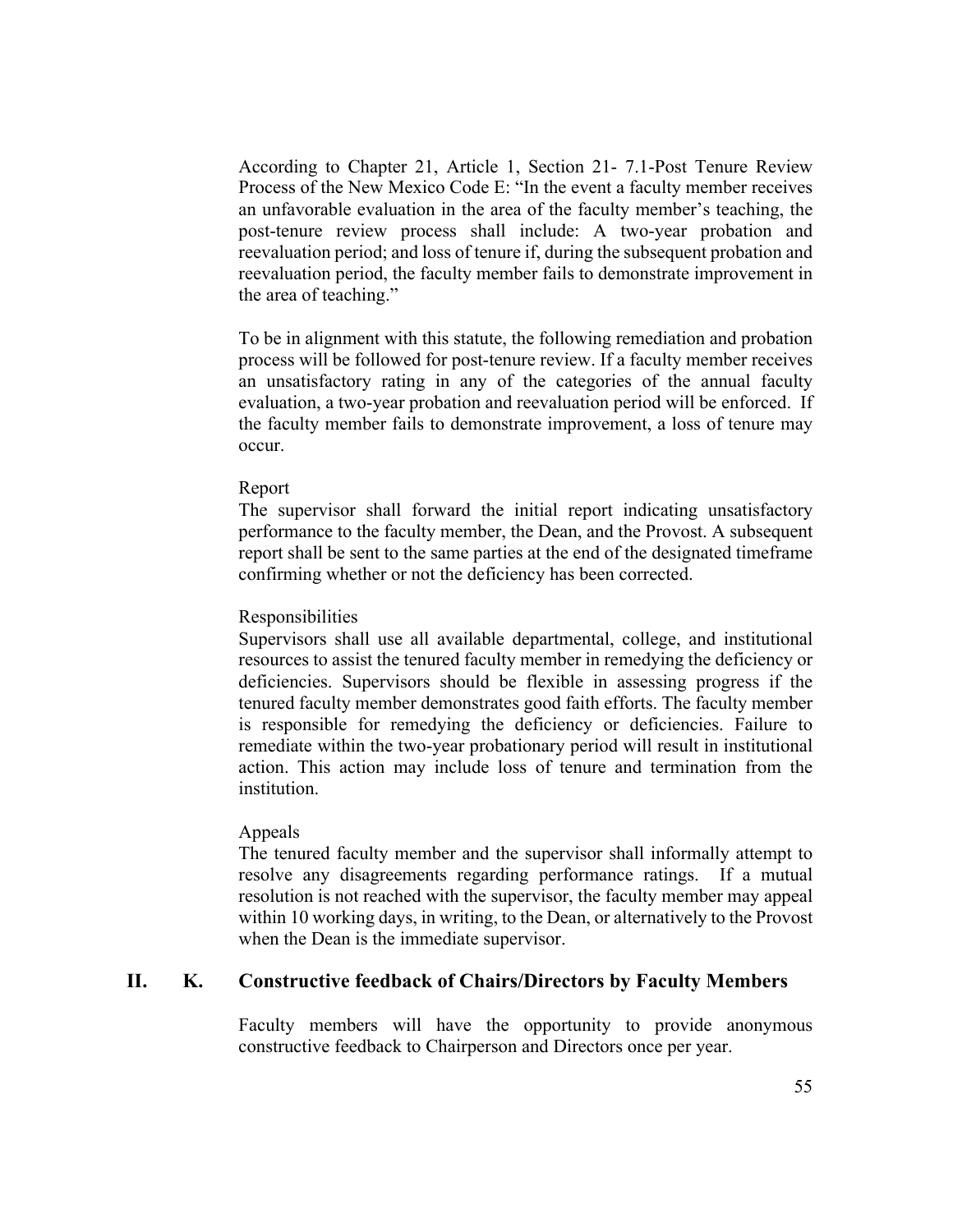# **II. L. Constructive feedback of Academic Deans/Provost by Faculty**

Faculty members will have the opportunity to provide anonymous constructive feedback to Deans and Provost once per year.

# **II. M. Policies and Procedures for Termination of Employment**

## **1. Reappointment Review**

All tenure-track and non-tenure-track faculty members out of the Bargaining Unit are considered probationary appointments until granted tenure. Such appointments are subject to renewal on an annual basis at the sole discretion of the College. The decision regarding renewal must be made by May 15<sup>th</sup>.

The reappointment recommendation made by the supervisor will be first evaluated by the Dean and the Dean will make a recommendation to the Provost. The decision of the Provost is final and will be communicated to the faculty member in writing no later than May 15th. The only grounds for appeal available to the faculty member are for an alleged violation of this Handbook. Such appeals are sent through the procedures outlined in the grievance process.

## **2. Termination: Dismissal for cause**

Dismissal for cause is a permanent involuntary separation of employment from the College for disciplinary reasons. A faculty member may be discharged without prior progressive discipline when warranted by the seriousness of the offense.

Process

a. Required approvals by the Department of Human Resources

Supervisors contemplating the dismissal of a faculty member, must consult with the Department of Human Resources before taking such actions. Dismissal requires the approval of the Dean, Chair or Director, appropriate Vice-President and the Director of Human Resources.

### b. Pay Status

Faculty members will normally remain at work pending the issuance of a Notice of Final Action. However, a Vice-President/Dean/Chair/Director may, with the approval of Human Resources, place a faculty member on administrative leave with pay pending completion of the investigative or disciplinary process.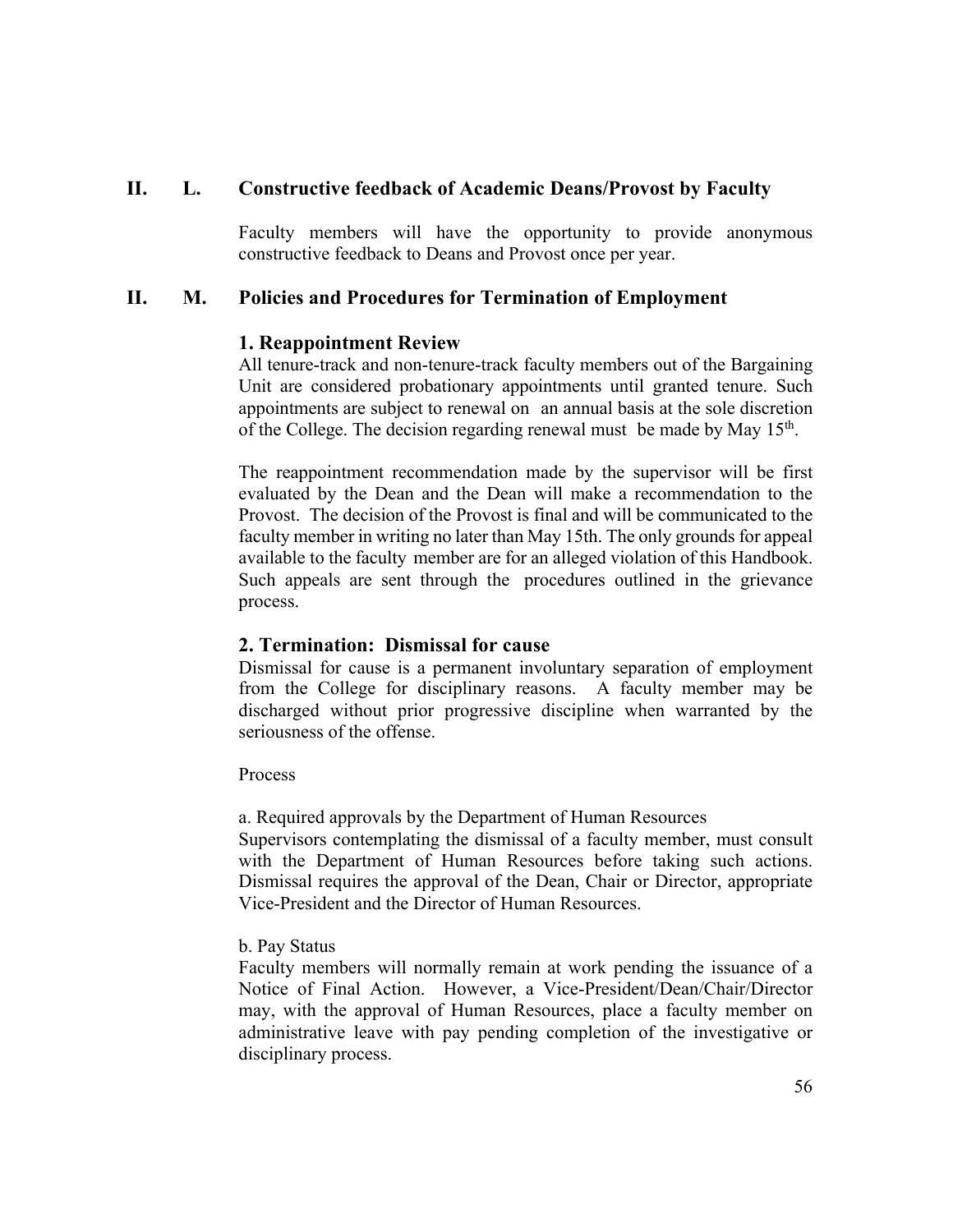### c. Notice Requirements

Notices shall be in writing and will normally be served in person by the immediate supervisor, if possible. At the time of service, the faculty member shall be asked to sign an acknowledgement of receipt. If the faculty member declines, the supervisor shall so note on the letter itself for record purposes. If the notice cannot be presented personally, the letter may be sent certified mail with a return receipt requested. The notice must be properly stamped and addressed to the last address provided by the faculty member. Service of the notice is complete when the notice is deposited with the United States Postal Service.

## d. Notice of Contemplated Action (NCA)

To initiate a discharge of a non-probationary regular or term faculty member, the Dean/Chair Director will contact the Director of Human Resources and the appropriate Vice-President. Human Resources will assist in the drafting of the NCA, gathering required documentation and will coordinate a time to meet with the supervisor and faculty member to present the NCA. The NCA must include the following:

- Specify the contemplated action
- Specify the basis for a determination that just cause exists to discharge the faculty member
- Indicate which policies the faculty member has violated.
- Specify that the faculty member has the right to respond to the notice of contemplated action within ten (10) work days of receipt of the NCA if submitting a written response.
- Specify that the faculty member must request to present an oral response within five (5) work days.

### e. Response to a Notice of Contemplated Action

The faculty member may respond orally or in writing to the notice of contemplated action within ten (10) working days of receipt of the NCA. The written response will be submitted to the Director of Human Resources. If the faculty member wishes to present an oral response, he/she must submit a written request for the meeting within five (5) working days from receipt of the notice of contemplated action. Any extension of time must be in writing and agreed upon by both the faculty and the Department of Human Resources. Oral response meetings will include a member of the Human Resources Department, and at the faculty member's request.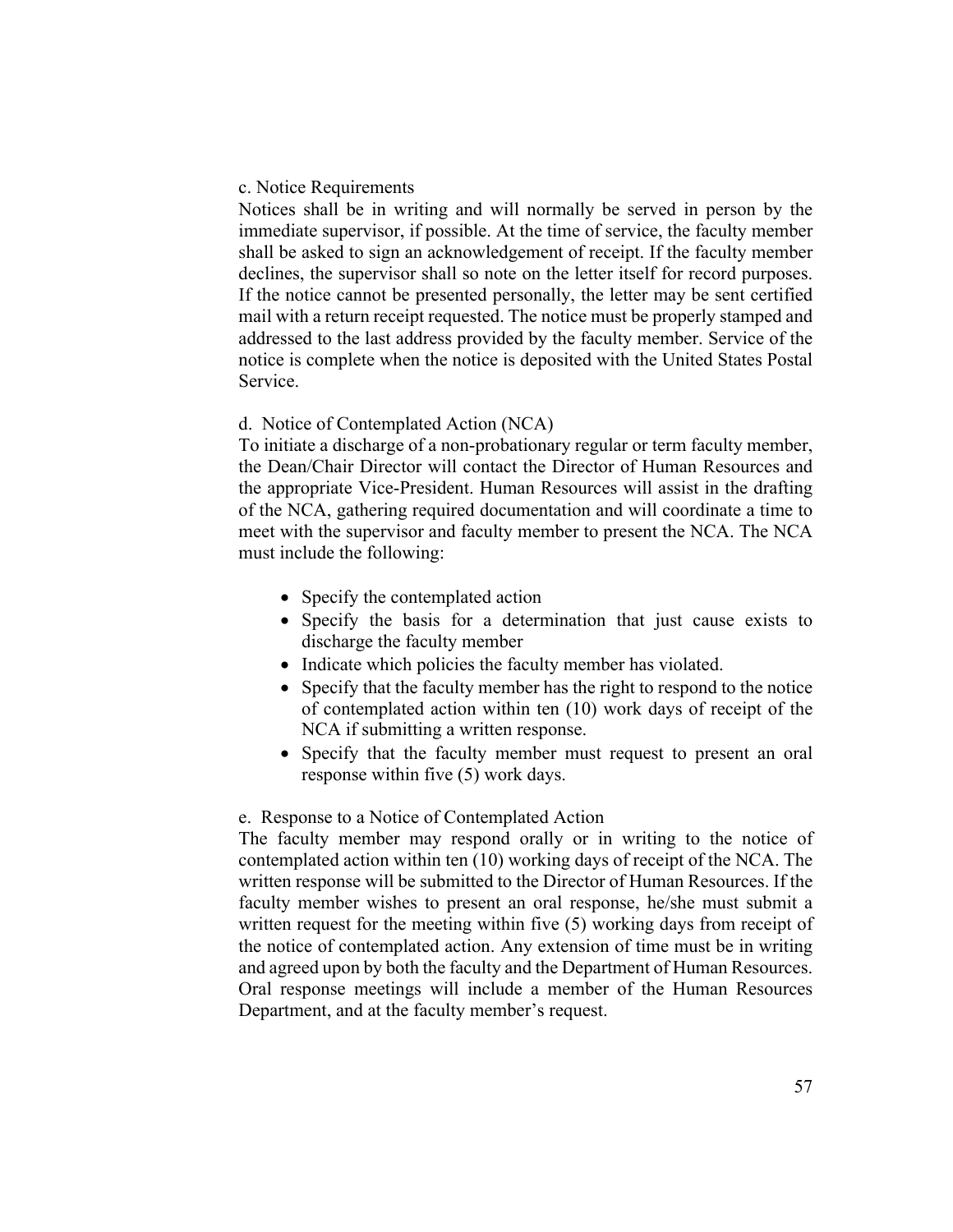- When the NCA is served by mail, the faculty member shall have three (3) additional calendar days in which to submit a written response or submit a request to present an oral response.
- The purpose of the written or oral response is not to provide an evidentiary hearing but is an opportunity for the faculty member to respond to the charges against him or her.

## f. Final Notice of Disciplinary Action

If a faculty member submits a written response or presents an oral response, the Dean/Chair/Director will take the response into consideration. The Dean/Chair/Director, after consultation with the Human Resources Department, will decide on the final action to be taken, whether or not the faculty member has responded to the NCA. The final disciplinary action, signed by the Dean/Director shall be issued no later than ten (10) working days from the date of receipt of the written response, the oral response or within ten (10) working days following the expiration of the response period. The Notice of Final action should include the following:

- Statement of the final discipline to be taken, which may be upholding the contemplated action, a lesser form of discipline than contemplated, or no disciplinary action.
- Notice should contain the basis for a determination of just cause for the suspension, demotion or dismissal.
- Statement indicating if the faculty member responded to the Notice of Contemplated Action.
- Specify when the disciplinary action will be effective.
- If the faculty member had previously submitted a timely written response or a timely oral response, inform faculty member that the disciplinary action may be appealed in writing to the Human Resource Department within five (5) working days from receipt of the Final Notice.

## Appeal Process

a. This Appeal Process applies only if faculty member submitted a timely written or oral response in accordance with Section Process Part (e) above.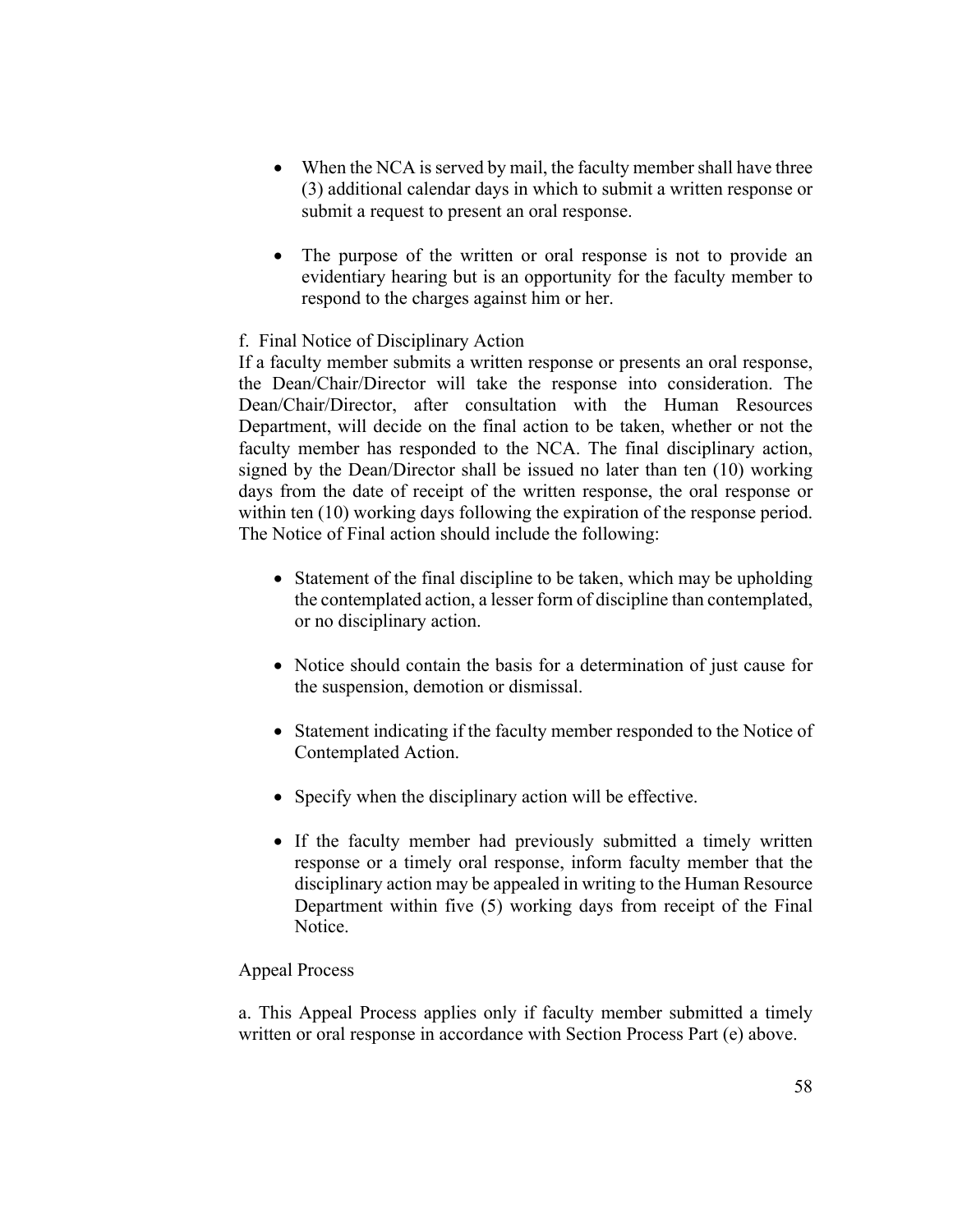b. The faculty member must submit a written appeal to the Human Resources Department within five (5) working days of receipt of the Notice of Final Action. If the faculty member does not appeal the disciplinary action within the five (5) working days, no appeal is available.

c. The Department of Human Resources, within five (5) working days after receiving the written appeal, will forward the written appeal, along with all pertinent information, to the President.

d. The President at his or her discretion, may limit his or her review to the records submitted, or the president may elect to receive new materials or evidence to be considered. The president may consult, as appropriate, with additional parties before reaching a decision. The president will render that decision within thirty (30) working days of the appeal.

e. While an appeal is pending the faculty member shall maintain the same leave status as maintained upon faculty member's receipt of the Notice of Contemplated Action, or if not already on leave with pay status, may be placed on leave with pay.

### **3. Reduction in Force for Tenured Faculty**

The College shall determine whether or not to continue, discontinue, or reinstitute programs. The Provost may identify programs for review. Program Review should include information on costs, enrollment, student-faculty ratios, societal need, program quality and other criteria appropriate to the particular situation. The College shall have the right to reduce its employment and, if necessary, discharge or terminate faculty members as a result of a reduction in force (RIF). The Faculty Senate will be notified of this recommendation as well. Every faculty member shall be associated with one academic program at NNMC and this will be documented with Human Resources. The College will consider ways of avoiding the need for a RIF through the use of both voluntary and involuntary departmental transfers.

The determination as to which faculty member is to be laid off shall be based on factors including, but not limited to, the following: education (advanced education and training related to the field); relevant employment experience; full certification or licensure; evaluations; additional certification, outside activities related to the field or program being affected; and, program needs or requirements.

The College will attempt to place the affected faculty member in a vacant full time position for which they qualify. If an affected faculty member does not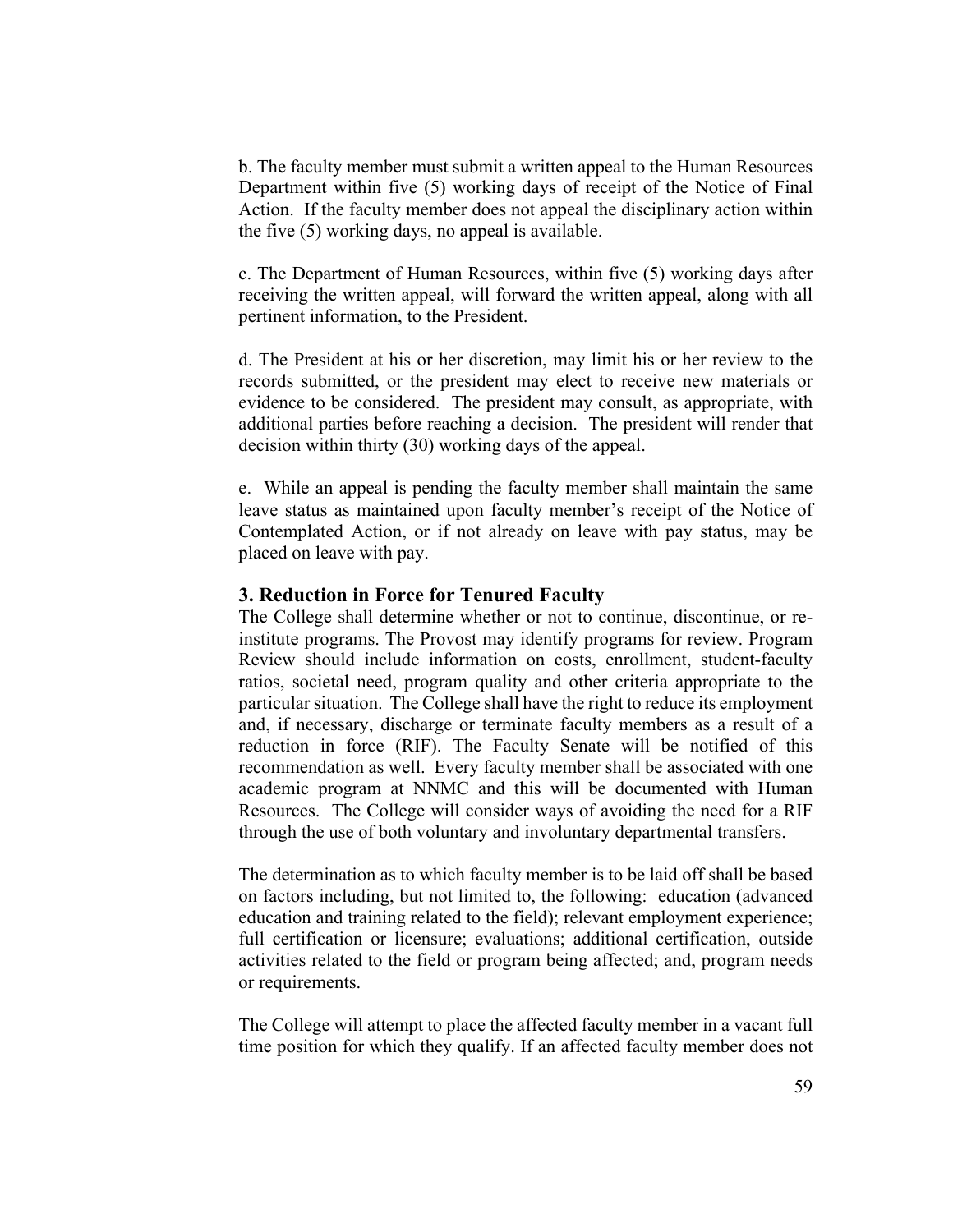accept an offered position, they shall have no recall rights under this section. A faculty member who refuses an offered position shall have no further rights to employment. Failure to respond within the time frame shall be considered a refusal of employment. Upon lay-off, a faculty member may continue to participate in health insurance benefits by contributing the full premium in accordance with the provisions of COBRA. Upon request, a laid-off faculty member may be placed on the College's approved substitute and adjunct faculty lists.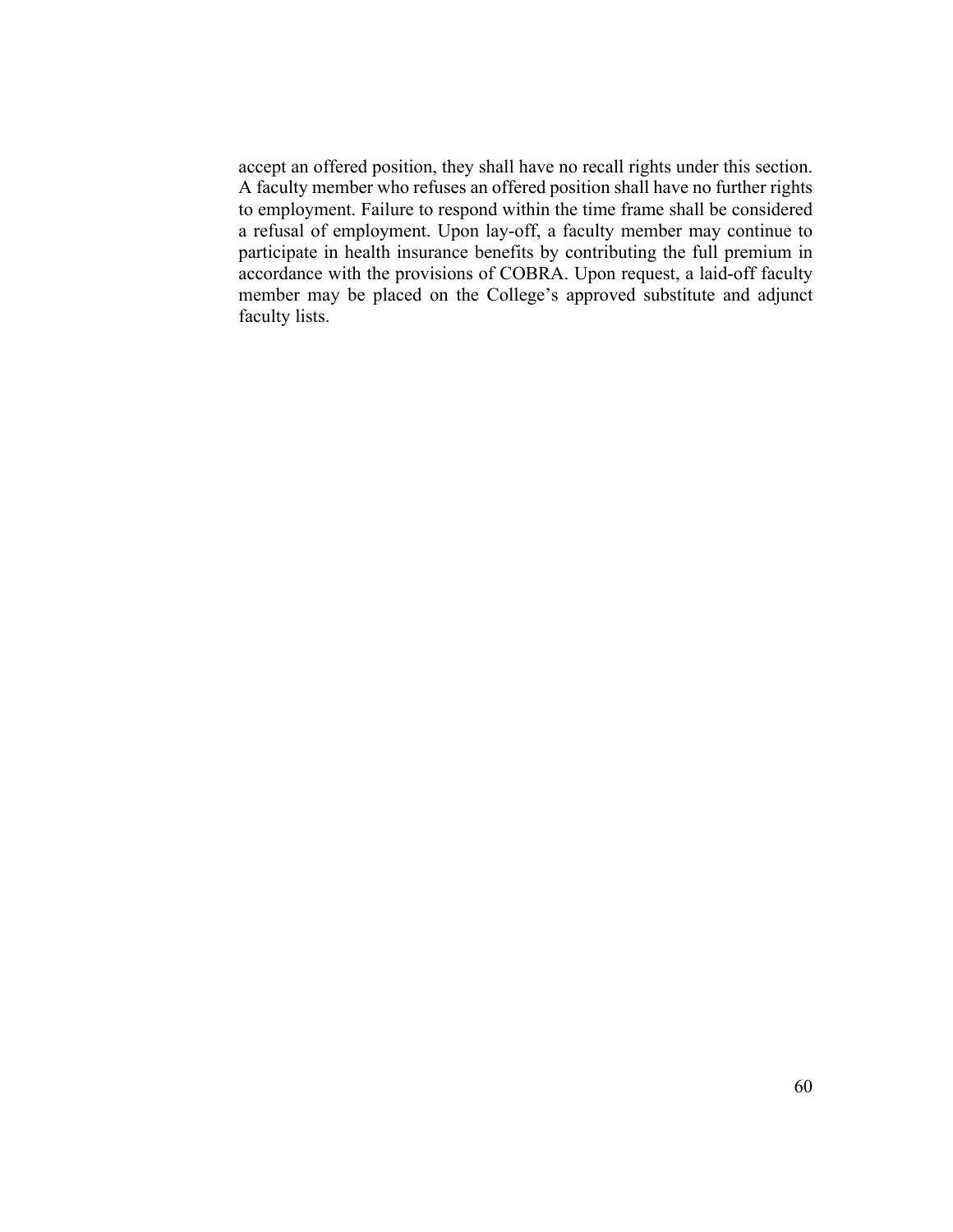# **Part III. Personnel Section for Full-Time Faculty**

# **III. A. Compensation**

The salaries in the table below are based on terminal degree holders and 9 month contracts. The matrix also reflects the different fields, ranks, and years of service in the specific rank. Any credentials below the terminal degree shall not be compensated at the terminal degree level. The salary matrix for faculty below the terminal degree shall be calculated by multiplying the corresponding cell in the matrix by a 0.85 factor.

|                                   | <b>Assistant</b>  |            | <b>Associate</b>  |          |             |
|-----------------------------------|-------------------|------------|-------------------|----------|-------------|
| <b>Academic Field</b>             | $0$ to 5<br>years | $>5$ years | $0$ to 5<br>years | >5 years | $>10$ years |
| <b>Biology</b>                    | \$54,534          | \$57,437   | \$62,515          | \$66,088 | \$69,852    |
| <b>Business</b><br>Administration | \$69,626          | \$75,015   | \$83,216          | \$87,973 | \$92,983    |
| Chemistry                         | \$55,213          | \$58,029   | \$64,342          | \$67,625 | \$71,074    |
| <b>Criminal Justice</b>           | \$53,760          | \$56,448   | \$62,899          | \$66,044 | \$69,346    |
| Education                         | \$58,168          | \$61,136   | \$67,787          | \$71,244 | \$74,878    |
| Electrical<br>Engineering         | \$84,292          | \$86,022   | \$91,061          | \$96,267 | \$101,749   |
| Environmental<br>Science          | \$57,586          | \$61,207   | \$67,136          | \$70,974 | \$75,016    |
| <b>FDMA</b>                       | \$56,974          | \$58,443   | \$62,155          | \$65,708 | \$69,450    |
| Foreign Language                  | \$51,951          | \$57,724   | \$65,629          | \$69,381 | \$73,332    |
| Information<br>Technology         | \$68,162          | \$72,717   | \$80,919          | \$85,545 | \$90,417    |
| $\&$<br>Language<br>Letters       | \$51,647          | \$56,398   | \$63,248          | \$66,864 | \$70,672    |
| Mathematics                       | \$57,338          | \$60,026   | \$64,994          | \$68,709 | \$72,622    |
| Mechanical<br>Engineering         | \$69,985          | \$76,190   | \$85,236          | \$90,109 | \$95,240    |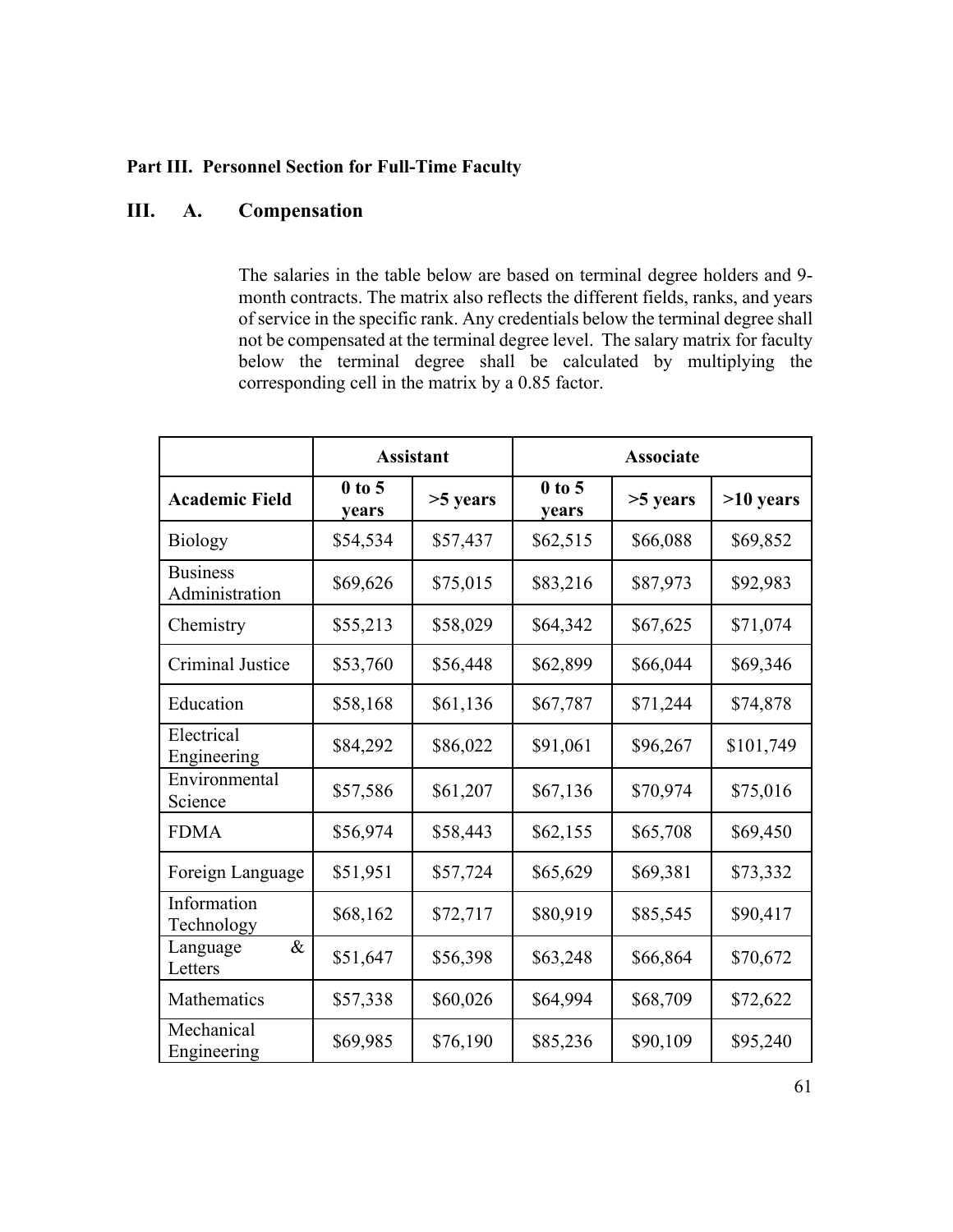| Nuclear/Radiation                  | \$74,334 | \$78,126 | \$86,518 | \$90,931 | \$95,570 |
|------------------------------------|----------|----------|----------|----------|----------|
| Nursing                            | \$71,555 | \$75,205 | \$77,777 | \$81,744 | \$85,914 |
| Office<br>Administration           | \$50,995 | \$53,596 | \$66,560 | \$69,956 | \$73,523 |
| Physics                            | \$55,334 | \$59,651 | \$66,203 | \$69,987 | \$73,973 |
| Psychology                         | \$55,760 | \$58,795 | \$64,055 | \$67,717 | \$71,574 |
| Indian<br>Pueblo<br><b>Studies</b> | \$54,237 | \$59,424 | \$66,820 | \$70,639 | \$74,662 |
| Religious Studies                  | \$59,120 | \$61,974 | \$67,181 | \$71,021 | \$75,066 |
| Sociology                          | \$58,801 | \$60,303 | \$64,120 | \$67,785 | \$71,646 |

Barbering and Cosmetology instructors will be paid \$38K for six years or less of service and \$40K for more than six years of service.

Compensation for faculty teaching overload and summer sessions will be based on the following matrix showing rates per credit hour. Any credentials between the master's degree and the doctorate degree will not be compensated at the doctorate level. A Special Program is defined as a discipline where the market value according to the salary study demands higher compensation. This includes courses in the following programs: Electrical Engineering, Information Technology, Mechanical Engineering, Business Administration, Nursing, and Nuclear Radiation.

|                          | Bachelor | Master  | PhD     |
|--------------------------|----------|---------|---------|
| Theory                   | \$677    | \$725   | \$774   |
| Non-special (Studio/Lab) | \$1,014  | \$1,087 | \$1,160 |
| Special (Studio/Lab)     | \$1,872  | \$2,006 | \$2,141 |

Chairs will receive an annual stipend of at least \$5000 and Directors will receive an annual stipend of at least \$2100 under the assumption that they are working on a 9-month contract.

Overload courses will be eligible for a stipend for fully online asynchronous courses. The stipend will be paid at \$150 per credit and \$75 for hybrid courses per credit that are delivered at least 50% online. Faculty members shall only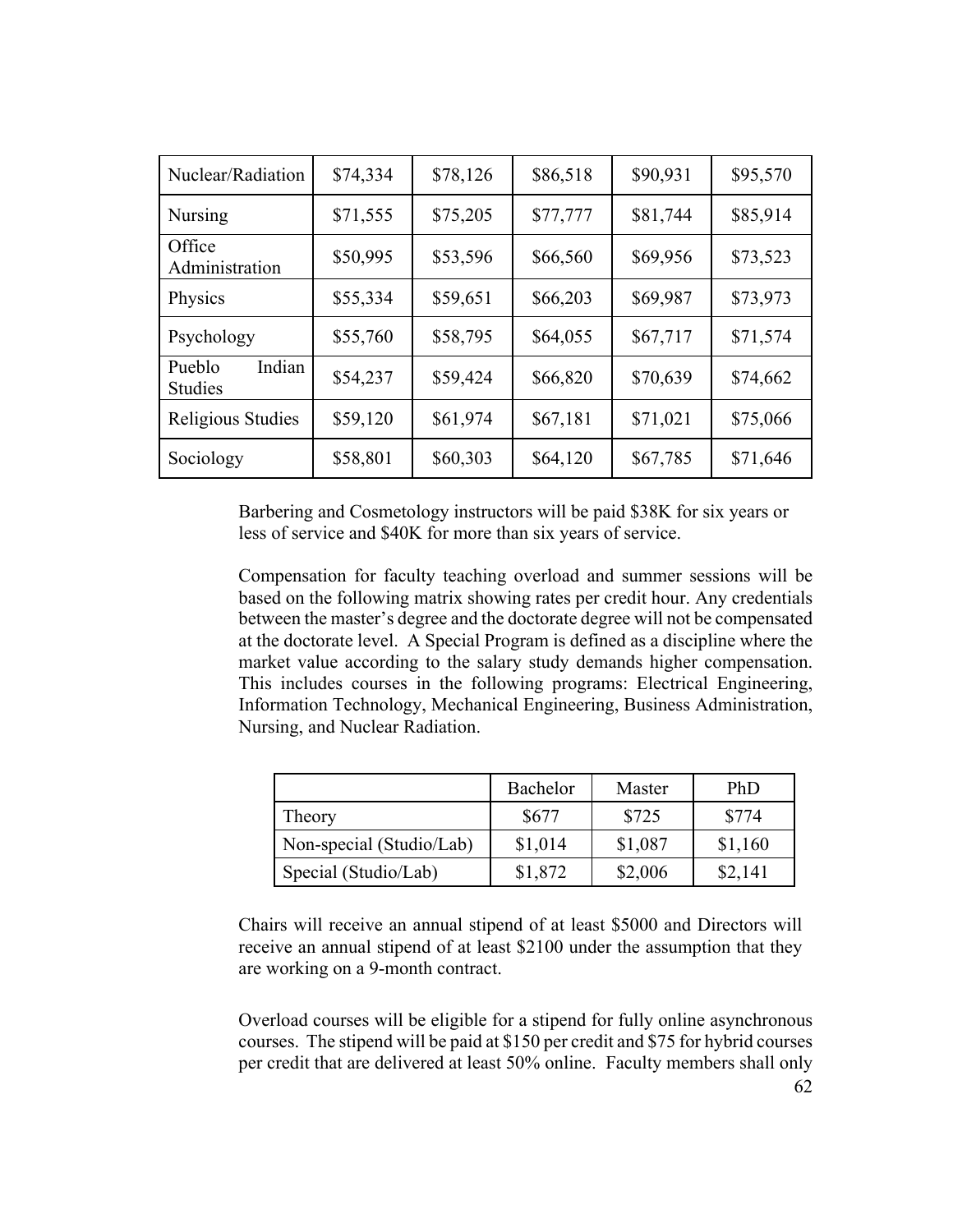teach online or hybrid if they have completed the Blackboard Institute or online teaching experience is demonstrated and approved by the Dean and Provost. Online courses shall be approved by the established course peer review process established by the Office of Distance Education.

Stipends that are associated with Federal/State Grants and Federal/State Contracts or other sponsored programs will be approved by the Provost, case by case, according to the regulations of the Code of Federal Regulations or State Regulations.

### **III. B. Fringe Benefits**

Part-time faculty and Research Faculty must consult with the Human Resources Department to verify benefits eligibility.

Shared Cost Benefits:

The College will provide faculty members coverage under the group plan from the New Mexico Public Schools Insurance Authority (NMPSIA). The College reserves the right to select benefits vendors through an appropriate procurement process, applying appropriate fiscal and quality of service analysis.

Eligible faculty members and eligible family members are defined by NMPSIA and may participate in the following plans offered by NMPSIA. Each fiscal year, NMPSIA may offer an open/switch enrollment period. Payment for these benefits shall be based on rates established by NMPSIA for participating members. The Employer shall contribute the amount required for such payments. Eligibility, effective dates, and change of status rules are defined by NMPSIA. The following benefits are subject to change by NMPSIA.

a. Group Insurance (Medical, Prescription Drugs and Vision)

The costs are shared between College and eligible faculty members distributed as follows for faculty members earning more than \$30,000 per annum:

NNMC 60% of premium Faculty member: 40% of premium b. Educational Retirement/Alternative Retirement

The Educational Retirement Board (ERB) is the statutory entity responsible for administering the New Mexico Educational Retirement Act (ERA). NM Educational retirement is a shared rate set by New Mexico Statute. The rate for FY2018, based on gross pay, is 10.7% (faculty member) and 13.90% (NNMC). An Alternative Retirement Plan (ARP) is available to new faculty who meet eligibility requirements.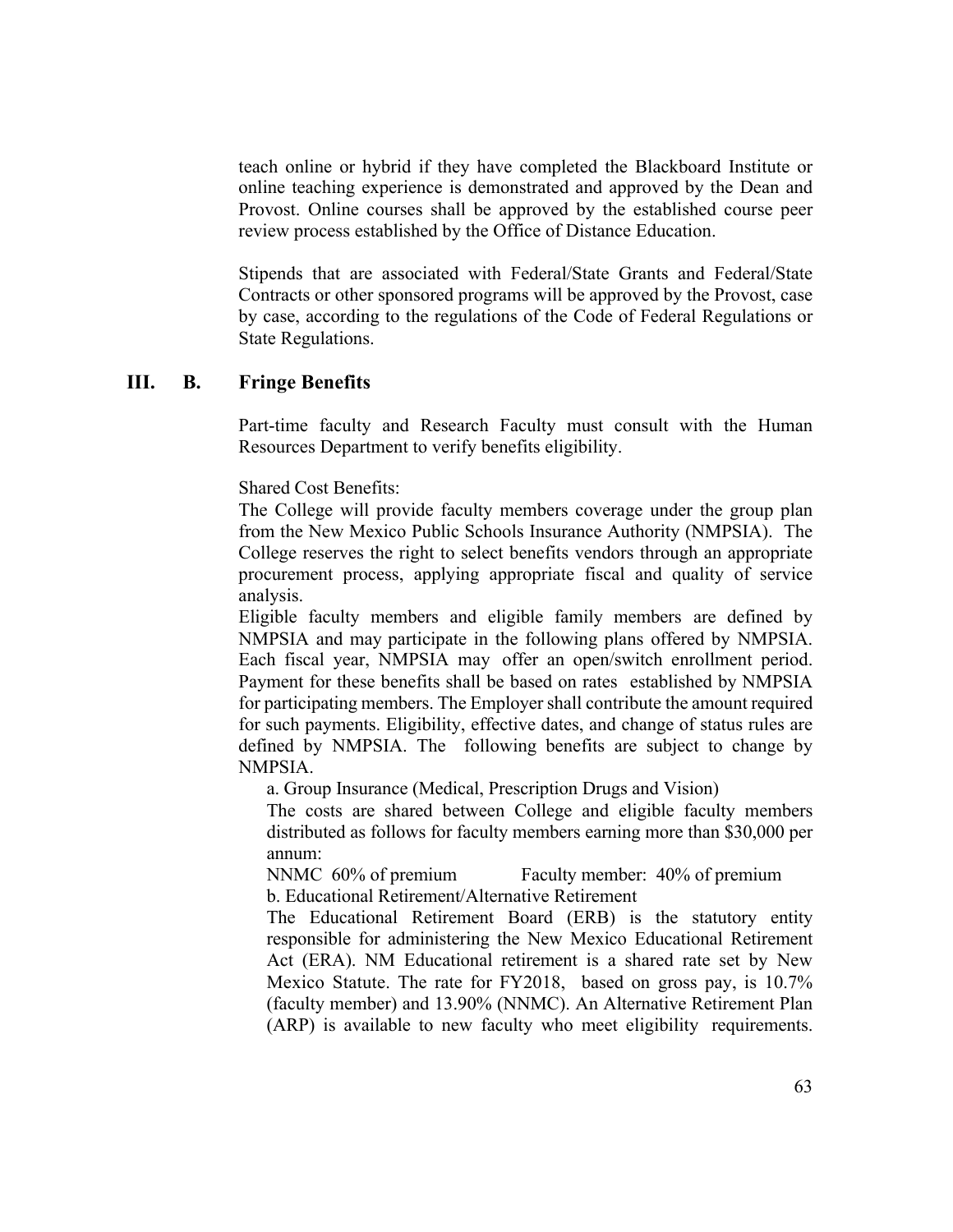Membership is a condition of employment, commencing with the first day of employment.

c. New Mexico Retiree Health Care

NM Retiree Health Care is a shared rate set by NM Statute. The rate for FY2018, based on gross pay, is 1% (faculty member) and 2% (NNMC).

Other benefits paid by NNMC

- a. Basic Term Life Insurance (faculty member coverage) \$50,000
- b. Employee Assistance Program
- c. State Unemployment Insurance
- d. Worker's Compensation
- e. Educational opportunities

Employee Tuition Waivers up to 9 credit hours per semester (Fall/Spring semesters) and up to 4 credit hours per summer term (NNMC/fees are paid by the faculty member).

f. Dependent Tuition

Waivers up to 18 credit hours per semester (tuition paid by NNMC/fees paid by faculty members' dependent). This program applies to NNMC offered courses only. Eligible dependents including a legal spouse, domestic partner (affidavit of Domestic Partnership must be filed with Human Resources), and any naturally, legally adopted, or step-children who, as of the original application deadline, are unmarried and have not reached the age of twenty-five (25). When an faculty member is no longer married or a domestic partnership is terminated, the ex-spouse or domestic partner is not eligible for tuition benefits under this program, effective with the academic semester following the date of the divorce or termination of the domestic partnership.

The amount of the tuition benefit will be reduced by the amount of tuition waived by any other tuition waiver or tuition scholarship. The amount of an individual's dependent education tuition benefit, plus the amount of any need-based financial aid grants, will not exceed the cost of attendance, as defined by the Financial Aid Office.

Under IRS regulation, the value of tuition benefits may be considered taxable income to the faculty member. The value of benefit, if applicable, will be included as compensation on the faculty member's W-2 form filed with the IRS and subject to withholding.

Faculty members may be granted up to four hours of time off with pay per week to attend one (1) course each semester at the discretion of the faculty member's supervisor. The faculty member participating shall forfeit breaks on class days. Supervisors are encouraged to grant permission for such time off, if possible based on workload or other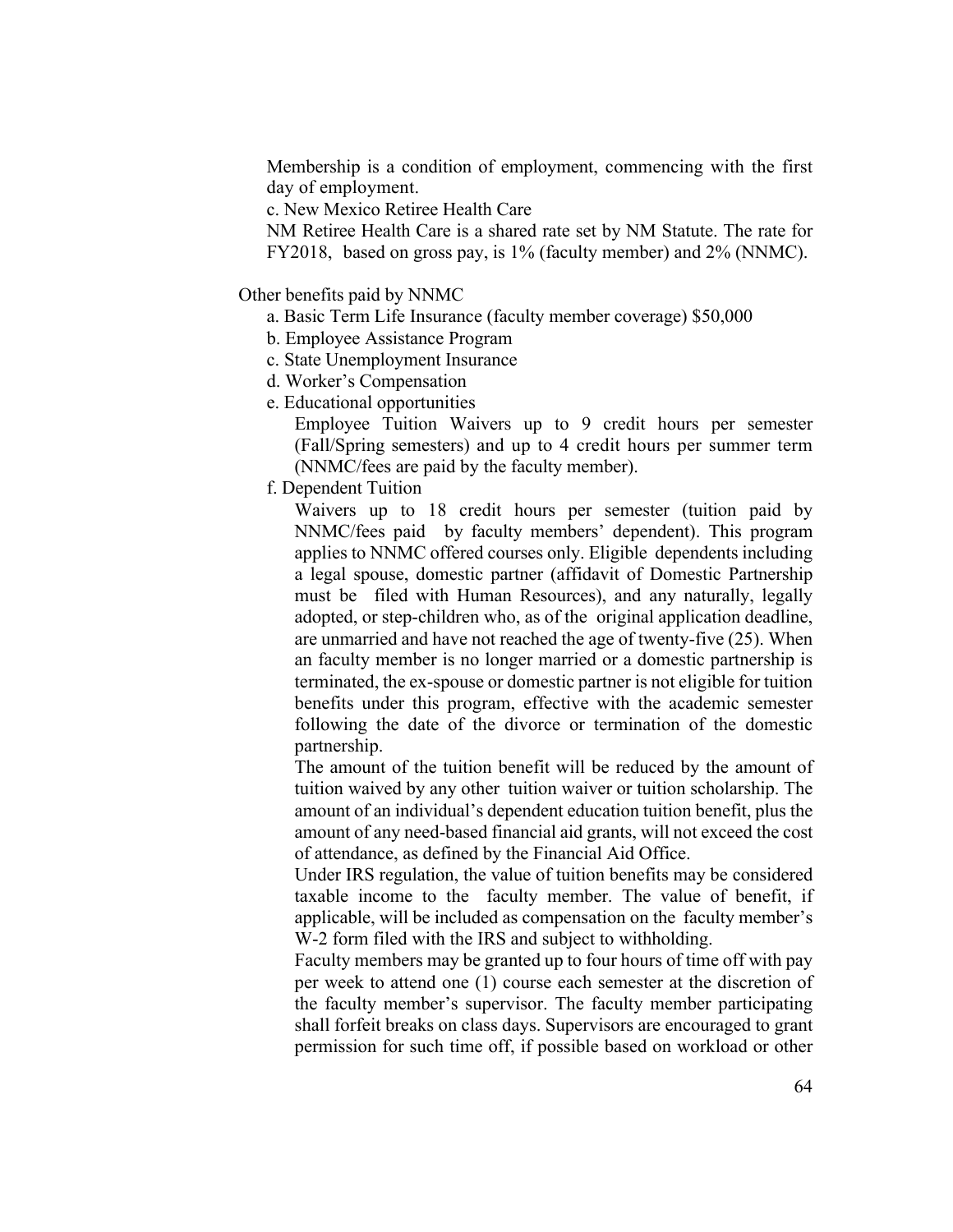legitimate business reason. If time off is not feasible, supervisors are encouraged to arrange for an Alternative Work Schedule in order for a faculty member to attend a class during the day, if possible based on workload or other legitimate business reasons. Faculty members working less than 40 hours per week are not eligible for time off. Course fees assessed for participation in instructional academic credit courses are not covered. The mandatory student fee portion of tuition and fees is not covered for eligible dependents. Non-resident tuition in excess of New Mexico resident tuition is not covered. Tuition or fees for Continuing Education courses are not covered.

Faculty Member Paid Benefits

Flexible Spending Accounts – allow the faculty member to pay for eligible medical and/or dependent care expenses on a pre-tax basis.

a. Life Insurance – Additional Employee Term Life (Supplemental) Life, and Dependent Life (spouse, domestic partner, and children) coverage are provided. Contact the Human Resources Department for details. b. Supplemental Retirement Plans

Faculty members shall be eligible to participate in a supplemental retirement plan (403(b) and 457(b) accounts). Contribution limits are established each calendar year by the Internal Revenue Service.

c. Other Supplemental Plans

Voluntary Supplemental Accident, Cancer, and other similar plans are offered by various carriers. For a complete list of other supplemental insurances and carriers, please contact the Human Resources Department.

## **III. C. Leaves for Full-Time Faculty**

Part-time faculty and Research Faculty must consult with the Human Resources Department to verify benefits eligibility.

### **1. General Leaves**

Paid Leave. Faculty members will be entitled to the following paid leave:

a. Sick Leave/Personal Leave

1. Faculty members shall be credited with sixteen (16) days of sick leave (computed at 7 hours per day) at the beginning of the academic year, of which three (3) days shall be considered personal leave days. Faculty commencing employment after the beginning of the academic year will be granted prorated sick leave.

2. Sick leave may be taken for either personal illness or illness of dependents. 3. Sick leave shall be accumulated up to a maximum of 200 days (1400 hours).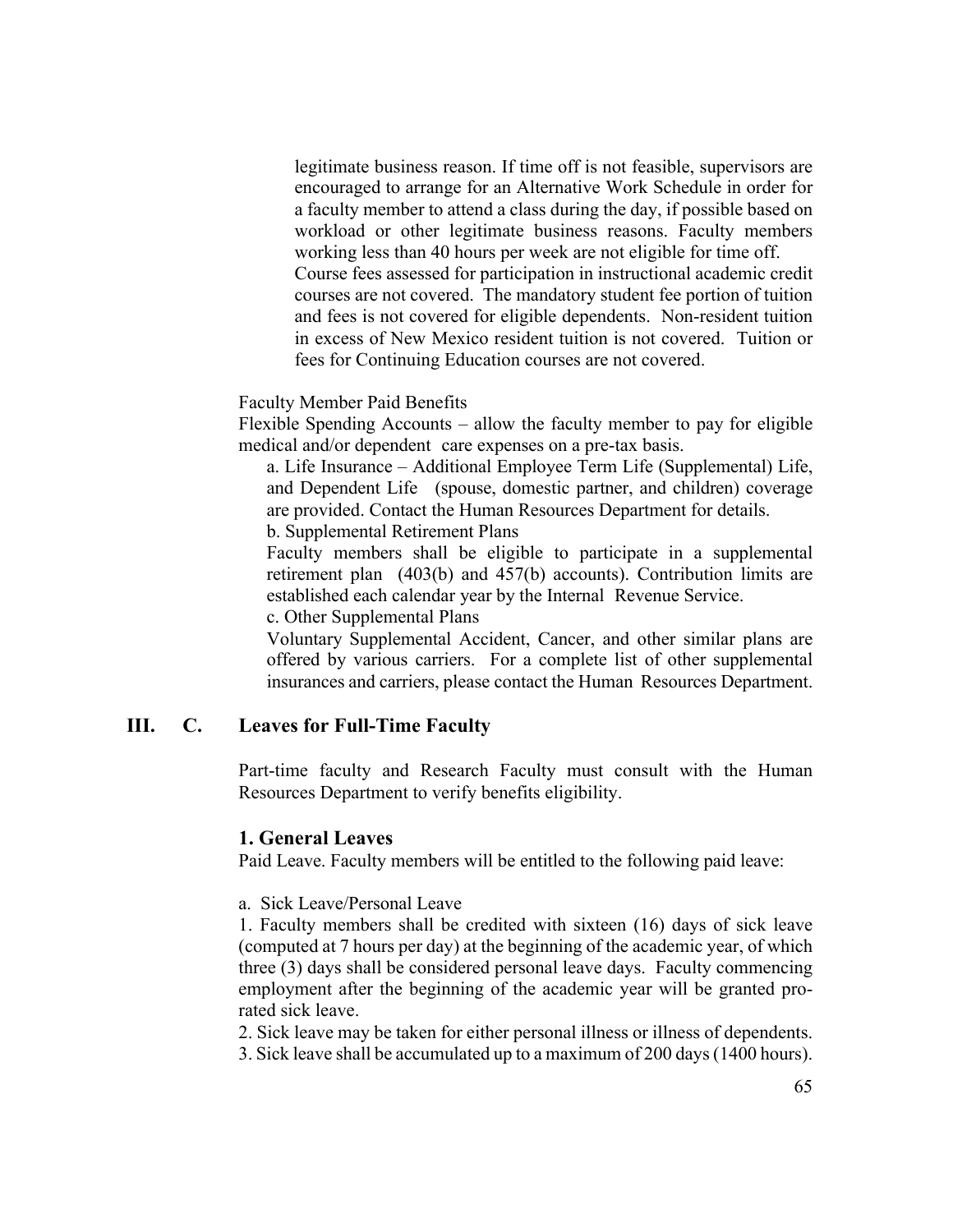4. Faculty members shall be responsible for immediately reporting an absence to the appropriate Chair, and if unavailable, the appropriate Dean.

5. A faculty member shall be responsible for promptly completing and signing the faculty leave request and returning the request form to the appropriate Chair and if unavailable then to the appropriate Dean. A faculty member will be required to provide a physician's statement for absences of three consecutive days charged to sick leave. If a faculty member demonstrates a pattern of abuse of sick leave, the supervisor in consultation with the Human Resources Office, may require a physician's statement of absence from the faculty member for each absence.

Sick leave may be used only for the following:

- Partial days not worked when a faculty member, who has been on sick leave, returns to work on a part-time basis while recovering from the illness or injury
- Transporting an immediate family member for medical services
- Caring for an immediate family member, defined as spouse, parent, child, brother, sister or any other person residing in the same household of a faculty member who becomes ill or injured and requires personal assistance from the faculty member.
- Doctor's appointments and other pre-scheduled health-related absences. An faculty member requesting sick leave for a pre-scheduled appointment must request the leave at least twenty-four (24) hours in advance unless an emergency situation exists.

Each faculty member shall be credited with three (3) paid personal leave days at the beginning of each academic year. Personal leave is subtracted from the faculty member's sick leave. Personal leave cannot be accumulated but remains in the sick leave balance if not utilized by the end of the fiscal year. The use of personal leave must be pre-approved by the supervisor. If classes must be cancelled for the use of personal leave, the faculty member will make alternative arrangements for the students. A faculty member shall not be required to state the reason for the personal leave.

#### b. Family and Medical Leave Act (FMLA)

The FMLA's purpose is to ensure that workers can meet their family obligations without fear of losing their jobs or being otherwise adversely affected by taking time off. FMLA affords workers the right to take up to 12 weeks off from work to care for themselves or family members during a covered medical event or for certain other family reasons. The faculty member can opt to use their sick leave to continue to receive pay during the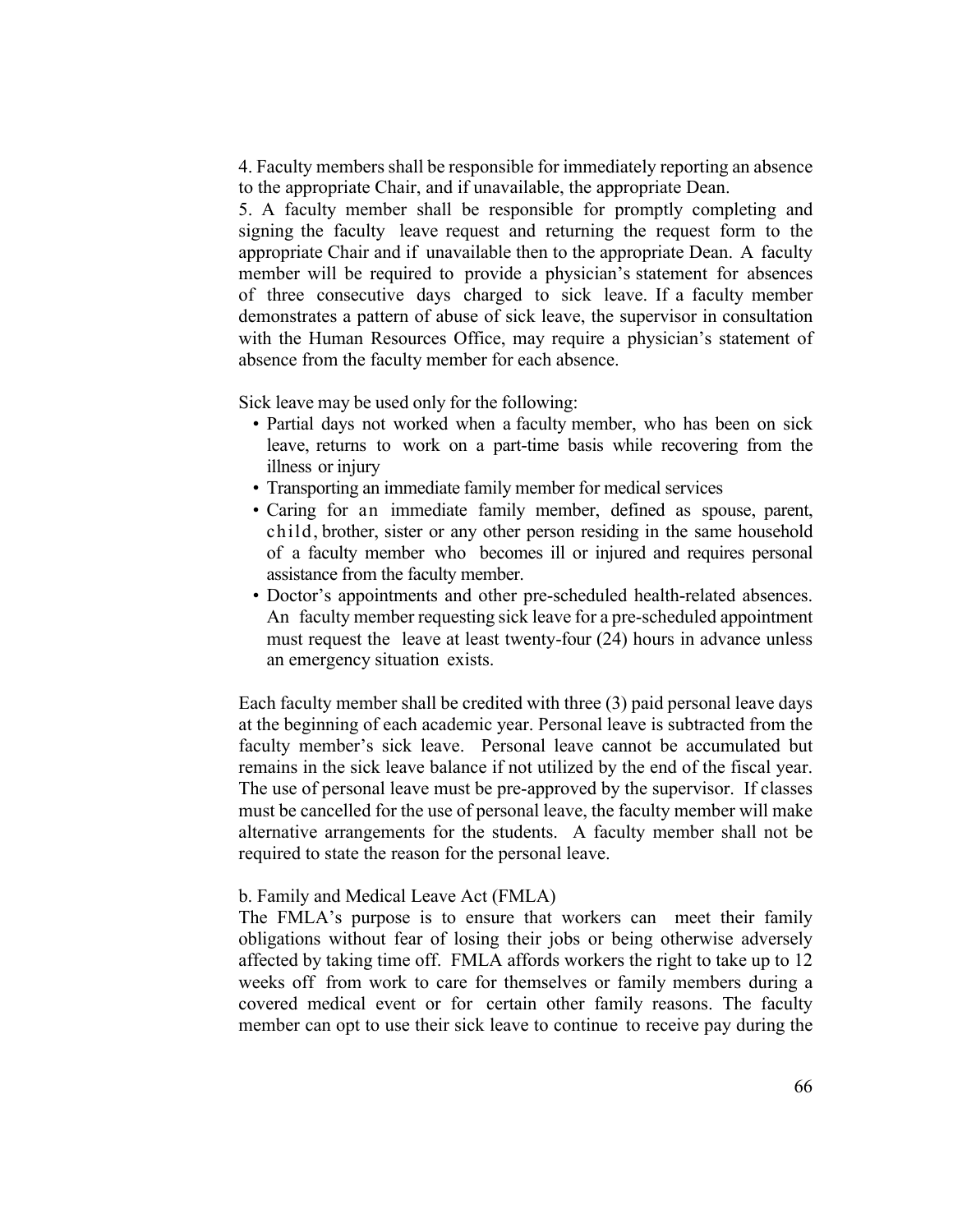leave. The faculty member must contact the Human Resources Department for eligibility requirements.

### c. Bereavement Leave

Upon notification to the Chair, a faculty member may be granted up to three (3) days of leave with pay for a death in the faculty member's family. "Family" is defined as spouse, domestic partner, parent, step-parent, child, step-child, brother, sister, father- or-mother-in-law, brother- or sister-in-law, aunt, uncle, niece, nephew, grandparents, or any other person residing in the same household of the faculty member. Upon approval of the Chair or Dean, additional circumstances may be considered for bereavement leave, and additional days of leave may be granted and charged to sick leave.

### d. Military Leave

Emergency military leave, temporary military leave, and indefinite military leave shall be granted to faculty members in accordance with state and federal law.

#### e. Voting Leave.

Faculty members who are New Mexico registered voters, are granted, at their request, time off that does not require the cancellation of classes (2 hours maximum) from College duties to vote in government elections.

### f. Jury Duty and Required Court Attendance

A faculty member summoned for jury duty or for duty as a witness (other than as plaintiff or defendant) is granted time off with pay. A copy of the summons must be sent to the Human Resources Department. A faculty member is required to return to his or her work location while temporarily excused from attendance in court, unless it is not practical because of the short time between court sessions or between the time court is recessed and the end of the scheduled work day.

### g. Domestic Abuse Leave

The College provides domestic abuse leave to any faculty member who is a victim of domestic abuse in accordance with the New Mexico Promoting Financial independence for Victims of Domestic Abuse Act, NMSA 1978, § 50-4A-1 thru 4A-8. Domestic abuse leave means intermittent paid or unpaid leave time for up to fourteen (14) days in any calendar year, taken for up to eight hours in one day. Leave time may be used to obtain an order of protection or other judicial relief from domestic abuse or to meet with law enforcement officials, to consult with attorneys or district attorney's victim advocates or to attend court proceedings related to the domestic abuse of the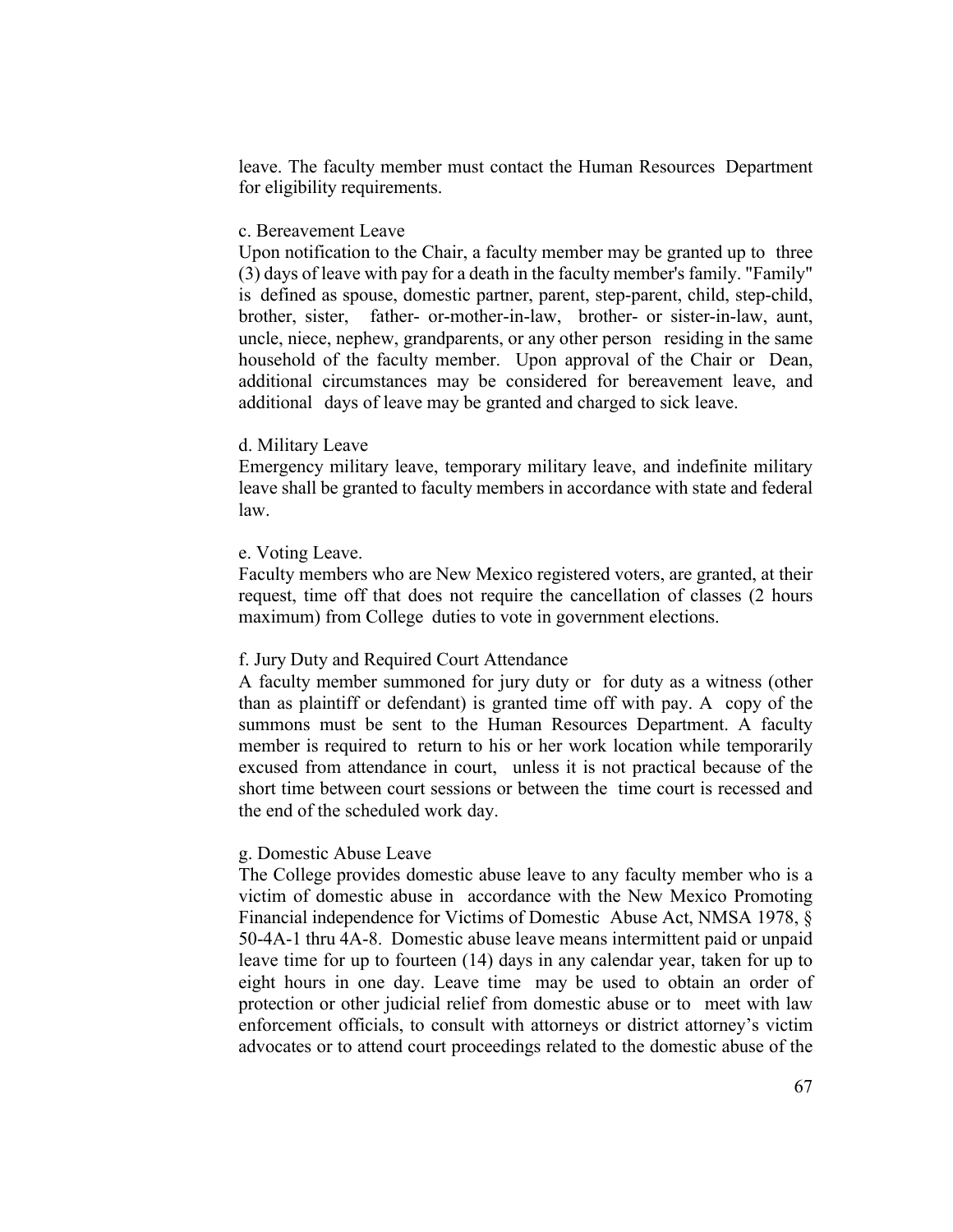faculty member, a minor child of the faculty member, or a person for whom the faculty member is a legal guardian. When domestic abuse leave is taken in an emergency, the faculty member or the faculty member's designee must give notice to the faculty member's supervisor or the College's Human Resources Department within twenty-four hours of commencing the domestic abuse leave. A faculty member may use paid leave time or unpaid leave time, consistent with College policies.

### Certification or Verification

The College may require verification of the need for domestic abuse leave. If verification is required, a faculty member must provide one of the following forms of verification in a timely fashion: A police or security report indicating that the faculty member or a family member as defined above was a victim of domestic abuse; or 1) copy of an order of protection or other court evidence produced in connection with an incident of domestic abuse. The document does not constitute a waiver of confidentiality or privilege between the faculty member and the faculty member's advocate or attorney; or

2) The written statement of an attorney representing the faculty member, a district attorney's victim advocate, a law enforcement official or prosecuting attorney stating that the faculty member or a family member appeared or is scheduled to appear in court in connection with an incident of domestic abuse. The faculty member must contact the Human Resources Department for eligibility requirements.

#### Confidentiality

The College shall not disclose verification information and shall maintain confidentiality of the fact that the faculty member or faculty member's family member was involved in a domestic abuse incident, that the faculty member requested or obtained domestic abuse leave and that the faculty member made any written or oral statement about the need for domestic abuse leave. The College may disclose faculty member's information related to domestic abuse leave only when the faculty member consents, when a court or administrative agency orders the disclosure or when otherwise required by federal or state law.

### h. Governmental Entity

A full-time faculty member who has been duly appointed or elected as a member of a legally constituted State or Federal Board or County, Municipal or Public Utility Commission, shall be entitled to leave with pay when requested to be absent from his employment in order to attend meetings or transact business of said Board or Commission. Such leave does not apply to publicly balloted and elected offices (e.g., City Council, County Commission,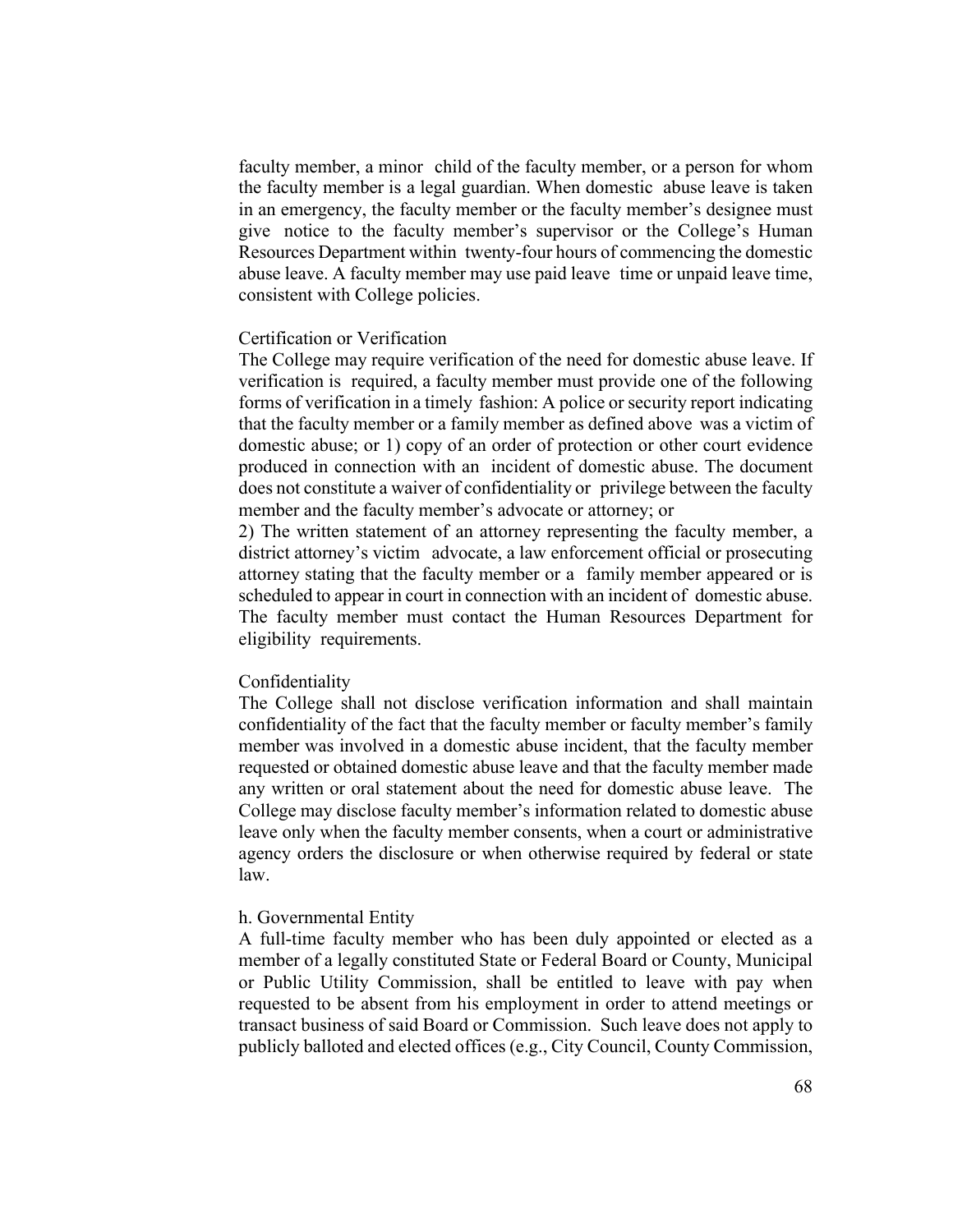School District Board of Education, etc.). Any payment provided to the faculty member, other than food and travel expenses, shall either be refused or turned in to the College as reimbursement for the leave with pay.

A faculty member shall not participate in a Board or Commission if such participation will create a conflict of interest for the faculty member or the College or otherwise violates applicable conflict of interest laws. Absence from duty must be approved by the College President or their designee and it must not hamper the performance of their duties with the College. Such leave shall normally not exceed (2) days per month unless previously approved by the Board.

Leaves Without Pay

Faculty members may be entitled to the following unpaid leaves:

1. Academic Leave- An extended leave of absence without pay may be granted an faculty member for a period not to exceed one (1) year for the purpose of teaching at another educational institution. Upon request, this leave may be extended for a period of not to exceed one (1) additional year.

2. Extended Personal Leave/Leave Without Pay- A faculty member may be granted an extended leave without pay for extended periods for illness or injury, personal reasons, school attendance, sickness in a family, or other purposes of a personal nature at the discretion of the Provost. A faculty member shall submit a written request for the leave without pay at least two (2) weeks in advance, if possible. Otherwise notice must be given as soon as reasonably practical. Approval may be granted for a limited duration and based on operational needs. While a leave without pay is not recommended, or granted without expectation of reinstatement, reinstatement is not guaranteed. While on an approved leave without pay, the faculty member shall be responsible for the faculty member and employer cost of medical benefits. A leave without pay shall not exceed one (1) academic year. Time spent on leave without pay in excess of one semester shall not count toward eligibility for tenure or promotion.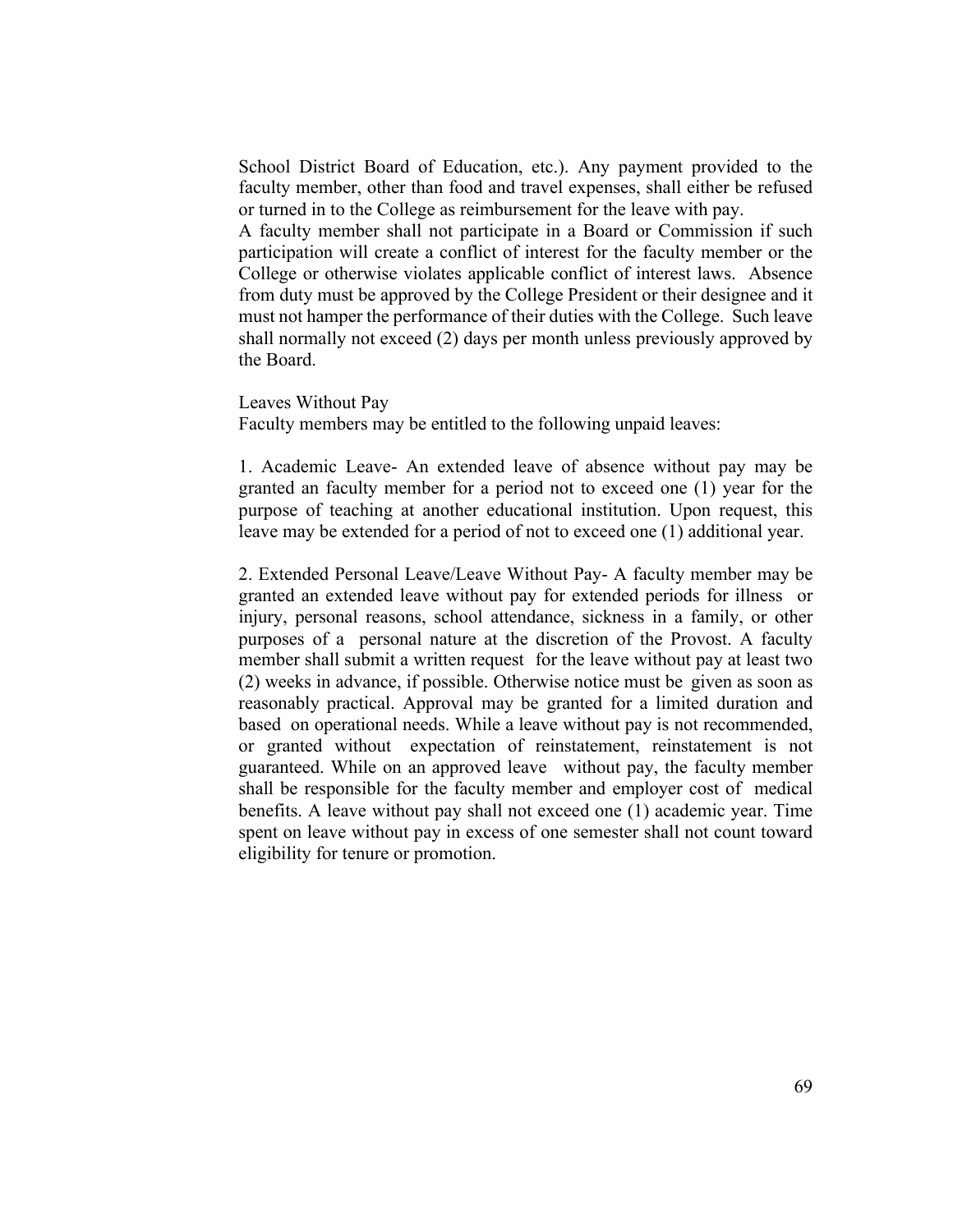### **2. Sick leave bank**

The sick leave bank is available to tenured, tenure-track faculty, and instructors.

#### Purpose

To provide a process whereby participating full-time faculty members of Northern New Mexico College may request additional sick leave due to a catastrophic situation involving their own medical condition, as defined in this Section.

#### Eligibility

Only faculty who donate to the Sick Leave Bank are eligible to become members of the Sick Leave Bank, and only members may request leave from the Sick Leave Bank. Full-time faculty: must have a minimum of eighty (80) hours of accumulated sick leave and have been employed for one academic year.

### Administrative Procedure

Northern New Mexico College has a standing committee to review applications for the use of sick leave from the Sick Leave Bank and to make a determination to either approve or disapprove a request. This standing committee is comprised of the Human Resources Office, the Provost, the College Dean where the faculty member who is requesting leave is employed, and a member of the Personnel Committee (if available). If the request for additional sick leave is approved, the Sick Leave Bank Committee shall notify the faculty member of the decision in writing. If the request for additional sick leave is disapproved, the Committee shall notify the faculty member in writing of the reason(s) for the disapproval. The decision of the Committee is final.

### Procedure

a. Participation in the Sick Leave Bank is strictly voluntary.

b. By default, all eligible full-time faculty members will donate hours to contribute to the Sick Leave Bank. If a faculty member does not want to participate and/or donate to the Sick Bank, they must sign a waiver at the same time that their annual contract is signed. A faculty member who decides not to join the Sick Leave Bank must wait until the next academic year cycle to join the Bank if they decide to participate.

c. In order to become members of the Sick Leave Bank, during the first year of membership faculty members must donate four days (twenty-eight (28) hours) of their accumulated sick leave, based on a seven-hour day. In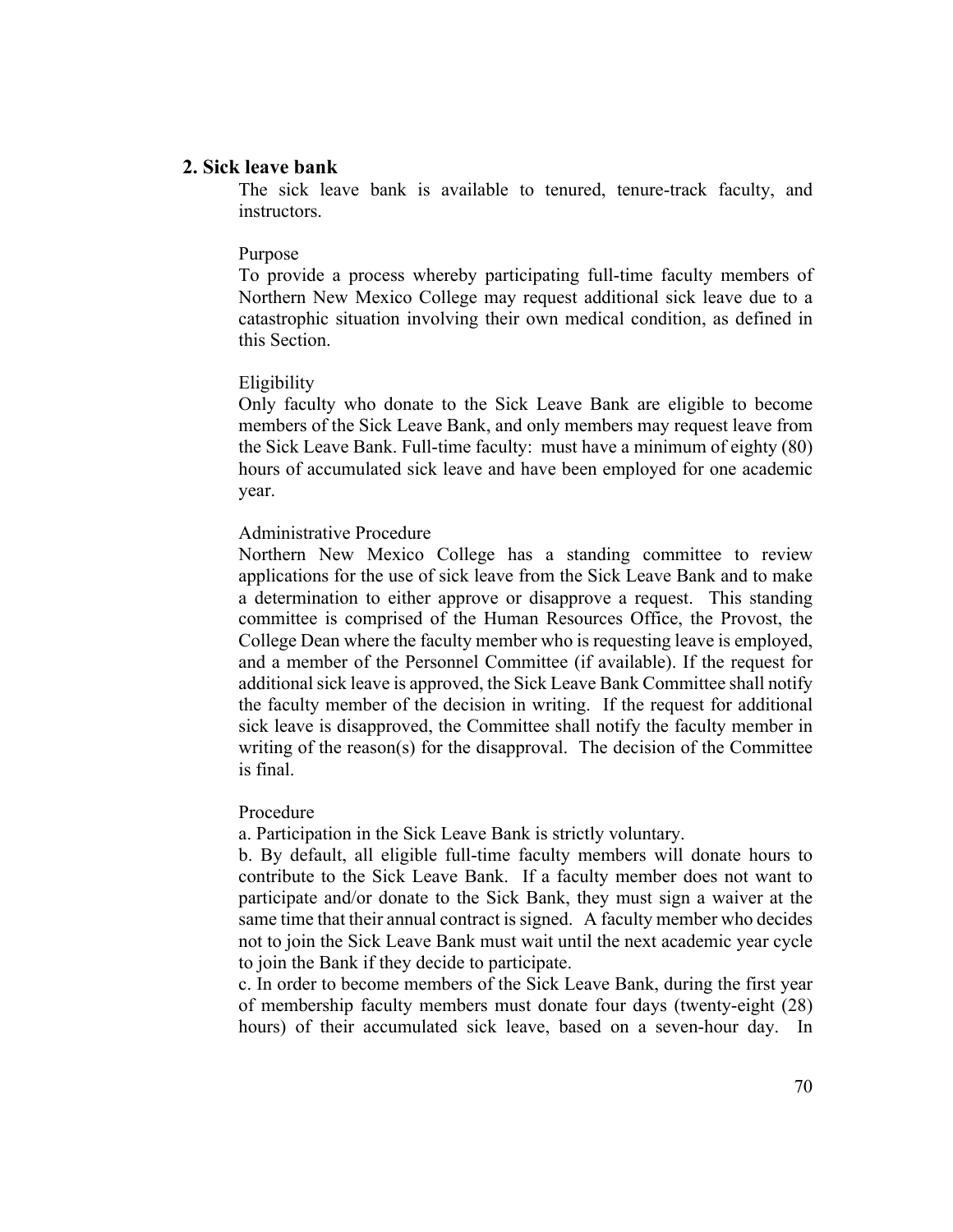subsequent years, faculty will donate fourteen (14) hours based on a sevenhour day.

d. The Sick Leave Bank Committee may request additional voluntary donations if the Sick Leave Bank is low or out of contributions.

e. Donated sick leave will not be returned to the faculty member. If not utilized, the donated sick leave shall be retained in the Sick Leave Bank.

Application for Sick Leave Bank from the Sick Leave Bank

a. Application for sick leave from the Sick Leave Bank shall not be approved until the Faculty member has exhausted all their accumulated sick leave.

b. Faculty members who apply for sick leave from the Sick Leave Bank must complete the Request for Use of Faculty Sick Leave Bank Form. It must accompany the Medical Certification Form properly completed by the healthcare provider. The maximum sick leave that an faculty member may request from the Sick Leave Bank at any one time is forty (40) days (280 hours) based on a seven-hour day.

c. Appropriate documentation and required forms will be forwarded to the Sick Leave Bank Committee for consideration.

d. If approved, the Dean shall notify the faculty member in writing and indicate the total amount of sick leave hours which were approved.

e. The Dean shall then notify the Payroll Manager in order that the faculty member's payroll records can be adjusted with the additional sick leave.

f. If the application is not approved, the Dean will notify the faculty member in writing specifying the reason(s) for the non-approval. The decision of the committee is final.

g. The Sick Leave Bank will operate on a first-come, first-serve basis. If the Bank exhausts the donated hours, future request on the academic year will be denied if there are no further donations.

Definition of Catastrophic Situation

A severe illness or injury requiring prolonged hospitalization or recovery and incapacitating the person from working, creating a financial hardship. Such injury or illness often makes exceptional demands on patients, caregivers, families, and healthcare resources. In general, an illness or injury that results in a medical condition that a health care provider has certified is likely to result in a loss of 30 or more work days.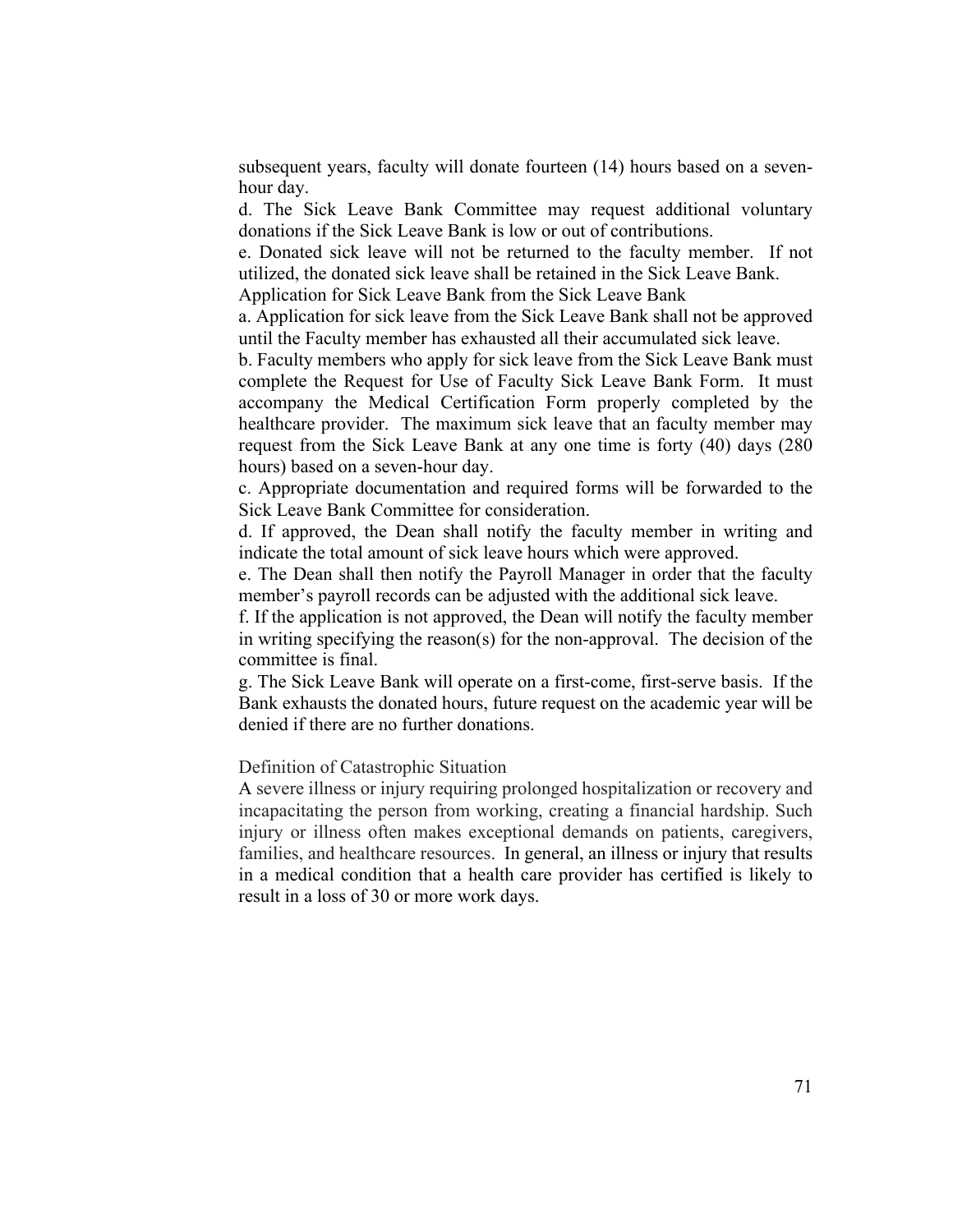### **3. Sabbatical Leave**

Sabbatical leave is a privilege which may be granted to encourage professional growth and increase competence among faculty members by promoting significant research, creative work, or some other educational program or training that is judged to be of significant value to NNMC. Sabbatical leave may be granted to tenured faculty members after six years of full-time continuous employment. The recipient is obliged to return to the College for one academic year of service.

### 1. Request for Sabbatical Leave

Written application for sabbatical leave shall be made by the faculty member to the appropriate Dean or Chair and the Personnel Committee Chair by October  $1<sup>st</sup>$  of the academic year prior to the academic year when the Sabbatical will take place (this includes sabbaticals occurring in the Fall or Spring terms). The Dean or Chair will forward his or her recommendation to the Faculty Senate Personnel Committee no later than the October 31st following the date of application.

The faculty member shall present, as part of the application, evidence to support the program of activities which is planned for the sabbatical period. The program of activities should give reasonable promise of accomplishing the major purpose of the leave as stated above. Sabbatical leave may be granted for further education.

### 2. Processing of Application

The Faculty Personnel Committee shall forward its recommendation to the Provost along with the Department Chairperson's or Dean's statement by December  $1<sup>st</sup>$  as to how the teaching obligations for the department will be met in the event the proposal is approved. The Provost shall then evaluate the proposal both on its merits and on its effect on the operation of the College and shall send all recommendations and their own recommendation to the President no later than December 15<sup>th</sup> of the academic year prior to the academic year when the sabbatical will occur.

The President, upon review of documents submitted, shall approve or deny no later than February 28<sup>th</sup> of the academic year prior to the academic year when the sabbatical will occur.

The faculty member shall be notified of the approval or disapproval no later than March  $10<sup>th</sup>$  of the academic year prior to the academic year when the sabbatical will occur.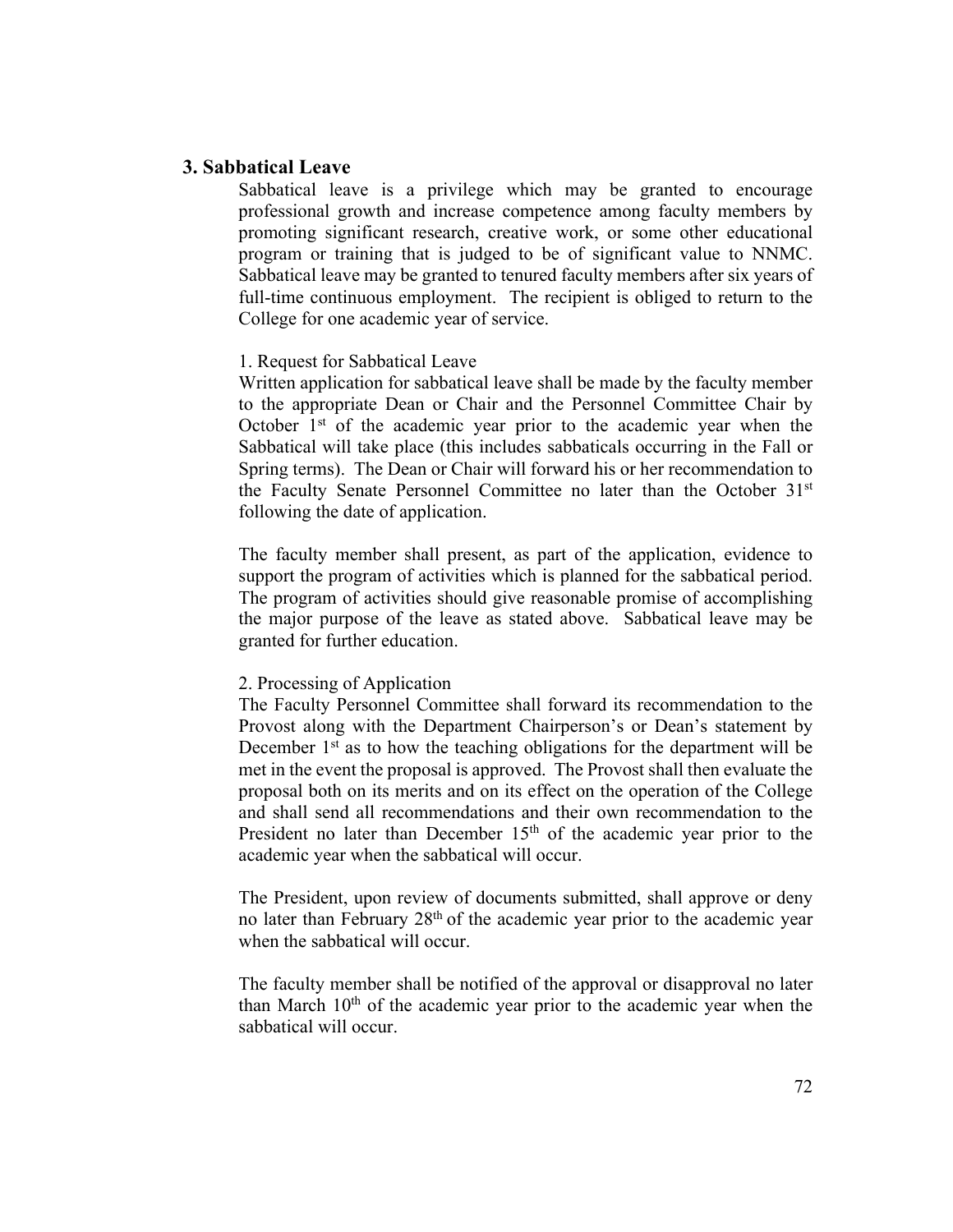### 3. Conditions

Sabbatical leave shall be approved by the President only with the clear understanding that the faculty member will, at the completion of the sabbatical, return to NNMC for not less than one full academic year following the expiration of such leave. If the faculty member does not return following a sabbatical, total restitution (salary, fringe benefits, and all other college incurred expenses) shall be required.

#### 4. Compensation

A full-time faculty member who complies with all provisions of the policy and is granted sabbatical leave for two semesters consecutively shall receive one-half of their regular salary. The salary for one semester of sabbatical leave shall be at the full regular salary.

### 5. Benefits

A full-time faculty member who is granted sabbatical leave shall not accrue sick leave, personal leave, or other leave available to full-time faculty while he/she is on such leave. Sabbatical leave is counted toward retirement and longevity pay increases. While a faculty member is on sabbatical leave, NNMC shall continue to pay its share towards retirement, all group insurances, and social security benefits.

### 6. Guidelines for Awarding Sabbatical Leaves

To avoid adverse effects on the educational objectives of the individual departments and NNMC, sabbatical leave shall be governed by:

- The relative merits for desiring leave
- The direct benefit to the department and to NNMC
- The reasonable distribution of potential recipients
- The number of sabbatical requests that will be approved shall be determined by the Provost based on budget availability. The Provost will announce budget availability no later than August 31 of the academic year when the request will occur.
- The number of previous leaves granted to the applicant
- Availability of funds to support sabbatical leave

### 7. Sabbatical Contract

Any faculty member taking a sabbatical leave shall be issued a contract stating the compensation to be received by him/her while on sabbatical leave. In addition, this contract shall specify the faculty member's obligations to the College in regard to the sabbatical.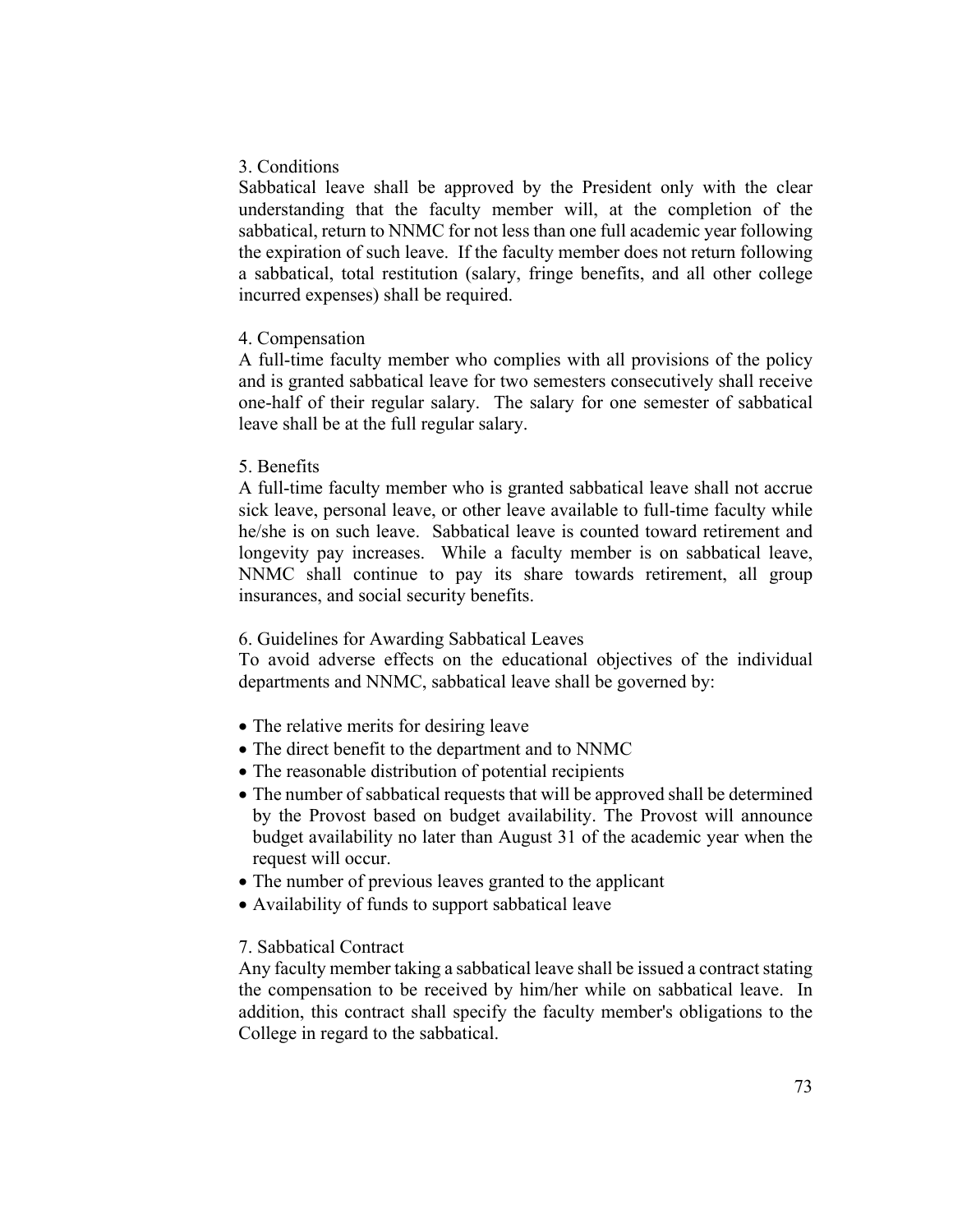### 8. Report on Activities

Within thirty (30) days upon returning from sabbatical leave, the faculty member shall submit to the appropriate Dean or Chairperson, a comprehensive report on the results of the period of leave, an appraisal of the professional value of the experience gained while on leave, and the manner in which the experience or knowledge gained may be used for the benefit of students and NNMC.

#### 9. Status

A faculty member on sabbatical leave shall be returned to the assignment held at the time the sabbatical leave was granted. Recruitment and hiring procedures will be in accord with the NNMC Hiring Policy.

#### 10. Accident or Illness

If a sabbatical program is interrupted because of serious illness or accident, the faculty member shall be allowed to take sick leave based in accordance with the Sick Leave section. The faculty member on sabbatical leave shall notify the Provost as soon as practical if the need for sick leave arises.

## **III. D. Personnel Files**

The College shall maintain one (and only one) official personnel file for each member of the faculty. The file will be located in the Office of Human Resources.

A faculty member will be permitted to review the material contained in his or her file. At the time the file is reviewed, the faculty member shall sign and date a form maintained in the personnel file.

The College will provide a faculty member with a copy of any document placed in his or her file, unless an original or copy was sent directly to the faculty member. The faculty member may submit a written response to any document placed in the faculty member's personnel file. This response shall also be placed in the faculty member's file.

The Human Resources Director or his or her designee must be present during any review of personnel files.

A faculty member may request a copy of his or her personnel file at any time. The copy will be made available to the faculty member within three (3) working days at the current cost per copy.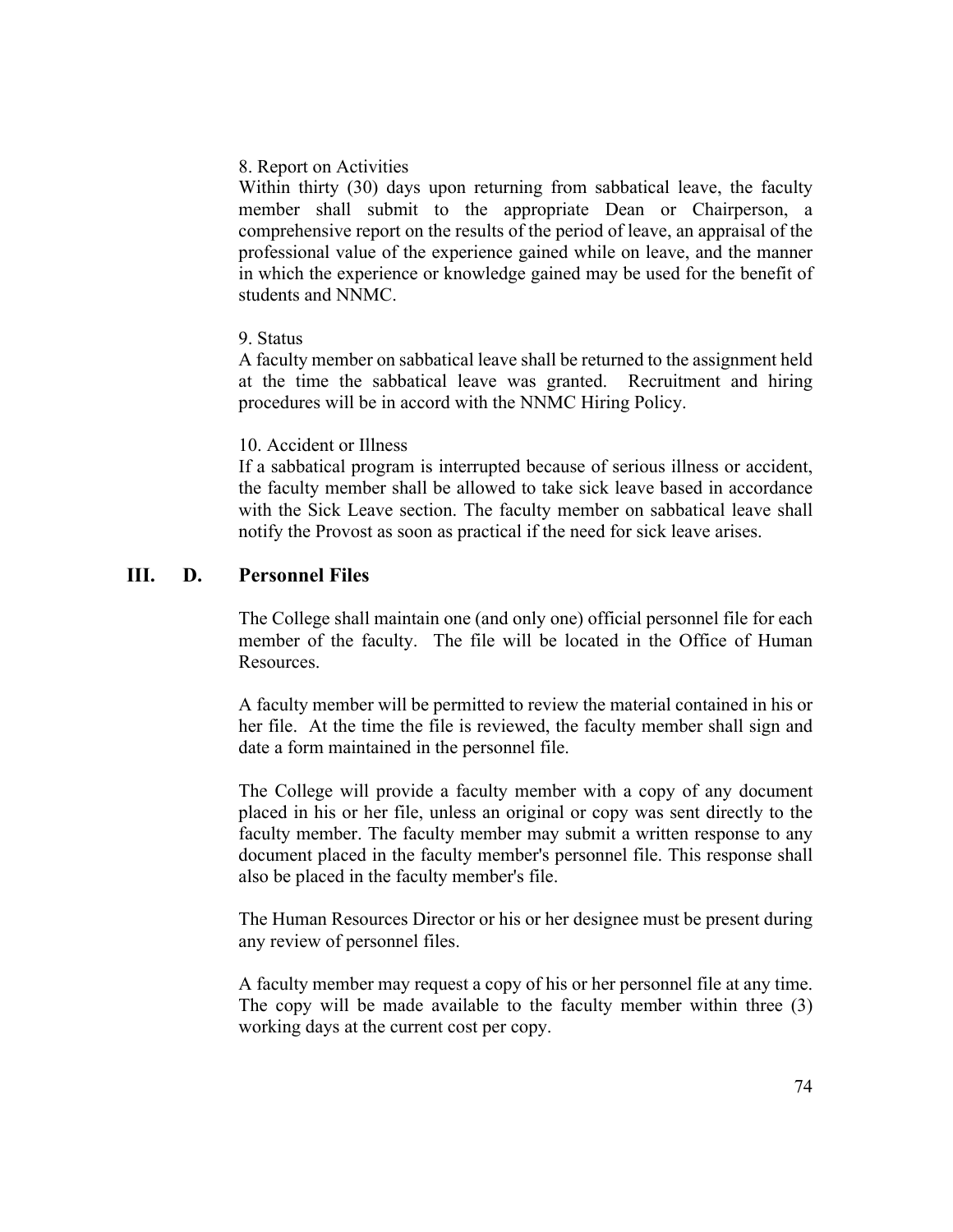Faculty members may also place in their file materials relevant to their academic qualifications, teaching, research, scholarship, and service.

If a faculty member considers material more recent than 10 years old in his or her file to be obsolete, because of its age or a significant change in circumstances, he or she may request to the Provost in writing that the material be removed. The Provost shall consider whether the material is still relevant. Material more than ten (10) years old shall be presumed to be obsolete unless the Provost explains to the faculty member why it is still relevant. However, "core documents" such as contracts, legal settlements, and notices of disciplinary action, shall remain in a faculty member's personnel file irrespective of age.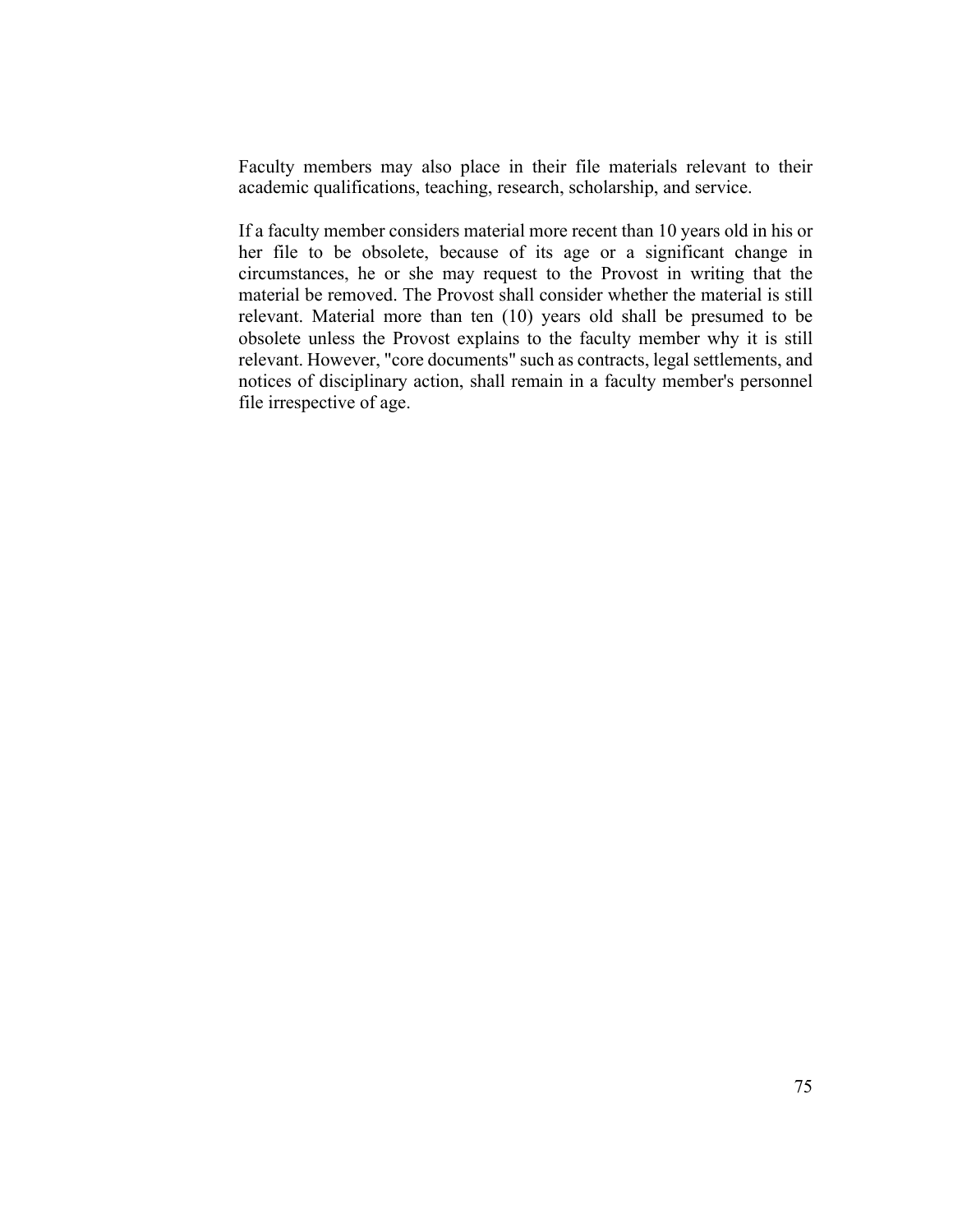## **Part IV. Faculty Association Constitution and By-Laws**

# **IV. A. Faculty Constitution**

## **Preamble**

The Faculty shares a responsibility for the governance of the institution with the President of Northern New Mexico College and the administration staff. This responsibility is broadly defined as consultative-advisory in nature. The Faculty recognizes that the students are the center of the school and thus seeks to promote comprehensive education and the continued improvement of the College. This document is a statement of the organization, purpose, and responsibilities of the Faculty.

## **Article I: Name**

Section 1. The name of this organization shall be the Faculty Association.

## **Article II: Purpose**

Section 1. The purpose of this organization shall be:

- A. To serve as an advisory and consultative body in the governance process in matters affecting instructional programs and the Faculty, including the creation of new colleges, schools, departments, and divisions.
- B. To make recommendations to the administration, the Board of Regents, and the Union on matters affecting instructional programs and the Faculty, including major curricular changes.
- C. To participate in the formulation of policies on instructional and professional matters, including work assignments and workload of Faculty, and policies of appointment, dismissal, and promotion in academic rank.
- D. To elect Faculty Senators to serve as a governing body for the Faculty.
- E. To promote communication and mutual understanding among Faculty and other groups relating to the welfare and growth of the College.

# **Article III: Amendment**

Section 1. A proposed amendment to the constitution must be presented in writing at two consecutive meetings of the Faculty Senate.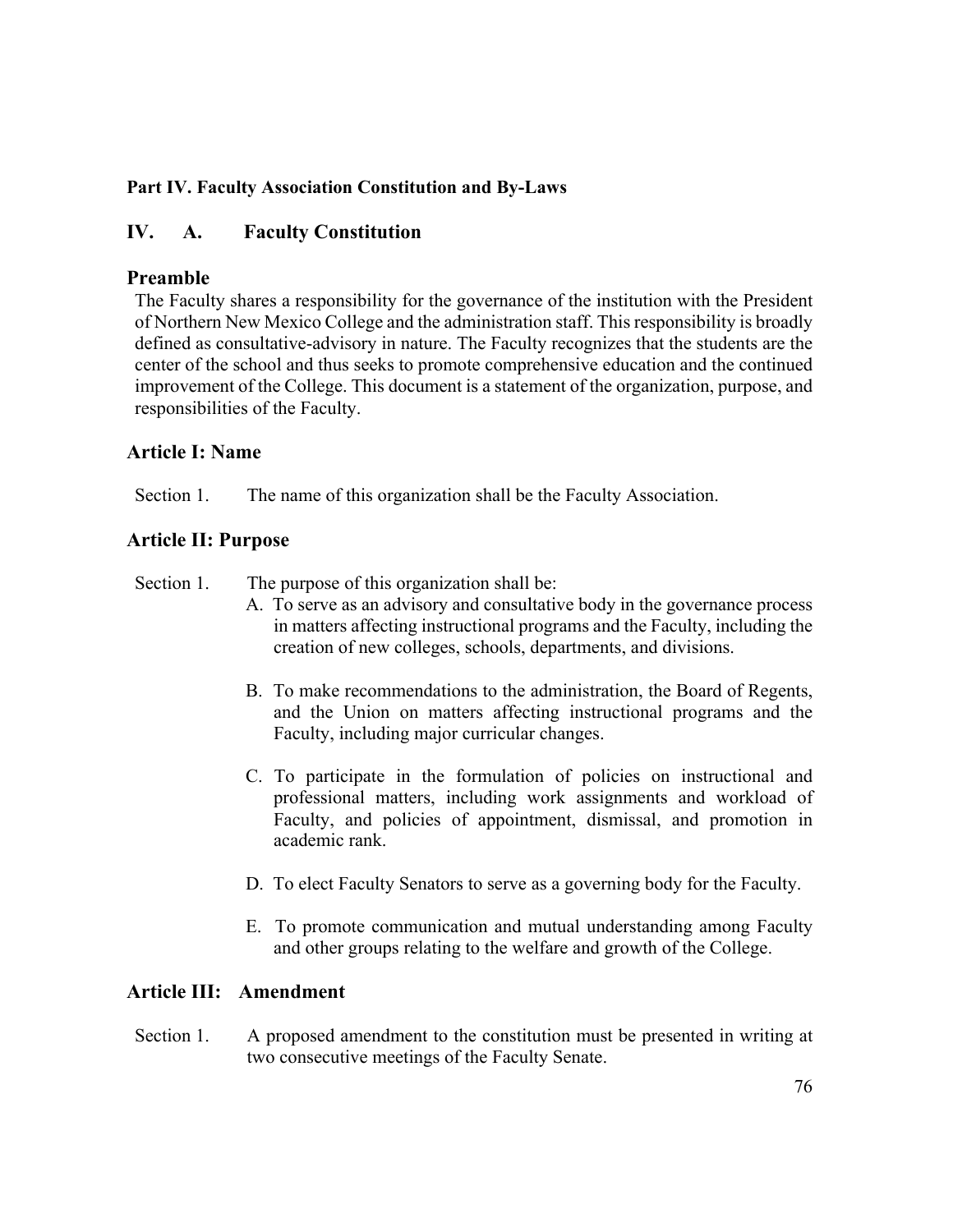- Section 2. A vote on the proposed amendment will be taken at the second meeting of the Faculty Senate.
- Section 3. An amendment to the constitution shall be adopted upon a favorable vote by two-thirds of the members present.

## **IV. B. By-Laws**

## **By-law I: Membership**

Section 1. Faculty Senate members are full-time faculty whose appointments involve teaching at the level of at least 0.5 FTE. However, faculty whose appointments involve teaching at a level of less than 0.5 FTE can serve as voting members (senators or standing committee chairs/co-chairs) of the Faculty Senate as long as the total number of votes from members whose FTE is less than 0.5 does not exceed 25% of the total voting body. If more than 25% of the voting members present are less than 0.5 FTE, department senators will take priority. Committee chairs can vote up to the 25% limit and/or appoint a proxy that is greater than 0.5 FTE. Departments should select, whenever possible, senators that are over 0.5 FTE. Committee Chairs who are less than 0.5 FTE should have pre-selected proxies or co-chairs that are greater than 0.5 FTE in order to limit the voting members who are less than 0.5 FTE to 25% of the total vote. Proxies and co-chairs must be available to attend Faculty Senate meetings. Adjunct faculty can also be elected as officers and serve on committees if their duties are limited to teaching.

### **By-law II: Governance**

- Section 1. The governing body which represents the Faculty should be known as the Faculty Senate.
- Section 2. The Faculty Senate shall consist of Senators elected from and by the members of the constituent units of the College. "The Senate structure shall consist of the two schools that are in place: 1) The School of Science, Technology. Engineering, Math, and Health Sciences (STEM-H) which is represented by the Departments of Biology, Chemistry and Environmental Science, Engineering and Technology, Math and Physical Sciences, and Nursing and Health Sciences, and will have a total of 4 votes, one per Department, and; 2) The School of Liberal Arts, Business, and Education, represented by the four Departments of Arts and Human Sciences, Language and Letters, Business Administration, and Teacher Education, will have a total of 4 votes, one per Department. The Adjunct Faculty shall have two votes, for a total of ten Senators, equaling ten votes. The remaining voters in the Senate consist of **one vote** for each of the standing Faculty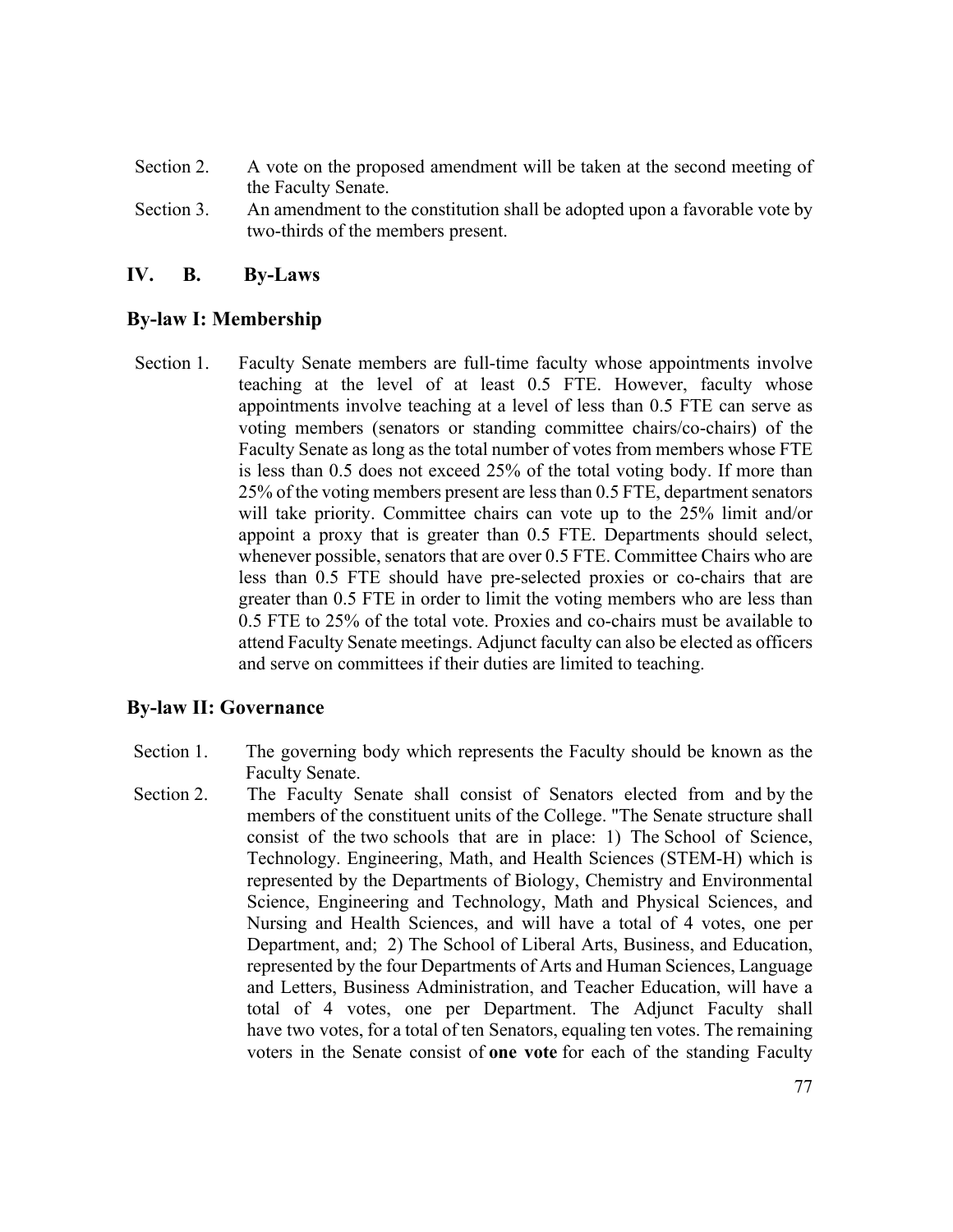Senate Committees, made by either the Committee Chair OR the Committee Co-chair."

- Section 3. Terms of elected Senators shall be for three years, except for adjunct faculty Senators, who shall serve one-year terms. Senators may be re-elected for one consecutive term. An exception to the term limitation shall be made for units that consist of a single faculty member.
- Section 4. Chairs of standing committees of the Faculty Senate shall serve as Senators, *ex- officio*, with partial voting rights (that is they cannot vote for the election of the Faculty Senate President and/or Vice President).
- Section 5. Any *ex-officio* or elected Senator who is unable to attend a meeting of the Senate may appoint a proxy to attend that meeting, providing that the name of the substitute is communicated to the Secretary of the Senate or President before the beginning of that meeting. The Senator should specify whether the proxy is a general or a specific proxy. A specific proxy can only vote on certain items. A general proxy can vote on all items.
- Section 6. Any unexpired term of a Senator shall be filled by a special election to be held prior to the next meeting of the Faculty Senate following the date of vacancy. Senators filling an unexpired term shall be eligible for election to two regular terms.
- Section 7. The following persons shall have a standing invitation to attend all meetings of the Senate, with the privilege of the floor but not of voting: the President of the College, the Provost, and the Academic Deans, the Registrar, and Dean of Students Services. Chairs of academic departments shall also have a standing invitation to attend all meetings but can vote if they are serving as: a chair of a standing committee of the Faculty Association, Faculty Senator for their academic unit or as a Faculty Senate officer (President, Vice-President, or Secretary-Treasurer).

The President of the senate may invite other persons to a meeting of the Faculty Senate if the presence of such a person is deemed important for the discussion of an agenda item. These persons shall have the privilege of the floor but not of voting.

Chairs of academic departments who serve as Chairs of Faculty Senate Standing Committees, who hold an office within the Faculty Senate, or who serve as departmental senator shall retain the voting rights associated with those positions.

### **By-law III: Officers**

Section 1. The officers of the Faculty Senate shall be as follows:

- A. President
- B. Vice President
- C. Secretary-Treasurer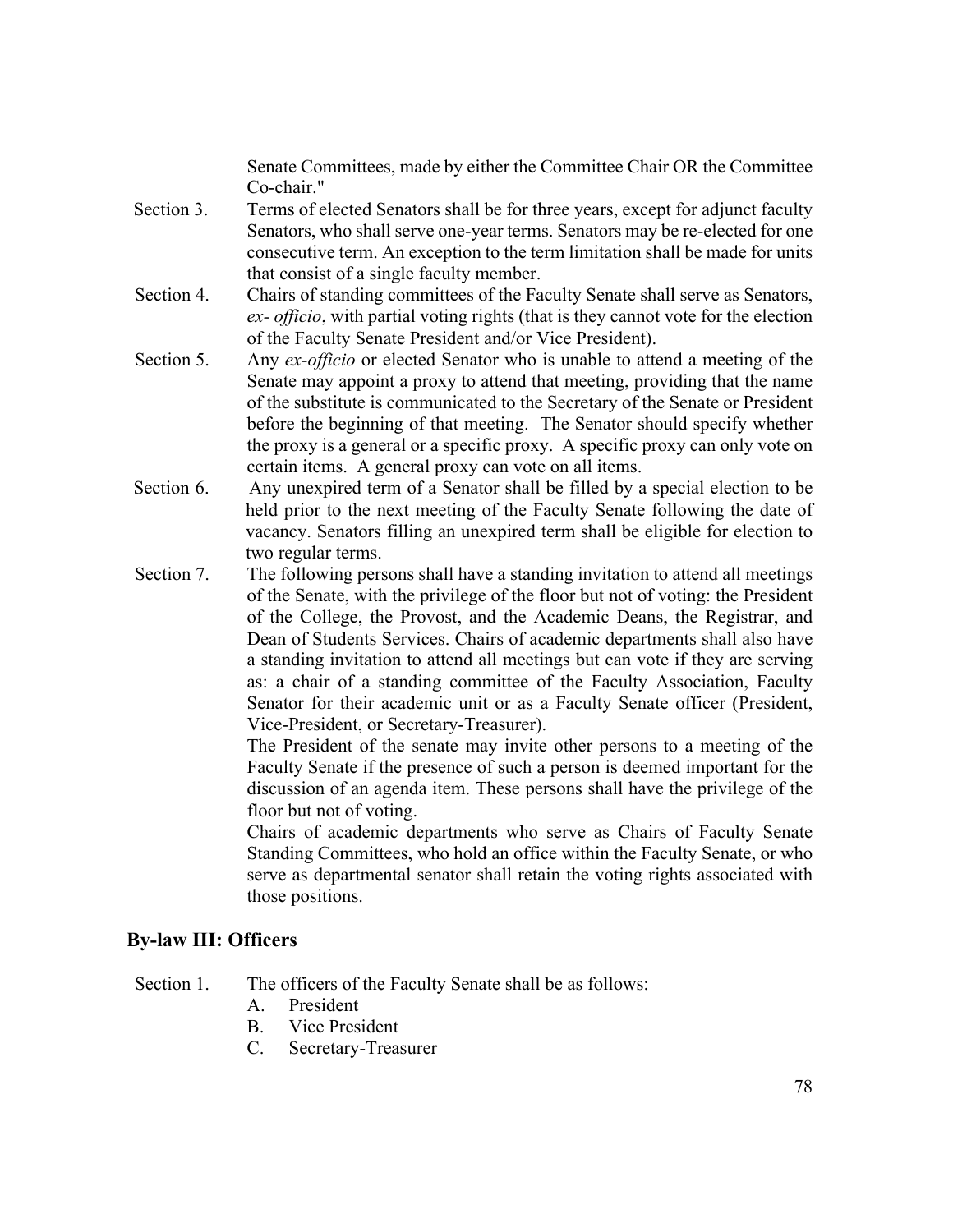- Section 2. Officers shall assume their responsibilities immediately upon election.
- Section 3. The terms of the office shall be for two academic years with the possibility of re-election for one additional term.
- Section 4. Elections for vacancies among officers of the Faculty Senate shall be accepted at its next regular meeting. In case of a vacancy in the office of President, the Vice President shall become President and another Vice President shall be elected by elected Senators (these exclude standing committee chairs) by role-call vote only. In the event that the vacancy occurs during non-term duties, a special meeting may be called by any member of the Senate.

# **By-law IV: Duties of Elected Officers**

- Section 1. The President of the Faculty Senate shall:
	- A. Preside at all meetings of the Faculty Senate .
	- B. Prepare an agenda for each meeting, in consultation with other officers of the Faculty Senate.
	- C. Appoint members to ad hoc committees, upon approval of a majority of the Senate members at any meeting.
	- D. Be the official representative of the Faculty at the NNMC Board of Regents meetings or meetings of concern to faculty members.
	- E. Be an advisor to the President of the College and the NNMC Board of Regents in matters pertaining to the Faculty.
- Section 2. The Vice President of the Faculty Senate shall:
	- A. Perform any and all duties of the Faculty Senate President during his or her absence or disability.
	- B. Conduct all elections.
	- C. Perform other duties as authorized by the President of the Faculty Senate.
- Section 3. The Secretary-Treasurer of the Faculty Senate shall:
	- A. Keep a record of the proceedings of all meetings. Minutes shall be distributed to the Faculty by email.
	- B. Supervise the maintenance of all records.
	- C. Distribute the agenda and the minutes to all members of the Faculty at least five working days prior to the scheduled meeting of the Senate.
	- D. Be responsible for all correspondence.
	- E. Determine if a quorum is present at all meetings of the Faculty Senate and retain all sign-in sheets.
	- F. Collect and disburse monies as approved by the membership and maintain the records thereof.
	- G. Perform other duties as authorized by the President of the Faculty Senate.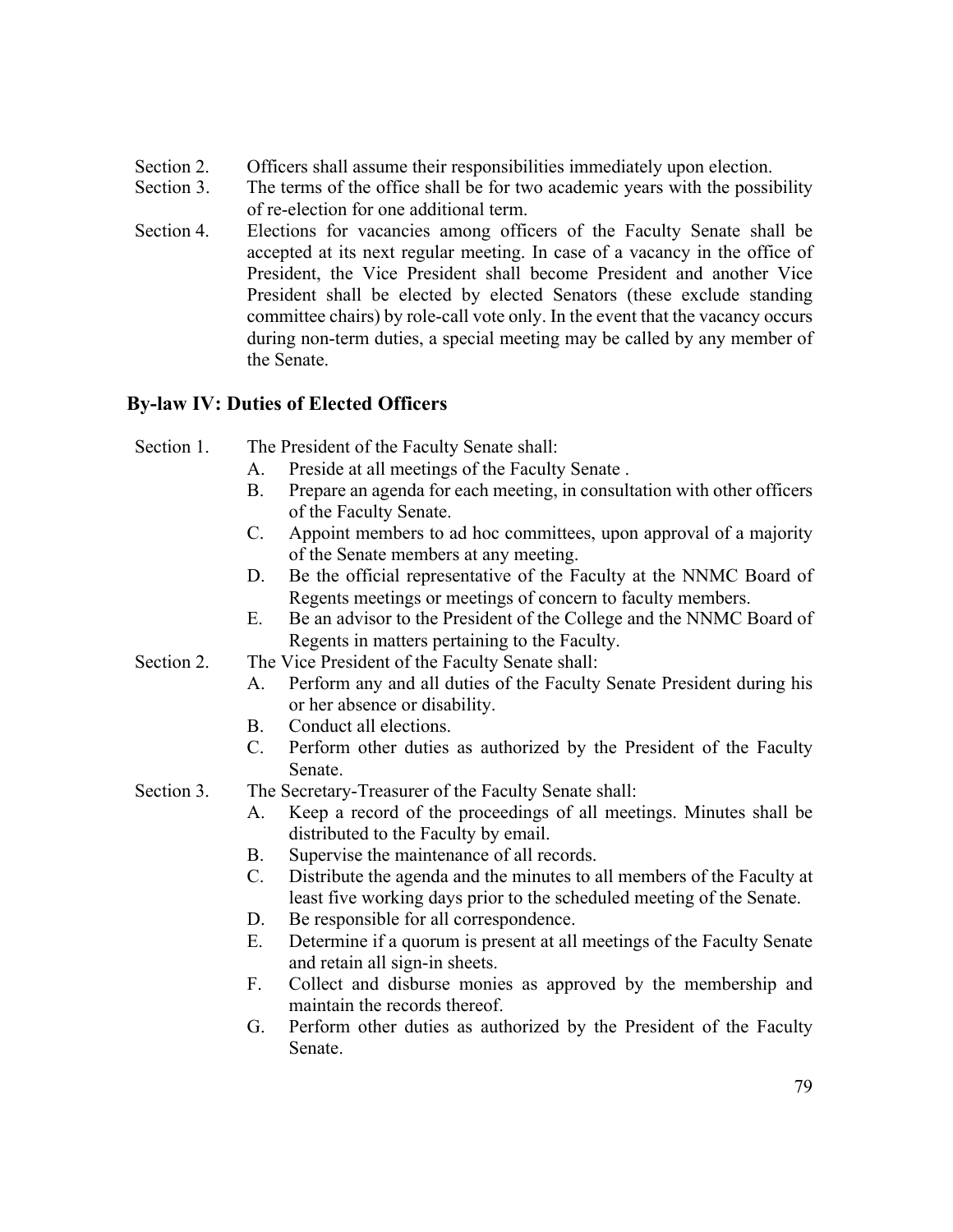# **By-Law V: Meetings of the Faculty Association**

- Section 1. Meetings of the Faculty Association shall be held twice per year, during the beginning of the Spring and Fall semesters.
- Section 2. Meetings of the Faculty Association shall be for the purpose of dissemination of and discussion of issues pertaining to the Faculty. However, no business will be transacted, except for the election of Senators by the constituent groups of the Faculty Association at the meeting held at the beginning of the academic year in August as determined by the official college calendar.

# **By-Law VI: Meetings of the Faculty Senate**

- Section 1. Meetings of the Faculty Senate shall be held on the first Friday of each month, during the academic year, at a time and place designated at the first meeting of the academic year.
- Section 2. A quorum of the Senate shall consist of not less than 50% of the voting members.
- Section 3. Special meetings of the Faculty Senate shall be subject to the call of the Faculty Senate President or may be called on the written request of twothirds of the membership.
- Section 4. All members of the Faculty Senate shall be notified by email of all regular meetings at least five business days prior to the meeting. Special meetings may be called with twenty-four hour notice to the members.
- Section 5. All meetings of the Faculty Senate shall be open to all members of the Faculty who shall have the privilege of the floor but no rights of voting.

## **By-Law VII: Conduct of Meetings**

- Section 1. Any member of the Faculty may place an item on the agenda prior to the approval of the agenda by the quorum present.
- Section 2. The agenda shall include:
	- A. Approval of the Agenda
	- B. Reading and Approval of the Minutes
	- C. Report of the Committees
	- D. Unfinished Business
	- E. New Business
	- F. Announcements
	- G. Adjournment
- Section 3. All Senate meetings will be conducted according to the rules and procedures outlined in *Robert's Rules of Order, revised*.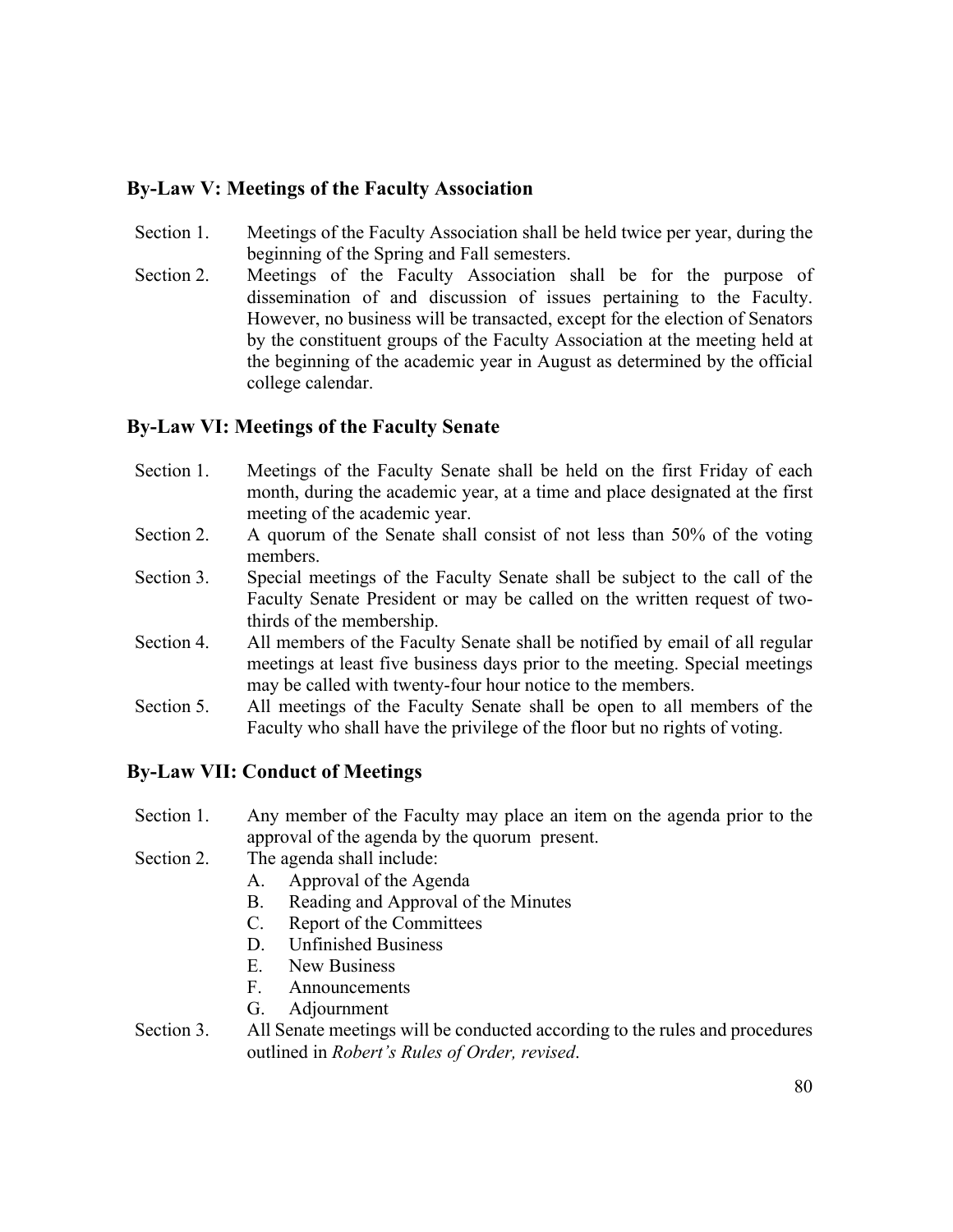## **By-Law VIII: Committees**

#### Section 1. The following shall be the standing committees of the Faculty Senate:

- A. Committee on Academic Freedom, Promotion and Tenure
- B. Committee on Undergraduate Curriculum
- C. Honors Committee (ad hoc)
- D. Personnel Committee
- E. Academic Standards Committee
- F. President's Faculty Advisory Committee
- G. Committee on Educational Policy
- H. Committee on General Education
- Section 2. A standing committee's structure can be modified by a majority vote of the Senate.
- Section 3. *Ad hoc* committees may be established by the President of the Senate or by a majority vote of the Senate.

## **By-Law IX: Committee Structure**

- Section 1. Faculty committees shall be the primary tool through which the Faculty achieves its purpose. Faculty members shall be allowed to self-select the committees which they want to join during an open sign-up session at biannual Faculty Association meetings. The Faculty Senate will review and approve these appointments at the first regular meeting of the academic year. Because membership on a committee is required of all full-time faculty, each member of the Faculty shall be assured of a place on at least one committee.
	- A. The chairperson of each standing committee shall be designated by the Faculty Senate President with the approval of a majority of members of the Faculty Senate.
	- B. Meetings of all committees shall be conducted according to *Robert's Rules of Order, Revised*.
	- C. The chairpersons of all committees shall submit all recommendations, conclusions, reports, actions or other decisions to the Faculty Senate for approval or rejection, with the exception of decisions on promotion and tenure. Committee actions not approved must be returned to the originating committee.
	- D. Faculty-approved committee actions are received by the President of the Faculty Senate and forwarded to the appropriate administrative level for necessary action.

Section 2. Duties of Committees.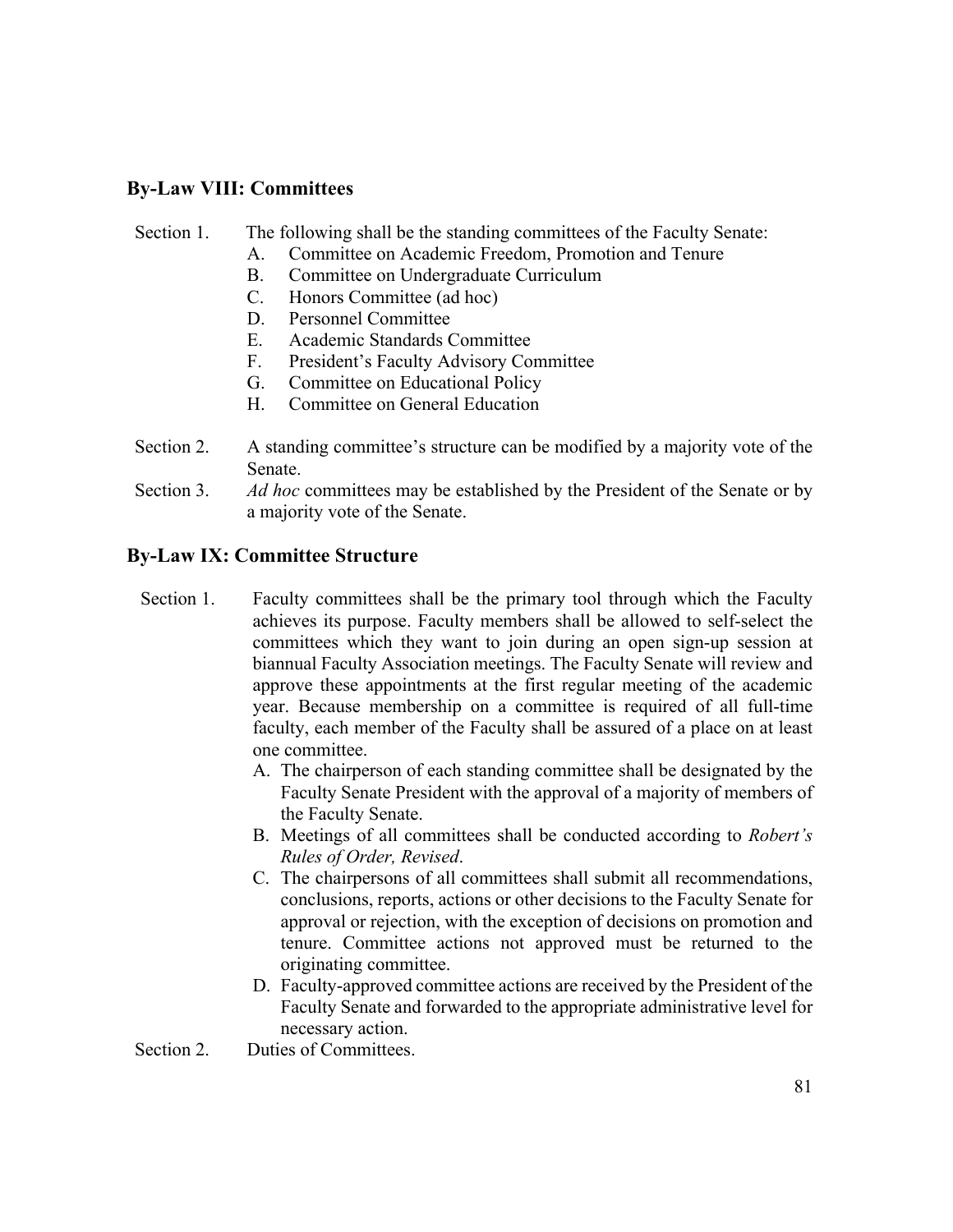- A. Academic Freedom, Promotion and Tenure: responsibilities include all issues related to academic freedom and tenure. Specifically, it shall evaluate the credentials of and make recommendations to the President of Northern New Mexico College on Faculty members who are eligible for tenure or promotion in academic rank.
- B. Undergraduate Curriculum: responsibilities include all issues related to the instructional curriculum at the undergraduate level. Specifically, it shall analyze certificates, degrees, courses, and programs and recommend any changes deemed necessary. In addition, it shall certify that the membership includes representatives from all vocational and academic areas. This committee shall specify both normal and emergency procedures for approval of new courses and new programs.
- C. Honors: responsibilities shall include the nomination of candidates for honorary degrees. It is expected that the committee gives careful study to the selection of candidates for honorary degrees and attempts to select the most appropriate candidates, keeping in mind the present interests and functions of the College and the anticipated development of the College. Suggestions of candidates for honorary degrees may originate in the committee, may be made to the committee by any individuals, or may originate in a Faculty Senate action that is referred to the committee.
- D. Personnel: responsibilities include all issues related to Faculty positions. Specifically it shall review proposed changes in the Faculty Handbook, improve the professional development and sabbatical programs, consult on changes in the number of Faculty positions, review changes in the Faculty Constitution and by-laws, provide input to the administration in the development of the Faculty salary matrix, and make recommendations for salary changes. Further, it should insure that all Faculty Constitution and Faculty Handbook procedures are followed fairly and correctly.
- E. Academic Standards: responsibilities include all issues related to academic standards. Specifically, it shall review policies governing the transference and validation of credits, admissions, academic advising, and shall review requirements for honors and degrees, hear cases of plagiarism, cheating, or improper conduct and appeals of readmission or change of grade.
- F. The President's Faculty Advisory Committee: the purpose of this committee shall be to advise to the Provost and the President of the College upon matters of college policy, particularly when subjects of great urgency or delicacy require immediate consultation. It shall consist of three members chosen from the Faculty Senate. No more than one member from any one academic constituency of the College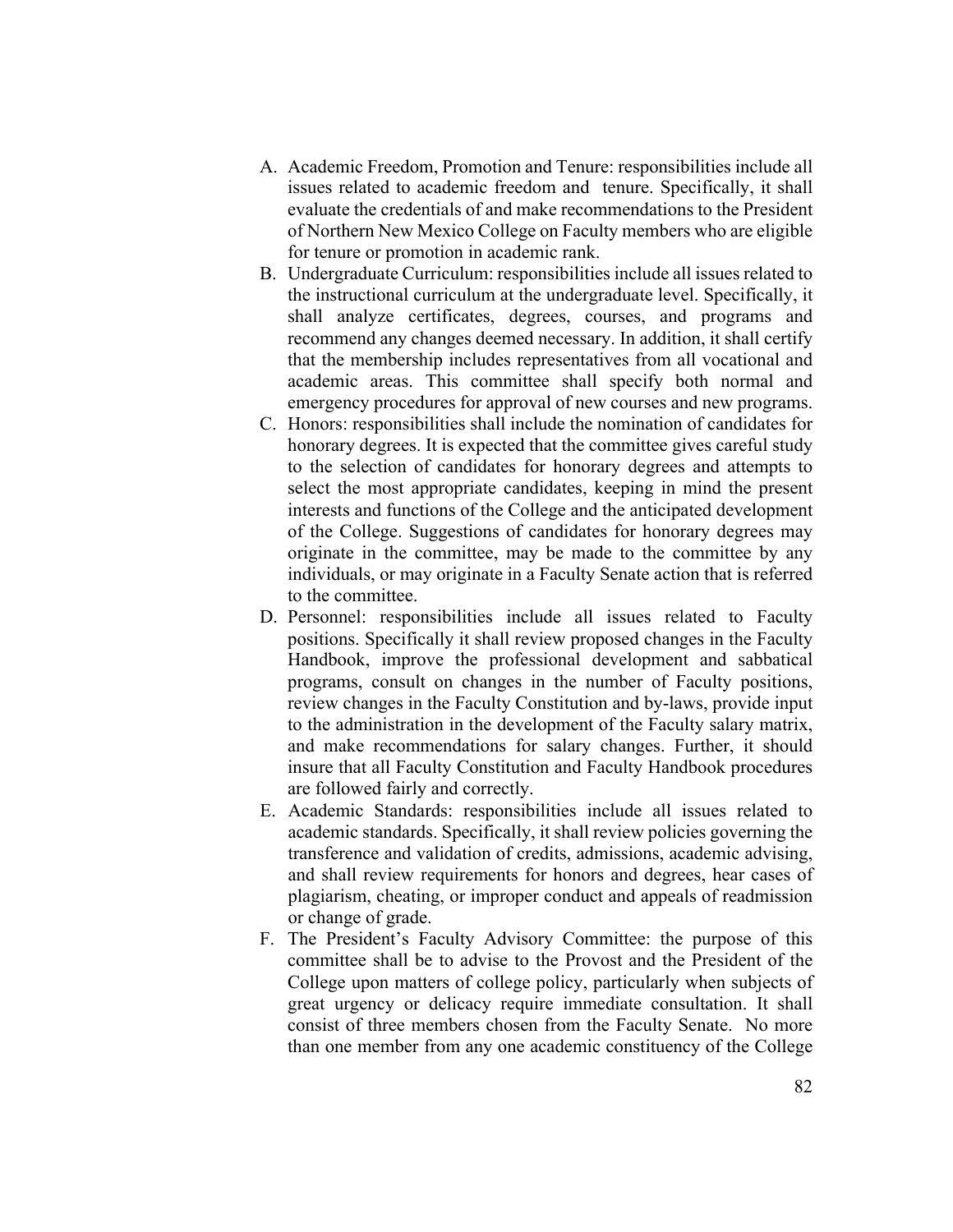can be represented on the Committee. Potential members are nominated by the Faculty Senate at the first meeting of the academic year; nominees shall be elected by the Senate to serve for three-year terms on this committee. Terms will be staggered such that one new member is elected each year. The Committee shall elect its chairman annually. The President of the Senate shall be an *ex officio* member.

- G. Educational Policy: the duties of this committee shall include examining the academic structure of the institution and any changes in this structure. It shall also provide advice on these matters to the President of the College and the Board of Regents. For the purposes of the committee, "academic structure" includes the establishment or discontinuation of new schools and colleges within the institution, the distribution of departments and programs among these schools and colleges, and the administrative oversight of the schools and colleges.
- H. General Education: responsibilities include all issues related to general education for undergraduate students. The committee shall make recommendations to the Faculty Senate regarding General Education. It shall work in collaboration, when appropriate, with the undergraduate curriculum committee. The General Education Committee shall ensure that the general education requirements satisfy the General Education Common Core Competencies established by the State of New Mexico.

#### **By-Law X: Adoption of Constitution**

Section 1. This constitution with the by-laws shall go into effect immediately upon approval by a majority of the members present at a regular or special meeting of the Faculty Senate.

Policy approved by Board of Regents *on June 21, 2000*

Draft 1.1: 7-DEC-2007 Approved by the Faculty Senate, 1 February 2008 Amended by the Faculty Senate, 4 April 2008 Approved by the Board of Regents, April, 2008 Amended by the Faculty Senate, October, November, December 2008; February, 2009 Amendments approved by the Board of Regents, December, 2008; April, 2009 Amended and Approved by the Faculty Senate, November, 2018 Amendments approved by the Board of Regents, December, 2018 Amendments approved by the Faculty Senate, May, 2021 Amendments approved by the Board of Regents, May, 2021 Amended and Approved by the Faculty Senate, December, 2021